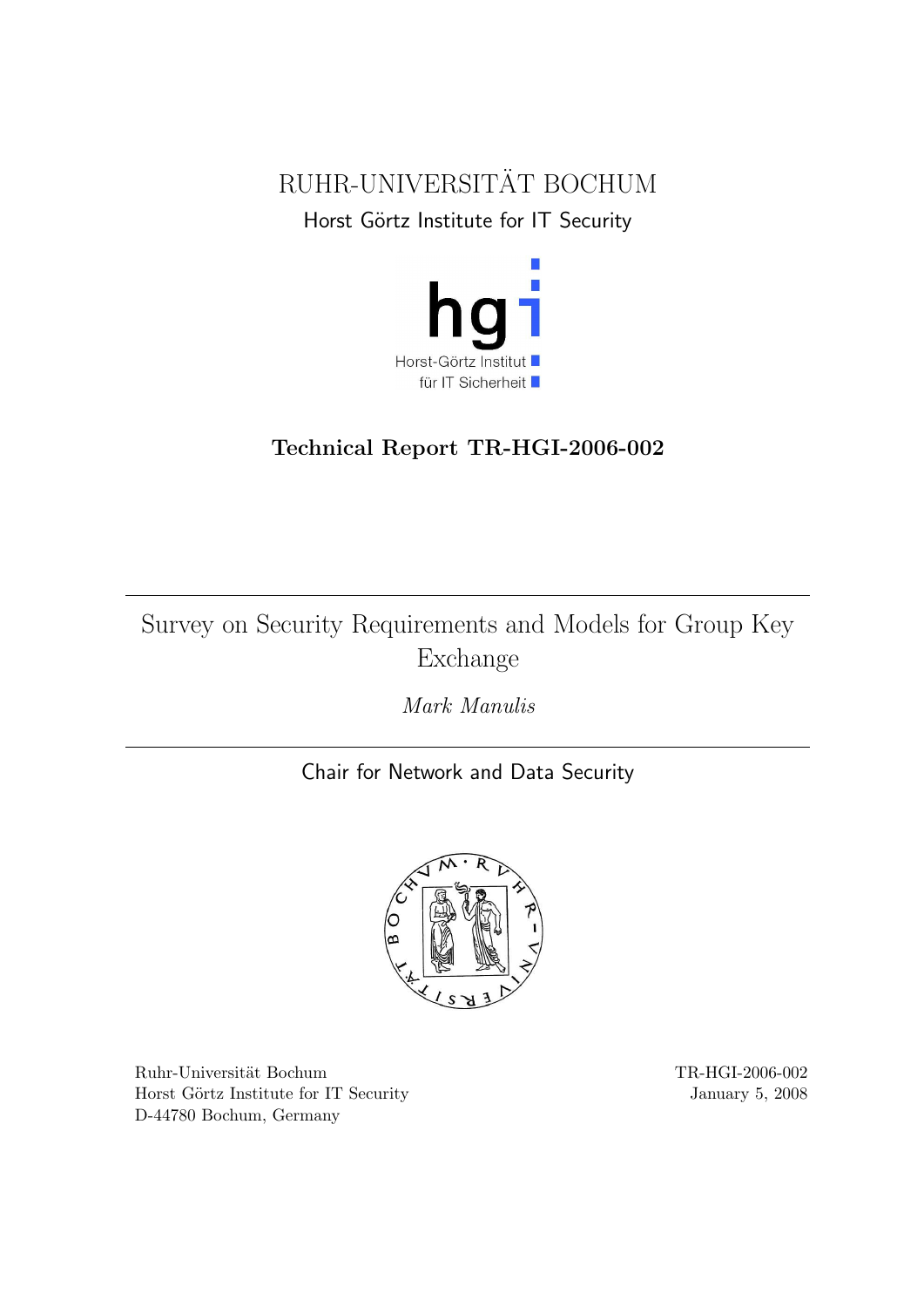# Survey on Security Requirements and Models for Group Key Exchange

Mark Manulis <mark.manulis@rub.de>

#### Abstract

In this report we provide an analytical survey on security issues that are relevant for group key exchange (GKE) protocols. We start with the description of the security requirements that have been informally described in the literature and widely used to analyze security of earlier GKE protocols. Most of these definitions were originally stated for two-party protocols and then adapted to a group setting. These informal definitions are foundational for the later appeared formal security models for GKE protocols whose development, strengths, and weaknesses are also described and analyzed.

Keywords: group key exchange, security model, survey, analysis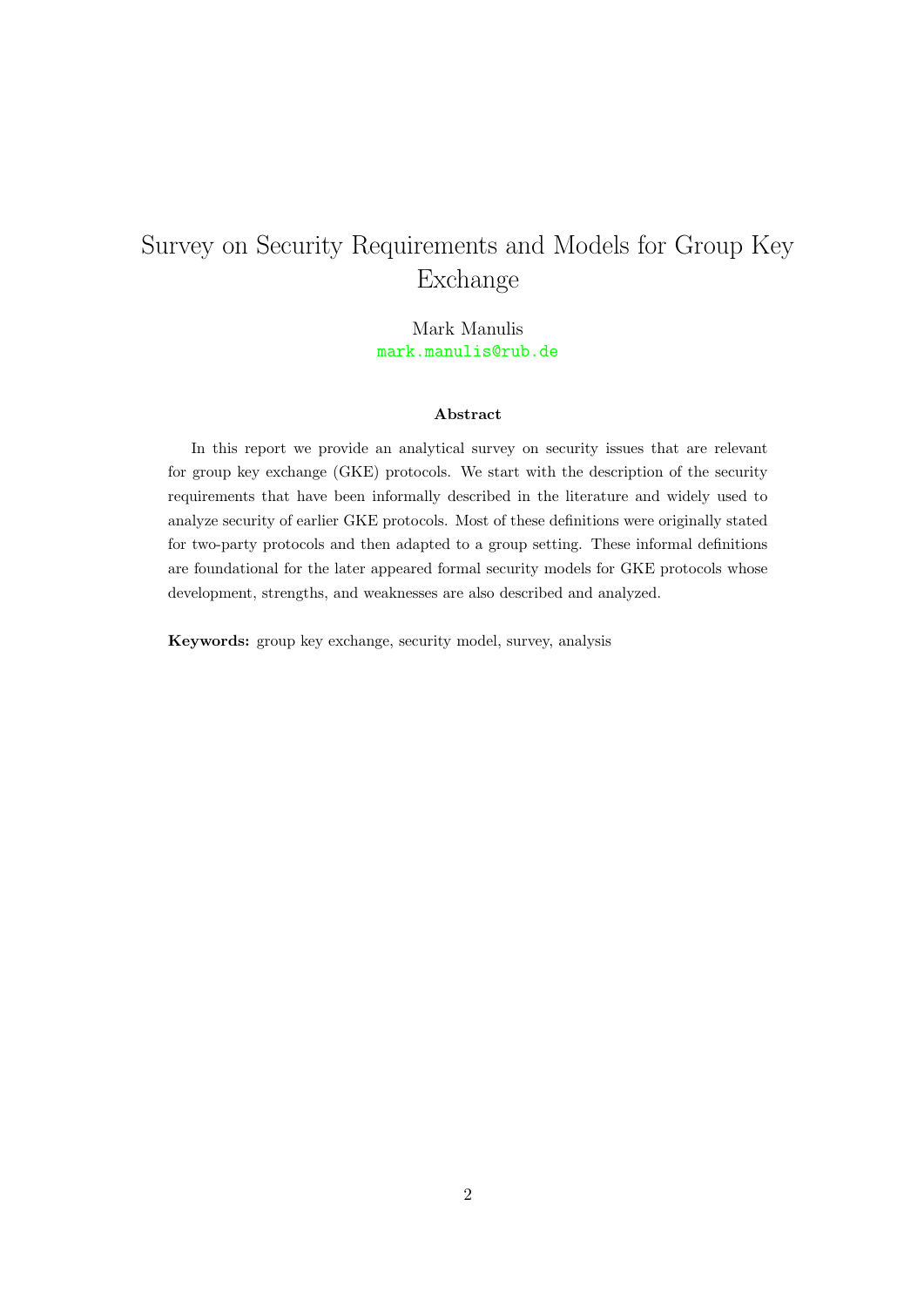# Contents

| 1        | Group Key Establishment |                                                                                                                                                                                                                               |                  |  |  |  |  |
|----------|-------------------------|-------------------------------------------------------------------------------------------------------------------------------------------------------------------------------------------------------------------------------|------------------|--|--|--|--|
|          | 1.1                     |                                                                                                                                                                                                                               | $\boldsymbol{6}$ |  |  |  |  |
|          | 1.2                     |                                                                                                                                                                                                                               | $\overline{7}$   |  |  |  |  |
|          | 1.3                     |                                                                                                                                                                                                                               | $\overline{7}$   |  |  |  |  |
| $\bf{2}$ |                         | <b>Survey on Informal Security Definitions</b>                                                                                                                                                                                | 8                |  |  |  |  |
|          | 2.1                     |                                                                                                                                                                                                                               | 8                |  |  |  |  |
|          | 2.2                     |                                                                                                                                                                                                                               | 10               |  |  |  |  |
|          | 2.3                     | 11                                                                                                                                                                                                                            |                  |  |  |  |  |
|          | 2.4                     |                                                                                                                                                                                                                               | 11               |  |  |  |  |
|          | 2.5                     |                                                                                                                                                                                                                               | 12               |  |  |  |  |
| 3        |                         | <b>Analytical Survey on Formal Security Models</b>                                                                                                                                                                            | 13               |  |  |  |  |
|          | 3.1                     |                                                                                                                                                                                                                               | 13               |  |  |  |  |
|          |                         | 3.1.1                                                                                                                                                                                                                         | 13               |  |  |  |  |
|          |                         | 3.1.2                                                                                                                                                                                                                         | 15               |  |  |  |  |
|          | 3.2                     | Model by Bellare, Canetti, and Krawczyk (BCK)                                                                                                                                                                                 | 16               |  |  |  |  |
|          | 3.3                     | Model by Bellare, Pointcheval and Rogaway (BPR)                                                                                                                                                                               | 17               |  |  |  |  |
|          | 3.4                     |                                                                                                                                                                                                                               | 19               |  |  |  |  |
|          | 3.5                     | Model by Shoup received a series of the series of the series of the series of the series of the series of the series of the series of the series of the series of the series of the series of the series of the series of the | 21               |  |  |  |  |
|          | 3.6                     | Model by Bresson, Chevassut, Pointcheval, and Quisquater $(BCPQ) \dots$ .                                                                                                                                                     | 23               |  |  |  |  |
|          | 3.7                     | Models by Bresson, Chevassut, and Pointcheval $(BCP, BCP^+)$                                                                                                                                                                  | 28               |  |  |  |  |
|          |                         | 3.7.1                                                                                                                                                                                                                         | 28               |  |  |  |  |
|          |                         | 3.7.2                                                                                                                                                                                                                         | 29               |  |  |  |  |
|          | $3.8\,$                 | Modifications of the BCPQ, BCP, and BCP <sup>+</sup> Models                                                                                                                                                                   | 30               |  |  |  |  |
|          |                         | Modification by Bresson, Chevassut, and Pointcheval<br>3.8.1                                                                                                                                                                  | 30               |  |  |  |  |
|          |                         | 3.8.2                                                                                                                                                                                                                         | 31               |  |  |  |  |
|          |                         | 3.8.3<br>Modification by Kim, Lee, and Lee $\dots \dots \dots \dots \dots \dots \dots$                                                                                                                                        | 32               |  |  |  |  |
|          |                         | Modification by Dutta, Barua, and Sarkar<br>3.8.4                                                                                                                                                                             | 32               |  |  |  |  |
|          | 3.9                     |                                                                                                                                                                                                                               | 33               |  |  |  |  |
|          |                         | 3.9.1                                                                                                                                                                                                                         | 33               |  |  |  |  |
|          |                         | 3.9.2                                                                                                                                                                                                                         | 34               |  |  |  |  |
|          |                         | 3.10 Model by Bohli, Vasco, and Steinwandt (BVS)                                                                                                                                                                              | 35               |  |  |  |  |
|          |                         | 3.11 Models by Bresson, Manulis, and Schwenk (BMS, BM)                                                                                                                                                                        | 36               |  |  |  |  |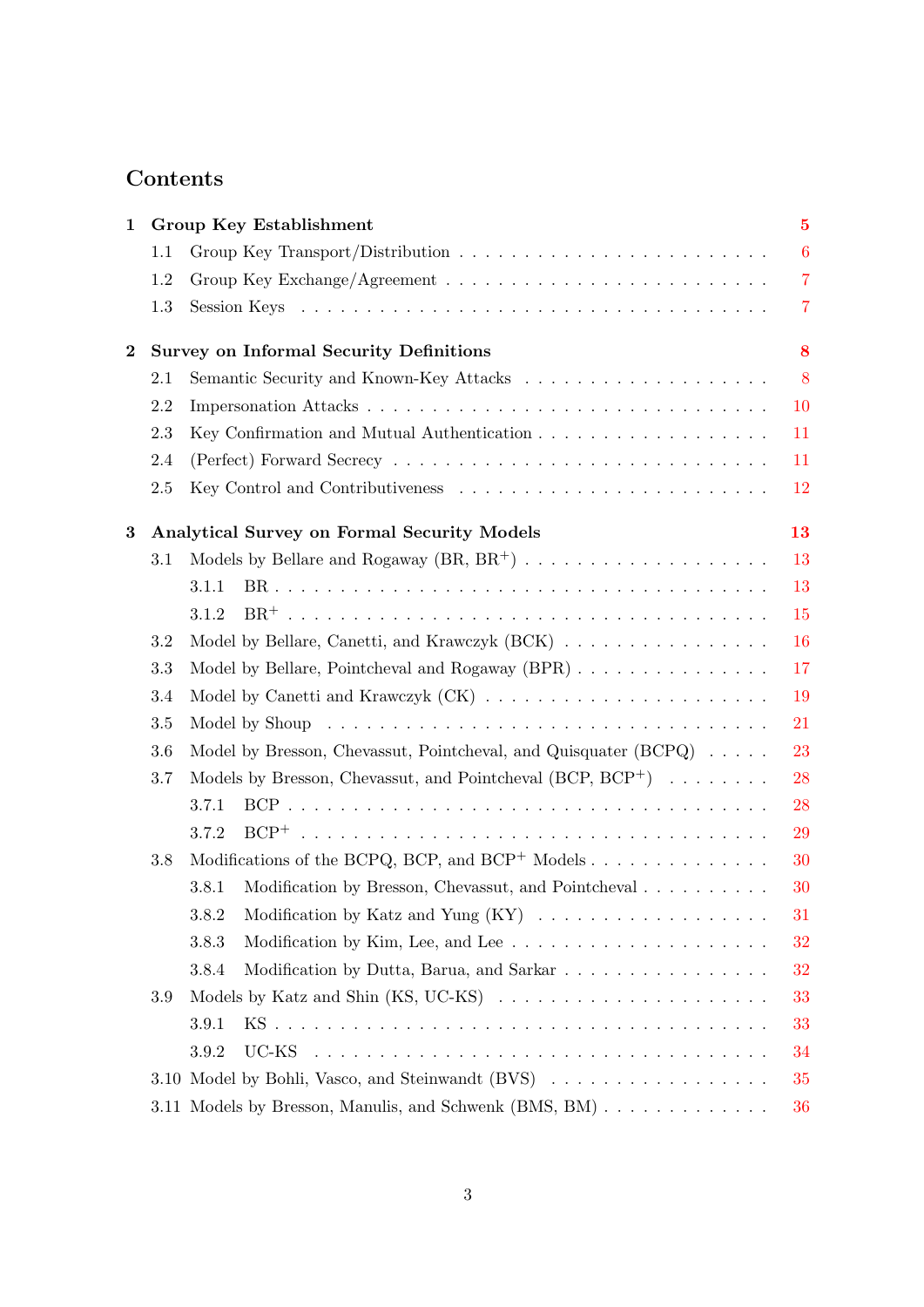|                  |  | 4 Summary and Discussion |  |  |  |  |  |
|------------------|--|--------------------------|--|--|--|--|--|
|                  |  |                          |  |  |  |  |  |
|                  |  |                          |  |  |  |  |  |
|                  |  |                          |  |  |  |  |  |
| Acknowledgements |  |                          |  |  |  |  |  |

# References [40](#page-39-2)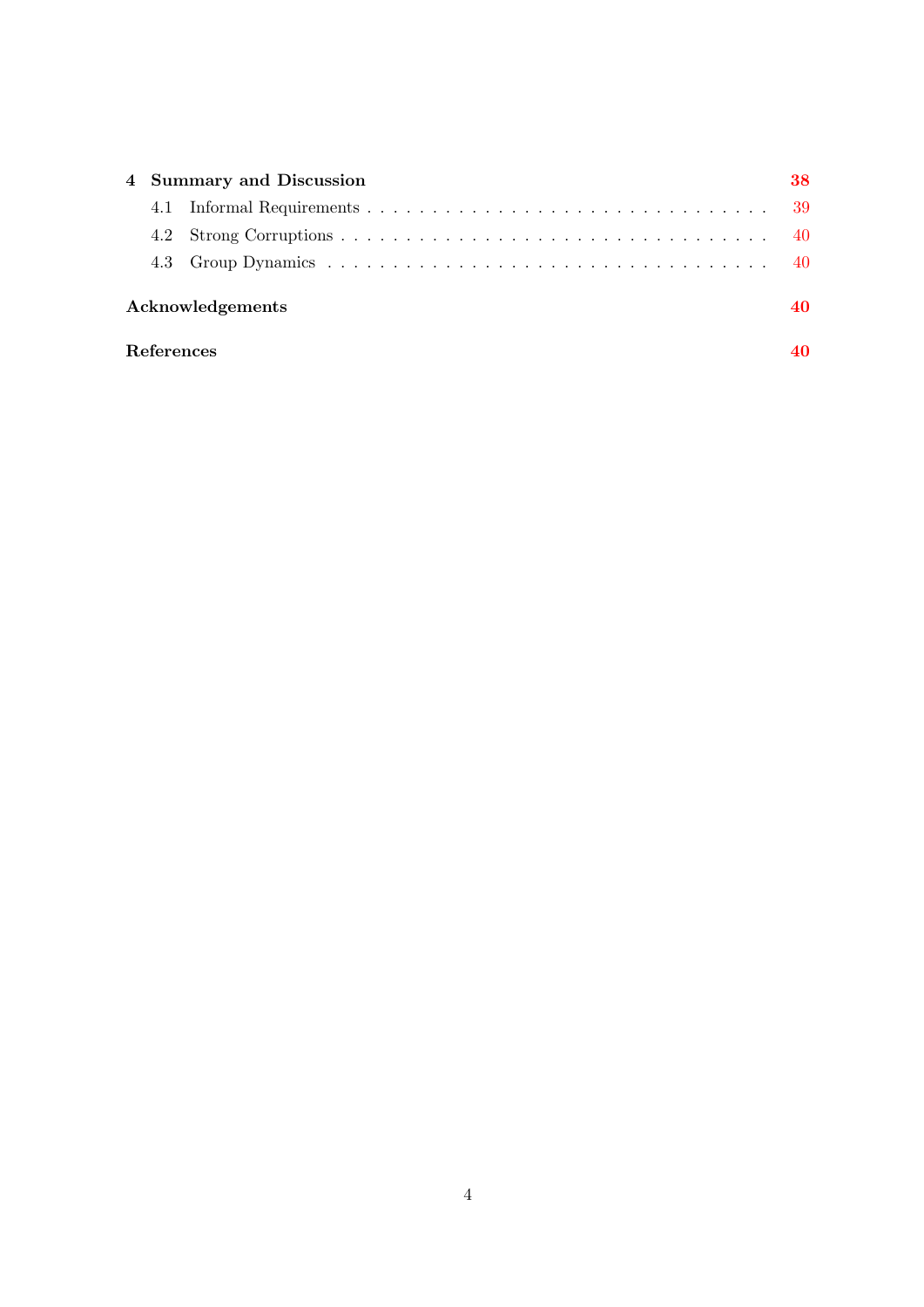# <span id="page-4-1"></span><span id="page-4-0"></span>1 Group Key Establishment

The establishment of group keys is fundamental for a variety of security mechanisms in group applications. For example, group keys can be utilized by symmetric encryption schemes for the purpose of confidentiality which is one of the most frequent security requirements in group applications; also message authentication codes require group keys for the purpose of group authentication and integrity. Thus, it is important to have mechanisms that provide group members with shared secret keys. We classify possible mechanisms based on the following definitions from [\[MvOV96,](#page-44-0) Chapter 12] which we adopted to a group setting.

Definition 1 (Group Key Establishment) Group key establishment is a process or protocol whereby a shared secret becomes available to two or more parties, for subsequent cryptographic use.

This general definition can further be shaped in two different classes: group key transport/distribution and group key exchange/agreement.

Definition 2 (Group Key Transport/Distribution) A group key transport/distribution protocol or mechanism is a group key establishment technique where one party creates or otherwise obtains a secret value, and securely transfers it to the other(s).

The main characteristic of group key transport protocols is that the group key  $k$  is chosen by a single party and then securely transferred to all group members. This definition leaves open whether a party which chooses the group key must be a group member. It is also imaginable to have some trusted third party (TTP) that chooses group keys on behalf of the group. Also the requirement on secure transfer of group keys forebodes the existence of secret communication channels between the party that chooses group keys and other group members.

Definition 3 (Group Key Exchange/Agreement) A group key exchange/agreement protocol or mechanism is a group key establishment technique in which a shared secret is derived by two or more parties as a function of the information contributed by, or associated with, each of these, (ideally) such that no party can predetermine the resulting value.

Obviously, in group key exchange protocols all group members have to interact in order to compute the group key. The main difference to group key transport techniques is that no party is allowed to choose the group key on behalf of the whole group. Also, group key exchange protocols do not require the existence of secure channels between participants since no secure transfer takes place.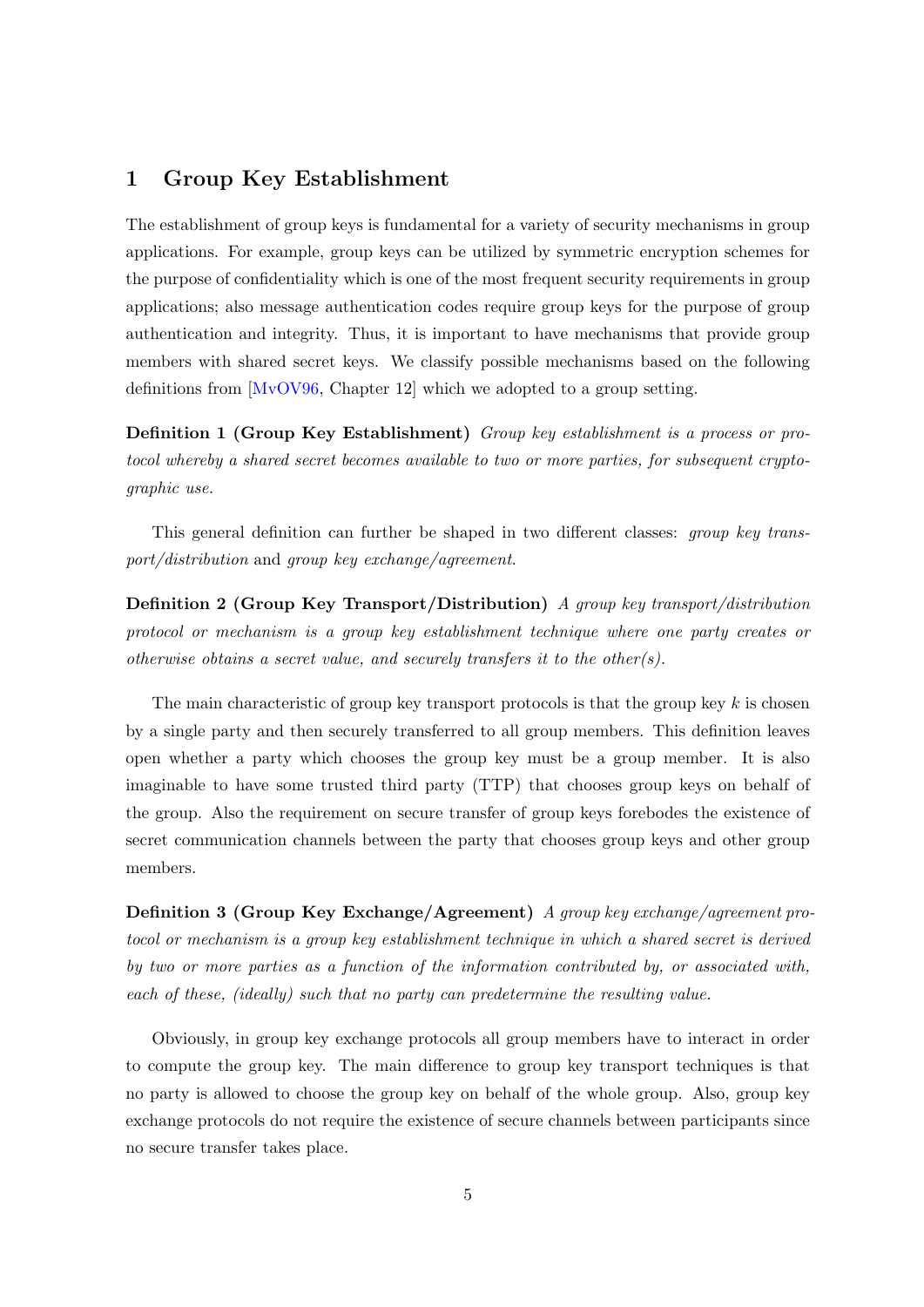<span id="page-5-1"></span>Note that regardless of which group key establishment technique is used by an application the resulting group key must remain secret from unauthorized parties in order to guarantee the expected requirements from the utilized cryptographic mechanisms, like encryption schemes or message authentication codes.

Both group key establishment techniques can be analyzed in context of either static or dynamic groups. Of course it is always possible to establish the group key for the modified group by re-starting the protocol. However, this may be inefficient if groups are large or the protocol is computationally expensive. Therefore, many group key establishment protocols designed for dynamic groups provide more efficient operations for addition and exclusion of group members.

#### <span id="page-5-0"></span>1.1 Group Key Transport/Distribution

In group key transport/distribution protocols the party which chooses group keys on behalf of the group is given enormous power and may, therefore, influence the security of the protocol. Whether a group application allows this kind of trust relationship depends surely on its goals and the environment in which it is executed. However, it seems evident that group key transport protocols are primarily used in group applications with centralized control over the group admission process. In these scenarios the party acting as group authority (GA) may also be in charge for the choice of the group key and its distribution to other members.

Obviously, the most challenging task in group key transport protocols is its protection during the protocol execution.

The following general mechanism is usually applied in group key transport protocols, e.g. [\[BD94,](#page-41-0) [HY98\]](#page-43-0). After the party which is responsible for the choice of the group key chooses the key it encrypts it via an appropriate encryption scheme and distributes it to all other group members. Both, symmetric and public-key encryption schemes can be used for this purpose. In case that the applied scheme is symmetric the existence of shared secret keys between this party and each group member is indispensable. This means, that group members have to exchange secret keys with that party pairwise before it proceeds with the group key distribution. Another solution is to apply public-key encryption schemes which do not require any pre-shared secrets between group members and the central party, e.g. in [\[MY99\]](#page-44-1). However, public-key encryption is usually less efficient than symmetric encryption. Therefore, if group keys are distributed frequently, e.g. due to frequent group membership changes, then symmetric cryptography performs better.

The core of many group key distribution protocols builds a mechanism called key hierarchy [\[WGL98,](#page-45-0) [WHA99\]](#page-45-1). It arranges group members at the leaves of a logical tree and assigns some secret value to each node of the tree. The secret value at the root of the tree represents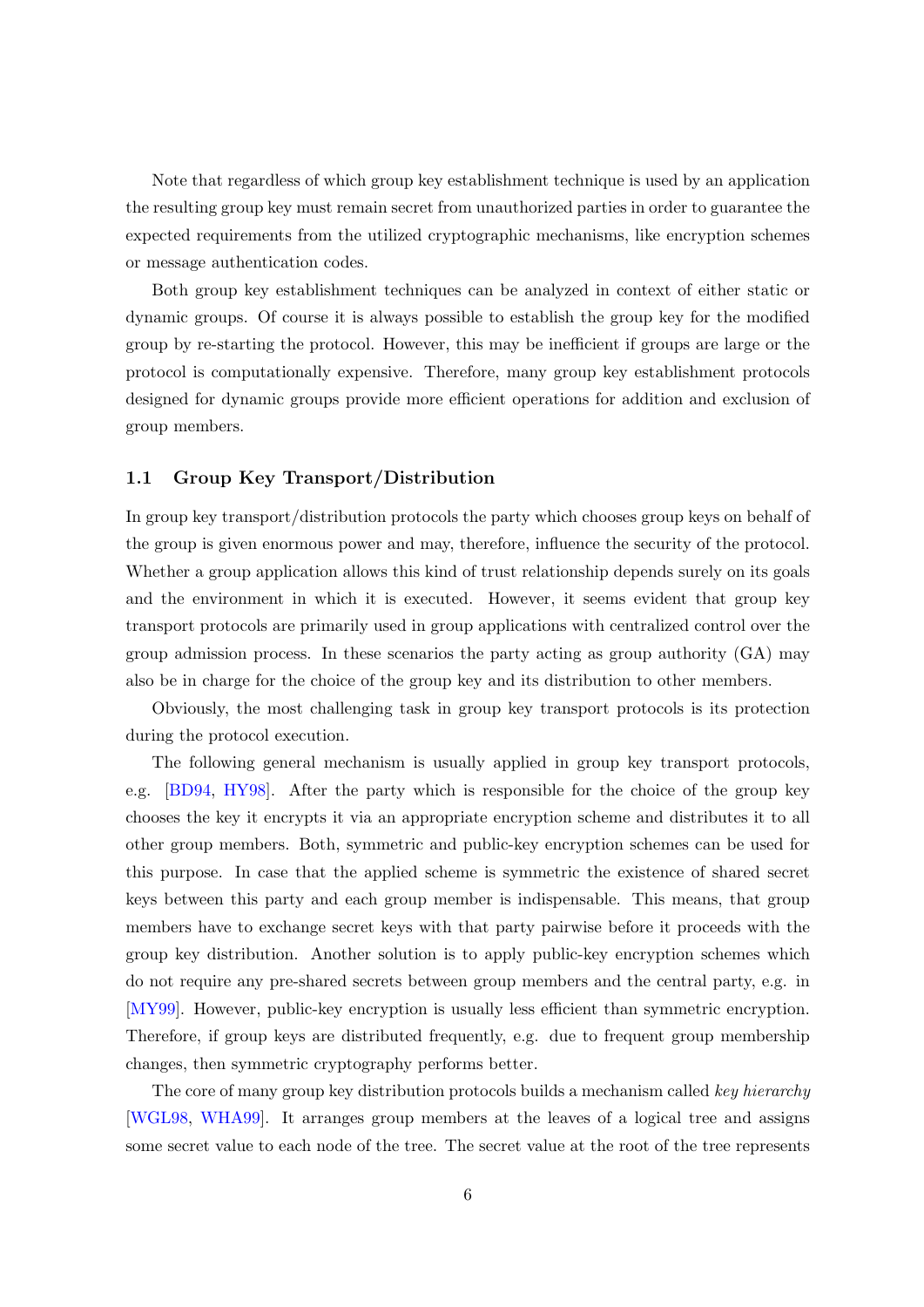<span id="page-6-2"></span>the group key or a secret material which can be used to derive the group key via some additional transformations. The goal of the distribution process in key hierarchies is to provide each group member with the information which it can use to compute all secret values in its path up to the root, including the group key. Key hierarchies are popular in dynamic group key distribution protocols for multicast and broadcast encryption, e.g. [\[WGL98,](#page-45-0) [WHA99,](#page-45-1) [Bri99,](#page-42-0) [WCS](#page-45-2)+99, [NNL01,](#page-45-3) [SM03\]](#page-45-4), since they provide various mechanisms based on modification of the logical tree structure to enhance protocol efficiency upon dynamic group changes.

#### <span id="page-6-0"></span>1.2 Group Key Exchange/Agreement

The only trust assumption in group key exchange protocols is that members trust each other not to reveal any information which can be used to derive the group key to any third party which is not a valid member of the group. Especially, group members do not trust each other during the computation of the group key which should be composed of individual contributions of all group members. Thus, in contrast to group key transport protocols the design of group key exchange protocols is more challenging due to the distributed computation process of the group key.

Many group key exchange protocols can be seen as modifications of the two-party key exchange protocol proposed by Diffie and Hellman in their seminal paper [\[DH76\]](#page-43-1). This protocol allows two parties upon exchange of information over a public channel to compute the shared key using specific discrete mathematical constructions which prevent eavesdroppers from learning the established key.

#### <span id="page-6-1"></span>1.3 Session Keys

Usually, group keys returned by group key establishment protocols are not used directly in the application. Instead, additional transformations are applied in order to derive further keys, socalled session keys, which are used by different security mechanisms within the application. For example, if an application requires confidentiality and group authentication then one session key is derived for the encryption scheme and another session key is derived for the message authentication code. Transformations which are used to derive session keys are usually one-way, i.e., given the output of the transformation it is computationally infeasible to obtain the input. Thus, even if a session key is leaked it is still hard to compute the original group key. The use of different session keys provides additional security in terms of independence of applications and deployed security mechanisms since leakage of one session key does not imply leakage of other session keys. Thus for example, if a third party learns the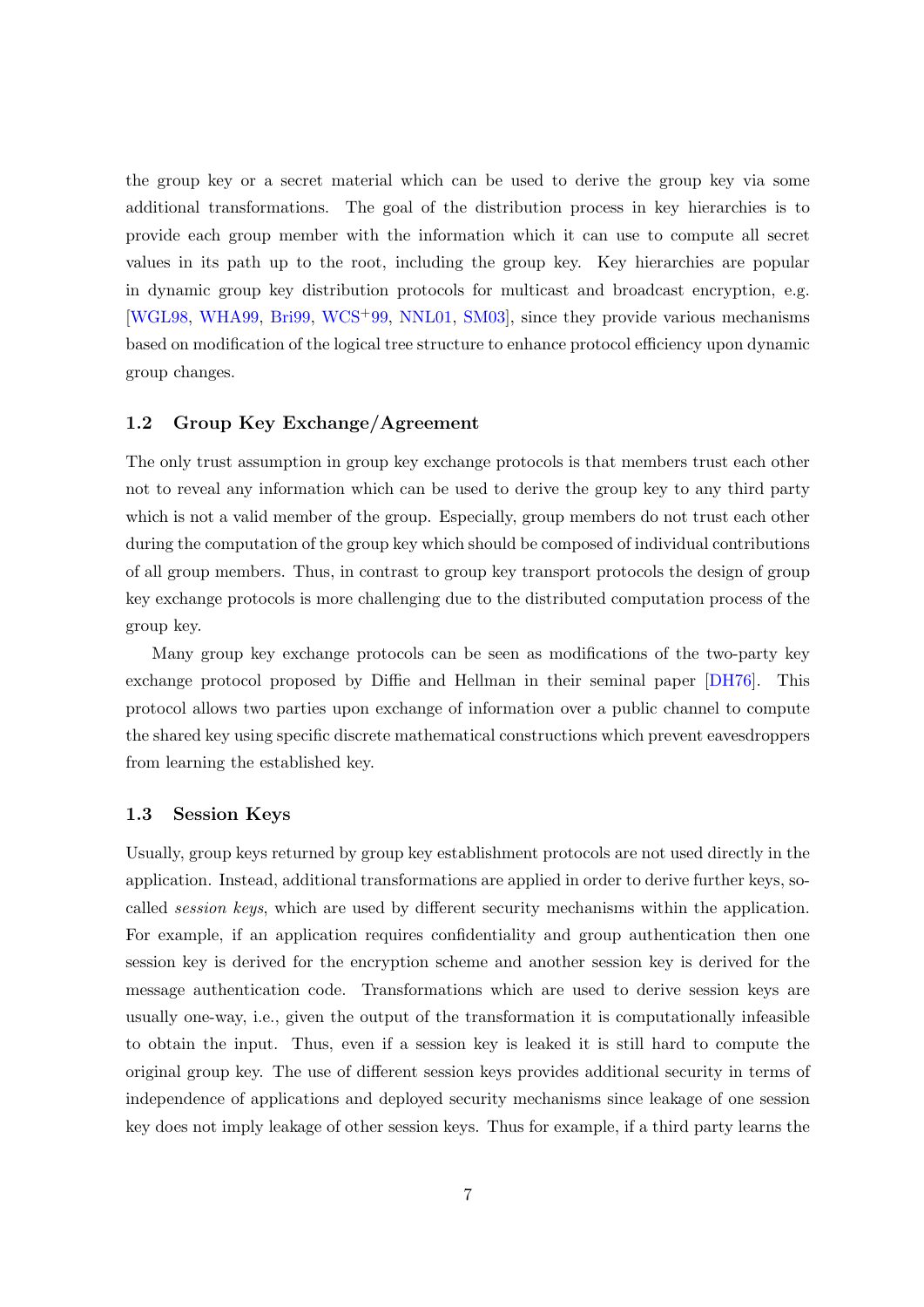<span id="page-7-2"></span>session key used for group authentication then it can authenticate itself as a group member but is not able to decrypt encrypted group messages. Furthermore, session keys are ephemeral, i.e., they are valid for a short period of time. For example, digital conferences should use a different session key for each communication session. The use of ephemeral keys decreases the chance of cryptanalytic attacks. Also in dynamic groups any change of group membership should result in new session keys. In case that the group is static but application execution lasts long, e.g., if groupware is used in some long-term project, it is reasonable to refresh session keys periodically.

# <span id="page-7-0"></span>2 Survey on Informal Security Definitions

Security properties of cryptographic schemes are usually defined based on certain assumptions about the adversary whose goal is to break these properties. In case of cryptographic protocols it is common to distinguish between passive and active adversaries. A passive adversary, usually, only eavesdrops the communication channel without being able to modify or inject messages. An *active adversary* is more powerful since it is assumed to have a complete control over the communication channel resulting in its ability to alter sent messages or inject own messages during the execution of the protocol. In particular, an active adversary is able to mount so-called *man-in-the-middle attacks*. Additionally, security of a cryptographic protocol may depend on the behavior of its participants. Obviously, it is more challenging for a protocol to guarantee its security properties in case where legitimate participants are malicious, or dishonest, and do not act according to the protocol specification.

In the following we consider blocks of related security notions which we describe following the chronology of their appearance in the literature. We also specify which type of the adversary is reasonable to be assumed for each notion.

#### <span id="page-7-1"></span>2.1 Semantic Security and Known-Key Attacks

The notion of key privacy, also called key confidentiality or key secrecy [\[DvOW92\]](#page-43-2), was surfaced by Diffie and Hellman [\[DH76\]](#page-43-1), and described later in the context of group key establishment [\[SSDW90,](#page-45-5) [BD94\]](#page-41-0). According to the definition of Burmester and Desmedt [\[BD94\]](#page-41-0) a group key establishment protocol guarantees privacy if it is computationally infeasible for a passive adversary to compute the group key  $k$ . Obviously, similar definition should hold against an active adversary who is not a legitimate protocol participant. A stronger definition of key privacy requires the indistinguishability of the computed group key from a random number. Thus, an adversary given either a real group key or a random string sampled from the same space should not be able to distinguish which value it has been given. This is in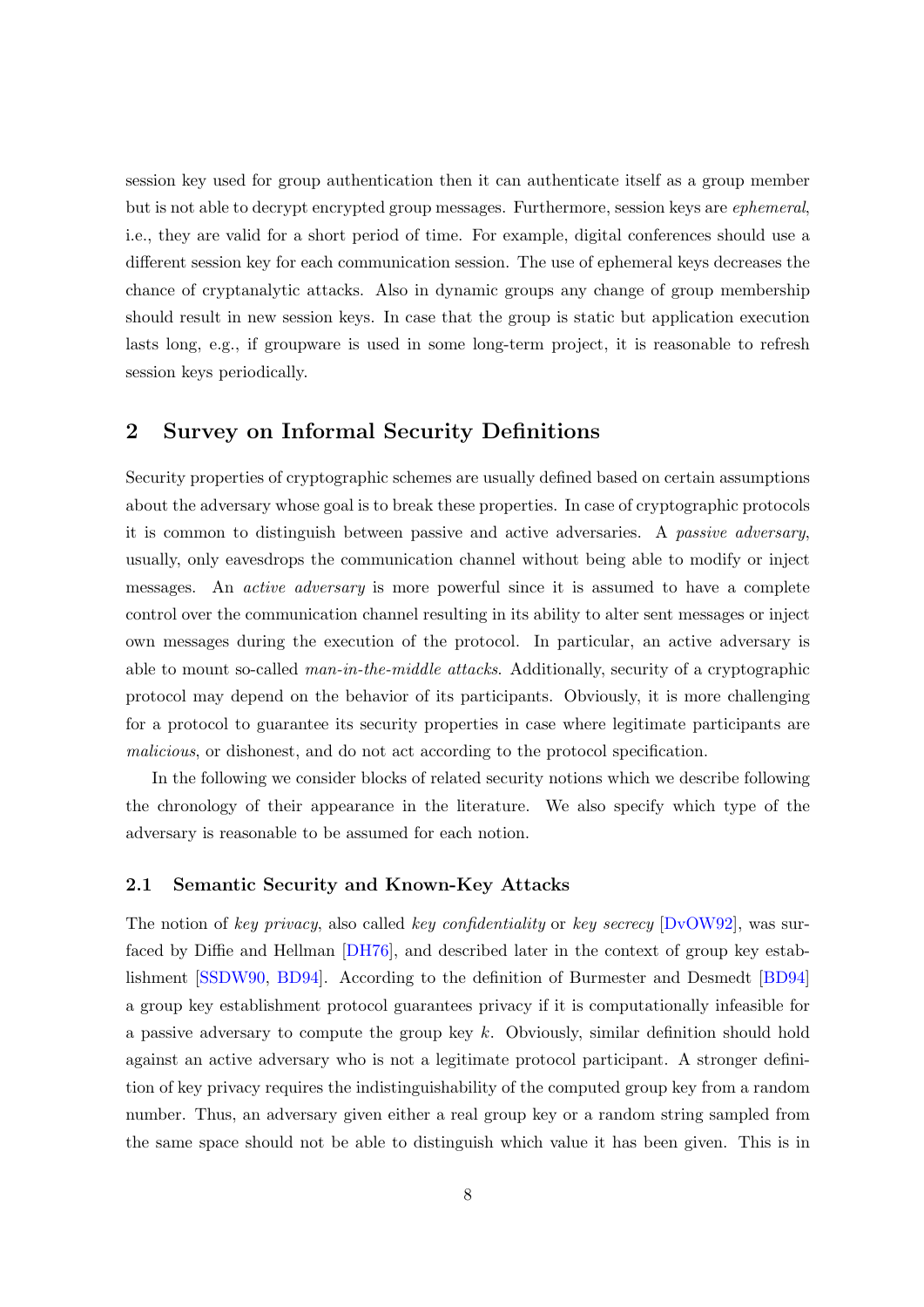<span id="page-8-0"></span>spirit of the *semantic security* requirement proposed by Goldwasser and Micali [\[GM84\]](#page-43-3) in the context of digital encryption schemes. Note, however, that this requirement can only hold under the assumption that the adversary does not obtain any additional information that would allow it to verify the given value, e.g., if the adversary obtains a cipher text computed using the real group key then it can easily distinguish between the real group key and some random value by comparing the corresponding cipher text.

The notion of known-key security [\[YS90,](#page-46-0) [Bur94\]](#page-42-1), strengthens the above requirements by assuming a stronger adversary who knows the group keys of past sessions. For example, members excluded from the group should not be able to compute or distinguish the updated group keys. The related notion of key freshness  $[MvOV96]$  requires that the protocol guarantees that the key is new, that is participants compute group keys which have not been used in the past. Steiner et al. [\[STW98\]](#page-45-6) introduced the notion of key independence in the context of dynamic group key exchange protocols meaning that previously used group keys must not be discovered by joined group members and that former group members must not be able to compute the group keys used in the future. Obviously, this definition considers that the adversary was a legitimate protocol participant or may become one in the future.

Kim et al. [\[KPT00,](#page-44-2) [KPT01\]](#page-44-3) summarized the above requirements as follows: weak backward secrecy guarantees that previously used group keys must not be discovered by new group members; weak forward secrecy guarantees that new keys must remain out of reach of former group members; computational group key secrecy guarantees that it is computationally infeasible for a passive adversary to discover any group key; forward secrecy guarantees that a passive adversary who knows a contiguous subset of old group keys cannot discover subsequent group keys; backward secrecy guarantees that a passive adversary who knows a contiguous set of group keys cannot discover any preceding group keys; key independence guarantees that a passive adversary who knows any proper subset of group keys cannot discover any other group key. Note that the last four requirements do not make any assumptions about the group membership of the adversary. In their subsequent work, Kim *et al.* [\[KPT04\]](#page-44-4) introduced the decisional group key secrecy whereby a passive adversary must not be able to distinguish the group key from a random number. Although [\[KPT00,](#page-44-2) [KPT01\]](#page-44-3) use passive adversaries in their definitions, it is mentioned that the same security requirements should also hold in the presence of active adversaries.

Remark 1 Unfortunately, Kim et al.'s definitions concerning (weak) forward secrecy are in conflict with the commonly used meaning of the term forward secrecy (see Section [2.4](#page-10-1) for further details).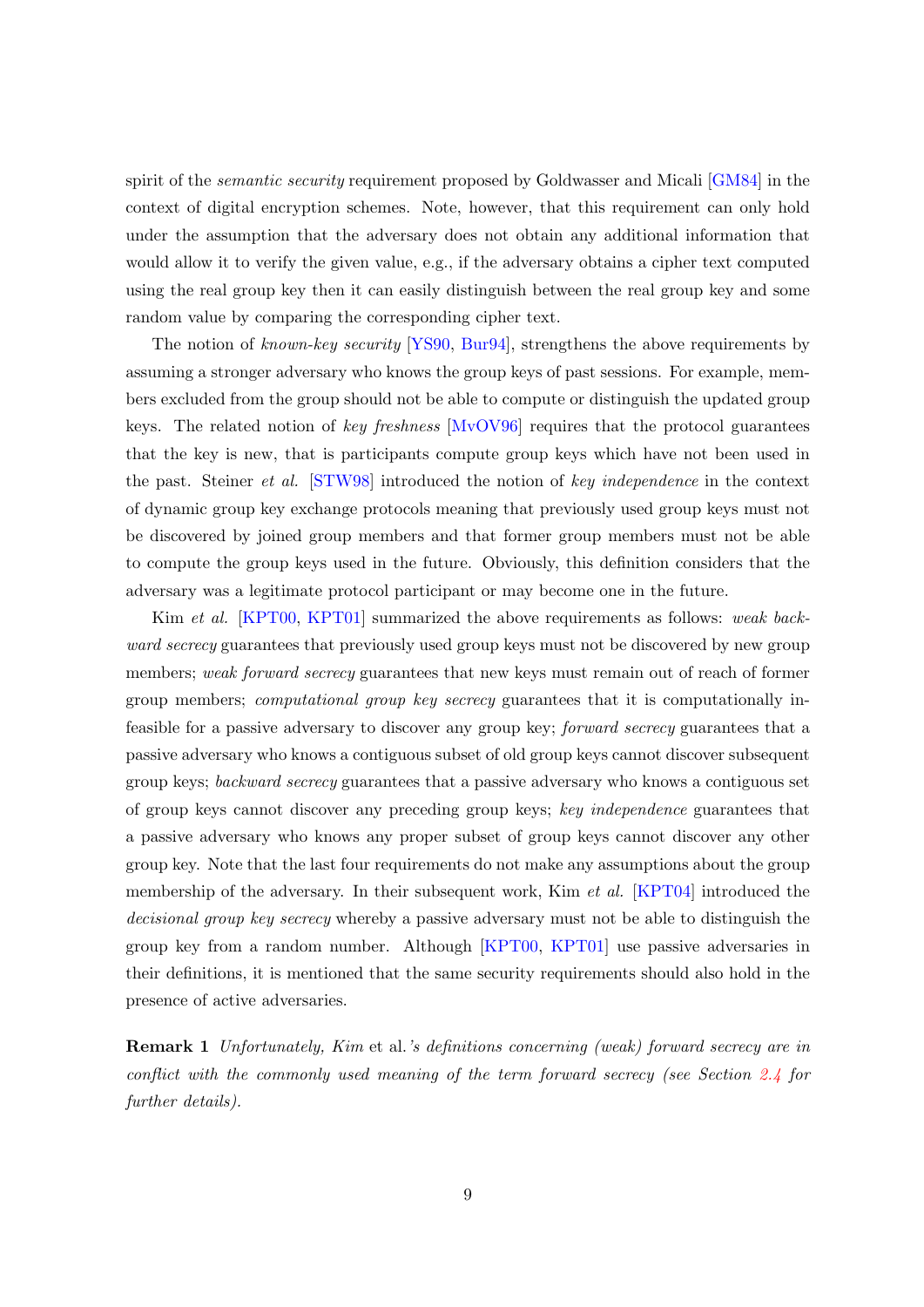#### <span id="page-9-1"></span><span id="page-9-0"></span>2.2 Impersonation Attacks

Security against *impersonation attacks* in the context of group key establishment was addressed by Burmester and Desmedt [\[BD94\]](#page-41-0) and defined as a property of the protocol where an impersonator together with active or passive adversaries should be prevented from the computation of the group key. By an impersonator [\[BD94\]](#page-41-0) denotes an adversary whose goal is to replace a legitimate participant in the execution of the protocol (thus impersonator is not considered to be a malicious participant but rather some external party). Further, [\[Bur94,](#page-42-1) [BD93\]](#page-40-0) extend the notion of known-key attacks by requiring that an active adversary who knows past session keys must not be able to impersonate one of the protocol participants.

The notion of entity authentication [\[BR93a\]](#page-41-1), introduced by Bellare and Rogaway in the context of two-party authentication protocols, specifies a process whereby one party is assured of the identity of the second party involved in the protocol, and of the actual protocol participation of the latter. This requirement is equivalent to the requirement on resistance against impersonation attacks in the context of group key exchange protocols. The related notion called *(implicit) key authentication* [\[MvOV96\]](#page-44-0) requires that each legitimate protocol participant is assured that no other party except for other legitimate participants learns the established group key. According to this definition a group key exchange protocol is authenticated if it provides (implicit) key authentication. Ateniese et al. [\[AST98\]](#page-39-3) proposed a requirement on *group integrity* meaning that each protocol participant must be assured of every other party's participation in the protocol. Obviously, this notion is similar to the requirement of the entity authentication applied to a group setting.

All of these impersonation/authentication requirements consider an adversary that represents some external party and not a legitimate protocol participant. Therefore, these requirements are similar to those of the previous section assuming that the adversary is active, i.e., that the indistinguishability of the real group keys and the random numbers sampled from the same space remains preserved with respect to the attacks of an active adversary which is allowed to modify and inject messages during the protocol execution.

Another related requirement called unknown key-share resilience surfaced in [\[DvOW92\]](#page-43-2) means that an active adversary must not be able to make one protocol participant believe that the key is shared with one party when it is in fact shared with another party. Note that in this attack the adversary may be a malicious participant and does not need necessarily to learn the established group key [\[BM03\]](#page-41-2).

Finally, we mention key-compromise impersonation resilience [\[BWJM97\]](#page-42-2). This security property prevents the adversary who obtains a long-term key of a user from being able to impersonate other users to that one. Note that long-term (a.k.a. long-lived) keys are usually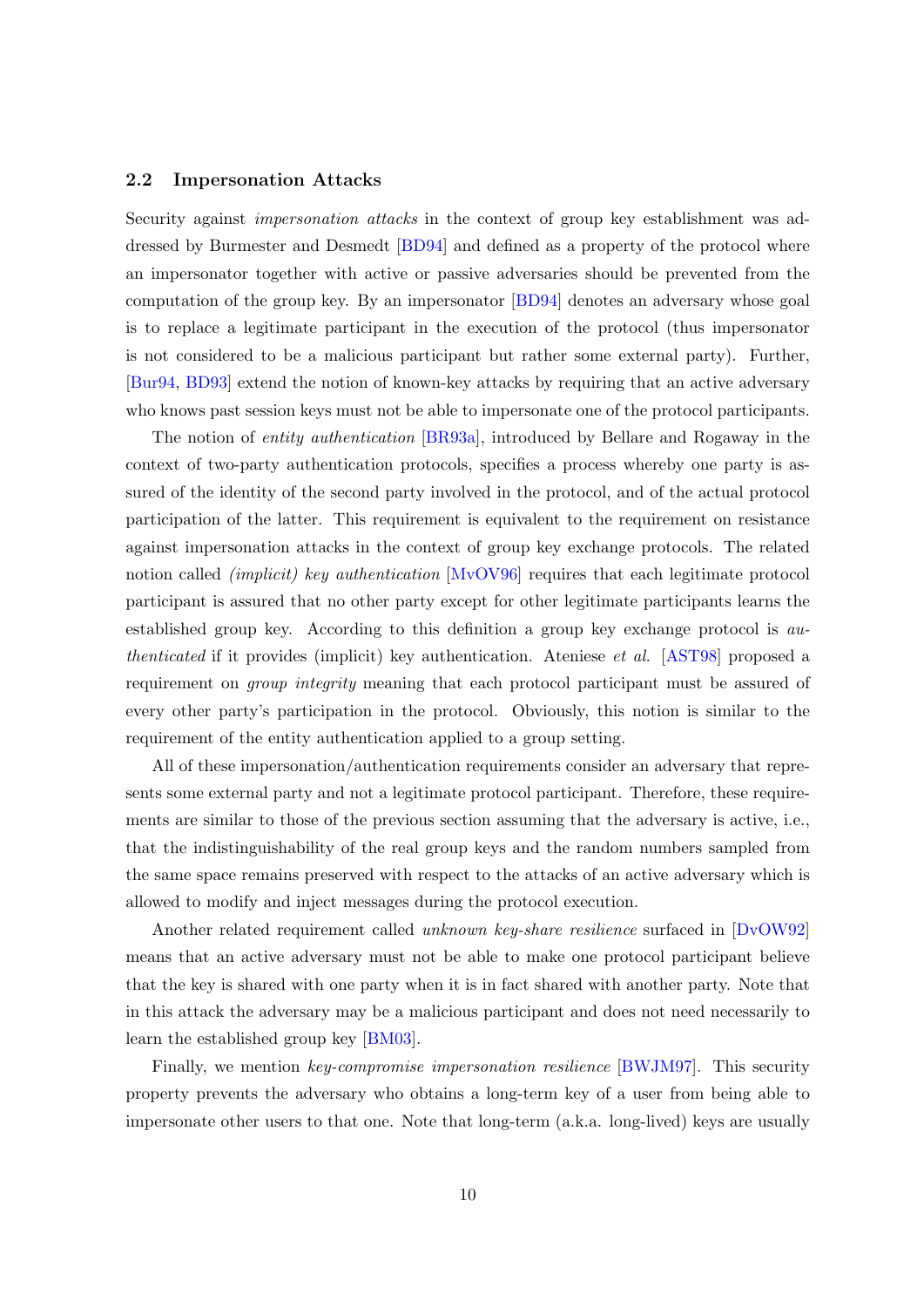<span id="page-10-2"></span>either private keys used for signature generation or digital decryption, or shared secret (small entropy) passwords that remain unchanged for a long period of time. In both cases longlived keys are used primarily for the purpose of authentication rather than for the actual computation of the group key. Obviously, this attack concerns only protocols whose goal is to establish a session key which is then used for the purpose of authentication. Therefore, it is arguable (e.g. [\[KS05\]](#page-44-5)) whether this requirement is general for all group key exchange protocols. Note that if an adversary obtains long-lived keys of participants then it can usually act on behalf of these participants in subsequent protocol executions.

#### <span id="page-10-0"></span>2.3 Key Confirmation and Mutual Authentication

The requirement called key confirmation [\[MvOV96\]](#page-44-0) means that each protocol participant must be assured that every other protocol participant actually has possession of the computed group key. According to [\[MvOV96\]](#page-44-0) key confirmation in conjunction with (implicit) key authentication results in explicit key authentication, i.e., each identified protocol participant is known to actually possess the established group key. The same goal states the requirement of mutual authentication introduced in [\[BR93b\]](#page-41-3) when considered for group key exchange protocols. As noted in [\[AST98\]](#page-39-3) key confirmation makes a group key exchange protocol a more robust and a more autonomous operation. According to [\[BM03\]](#page-41-2) key confirmation mechanisms can be used to provide resistance against unknown key-share attacks mentioned in the previous section. We stress that the requirements on key confirmation and mutual authentication should also be considered from the perspective of the attacks by malicious protocol participants who try to prevent honest participants from computing identical group keys.

#### <span id="page-10-1"></span>2.4 (Perfect) Forward Secrecy

The notion of (perfect) forward secrecy (sometimes called break-backward protection [\[MvOV96\]](#page-44-0)) was surfaced by Günter  $[G\text{un}90]$  and rephrased by Diffie *et al.*  $[DvOW92]$  as a property of an authenticated key agreement protocol requiring that the disclosure of long-term keying material does not compromise the secrecy of the established keys from earlier protocol sessions. The idea behind this notion is to maintain the protection of the secure traffic in the future. Note that the compromised long-term keys make future protocol sessions nonetheless susceptible to impersonation attacks. A weaker form of (perfect) forward secrecy is *partial* forward secrecy [\[BM03\]](#page-41-2) which considers the case where one (or more but not all) principals' long-term keys become compromised.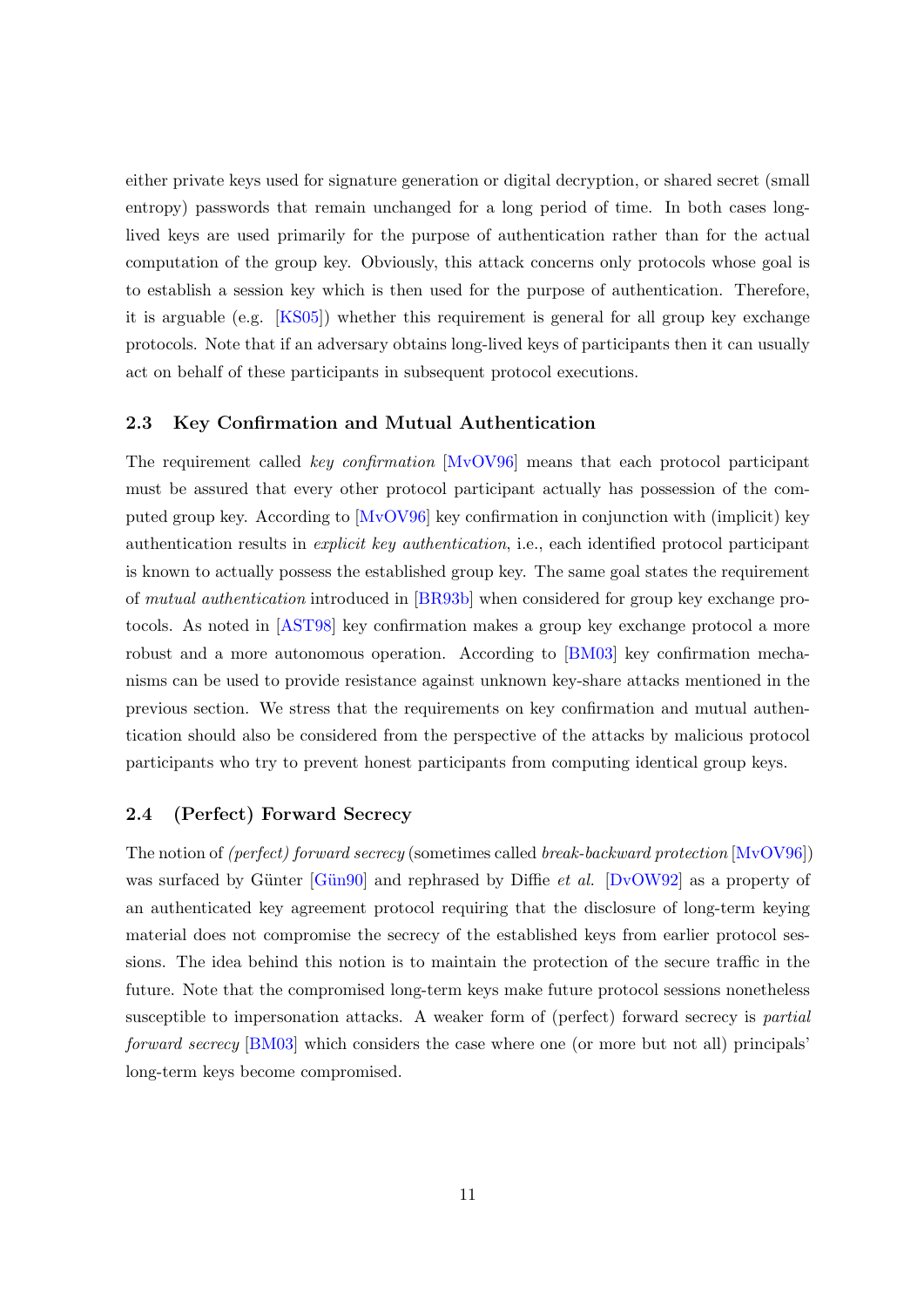#### <span id="page-11-1"></span><span id="page-11-0"></span>2.5 Key Control and Contributiveness

The issue of key control described by Mitchel et al. [\[MWW98\]](#page-44-6) in the context of two-party group key exchange protocols considers malicious protocol participants who wish to influence the computation of the group key.

Ateniese et al. [\[AST98\]](#page-39-3) introduced a notion of contributory group key agreement meaning such protocols where each party equally contributes to the established group key and guarantees its freshness (see also [\[Ste02\]](#page-45-7)). This notion also subsumes the requirement of unpredictability of the computed group keys. This is also in spirit of the later introduced resilience against key replication attacks [\[Kra05\]](#page-44-7) by which the adversary should not be able to enforce the same value of the group key in two different sessions. Note that all these requirements clearly exclude group key distribution protocols (see Section [1.1\)](#page-5-0) where some trusted party is responsible for the generation of the group keys. Ateniese et al. defined additionally complete group key authentication as a property of a group key exchange protocol whereby all parties compute the same group key only if each of the parties have contributed to its computation. This notion can be seen as a combination of contributiveness and mutual (or explicit key) authentication. Ateniese et al. [\[AST98\]](#page-39-3) proposed further a more stronger notion of verifiable contributory group key agreement meaning protocols where each participant is assured of every other participant's contribution to the group key. We stress that these requirements should also hold in the presence of malicious protocol participants.

Another related requirement that is stated from the perspective of an adversary that is not a malicious participant is key integrity [\[JT93\]](#page-43-5) which requires that the established group key has not been modified by the adversary, or equivalently only has inputs from legitimate protocol participants. Ateniese et al. [\[AST98\]](#page-39-3) extended the definition of key integrity by requiring that the established group key is a function of only the individual contributions of legitimate protocol participants such that extraneous contribution(s) to the group key must not be tolerated even if it does not afford the adversary with any additional knowledge. Obviously, this can be achieved if the protocol is contributory and provides mutual authentication. Still it is arguable whether key integrity or its stronger definition is useful since it would suffice to require that the key is fresh as long as at least one contribution is fresh, independent of whether the adversary is able to inject own contributions or not. This is because we are not dealing with the secrecy of the key (this is already done in Sections [2.1](#page-7-1) and [2.2\)](#page-9-0) but with its freshness.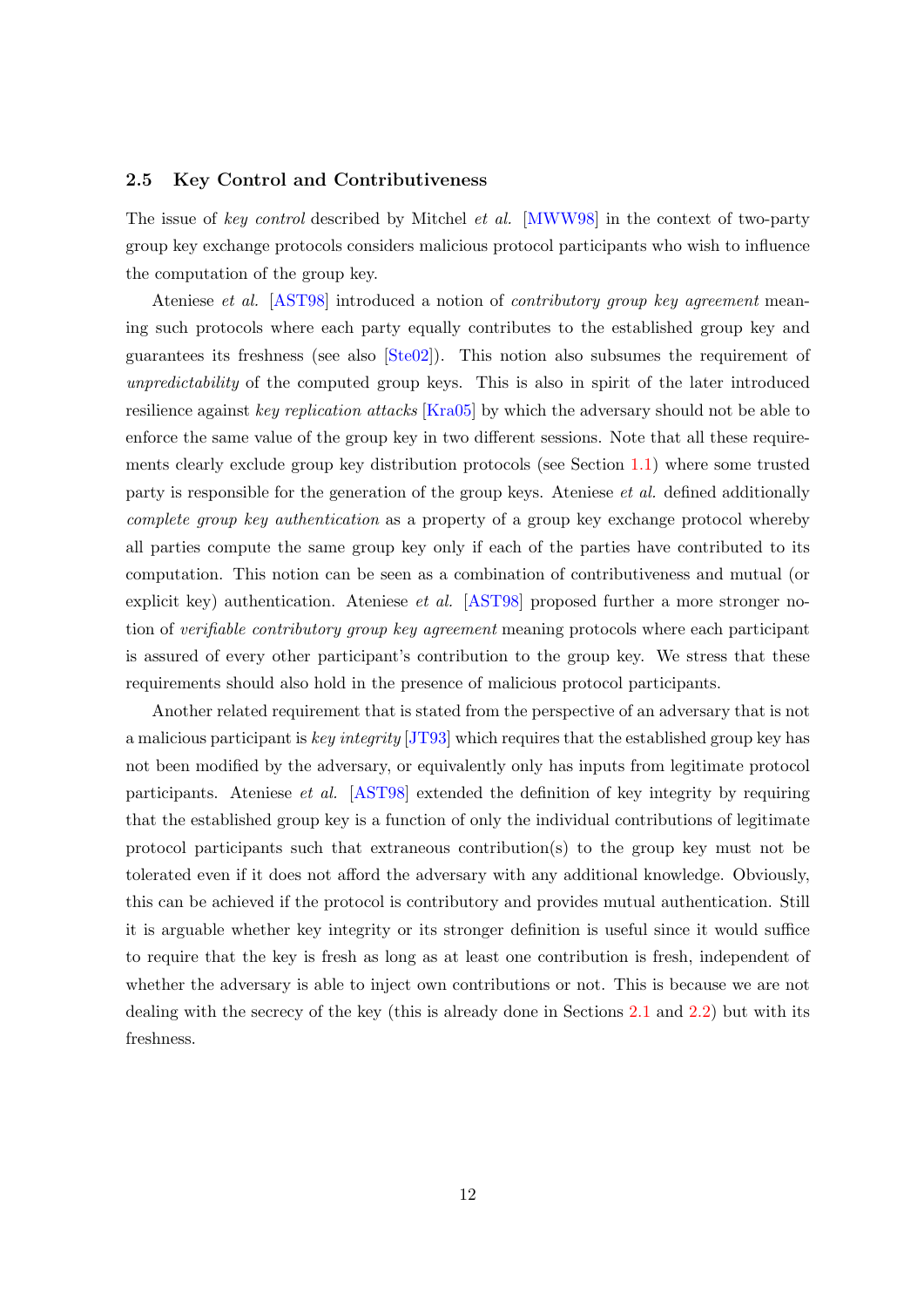# <span id="page-12-3"></span><span id="page-12-0"></span>3 Analytical Survey on Formal Security Models

As already noted in the introduction provable security of cryptographic protocols can be achieved using an appropriate security model that considers protocol participants, their trust relationship, communication environment, and further relevant aspects, and contains definitions of required security goals.

Unfortunately, there exist no common goodness criteria for the evaluation of such security models. In our opinion a security model should be *abstract* meaning that it should not depend on any implementation-specific definitions or assumptions. Further, a model should be self-contained, i.e., there should be no parameters whose specification is not defined within the model or depends on certain assumptions beyond it. This property allows design of autonomous protocols. A model should be precise, i.e., it should disallow any ambiguous interpretations for its definitions and requirements. A security model should be modular, i.e., allow security proofs for protocols that provide only a subset of specified security goals. This property allows design of protocols with respect to their practical deployment in applications that do not require the full range of security; on the other hand it allows construction of generic solutions. Another advantage of modular security models is a possible integration of additional security definitions which may become essential in the future.

In the following we provide an analytical survey of security models proposed for group key exchange protocols. In addition to the description we specify which of the most important informal security requirements have been considered by the definitions of a model, thereby focusing on semantic security or indistinguishability of the computed group keys from random numbers considering known-key attacks and active adversaries, key confirmation and mutual authentication with respect to malicious protocol participants, (perfect) forward secrecy, and the issues related to key control and contributiveness. Additionally, we judge each model with respect to the specified goodness criteria. Some of the models described in this section were proposed in the context of two- or three-party key exchange protocols. However, they provide some interesting definitions and constructions that became foundational for a variety of the later appeared security models designed for the group setting.

## <span id="page-12-1"></span>3.1 Models by Bellare and Rogaway  $(BR, BR^+)$

#### <span id="page-12-2"></span>3.1.1 BR

Bellare and Rogaway [\[BR93a\]](#page-41-1) proposed the first computational security model for authentication and security goals of two-party key exchange protocols which we refer to as the BR model. This model allows reductionist proofs of security. Each protocol participant is assumed to have an identity and a long-lived key. The adversary can initiate different sessions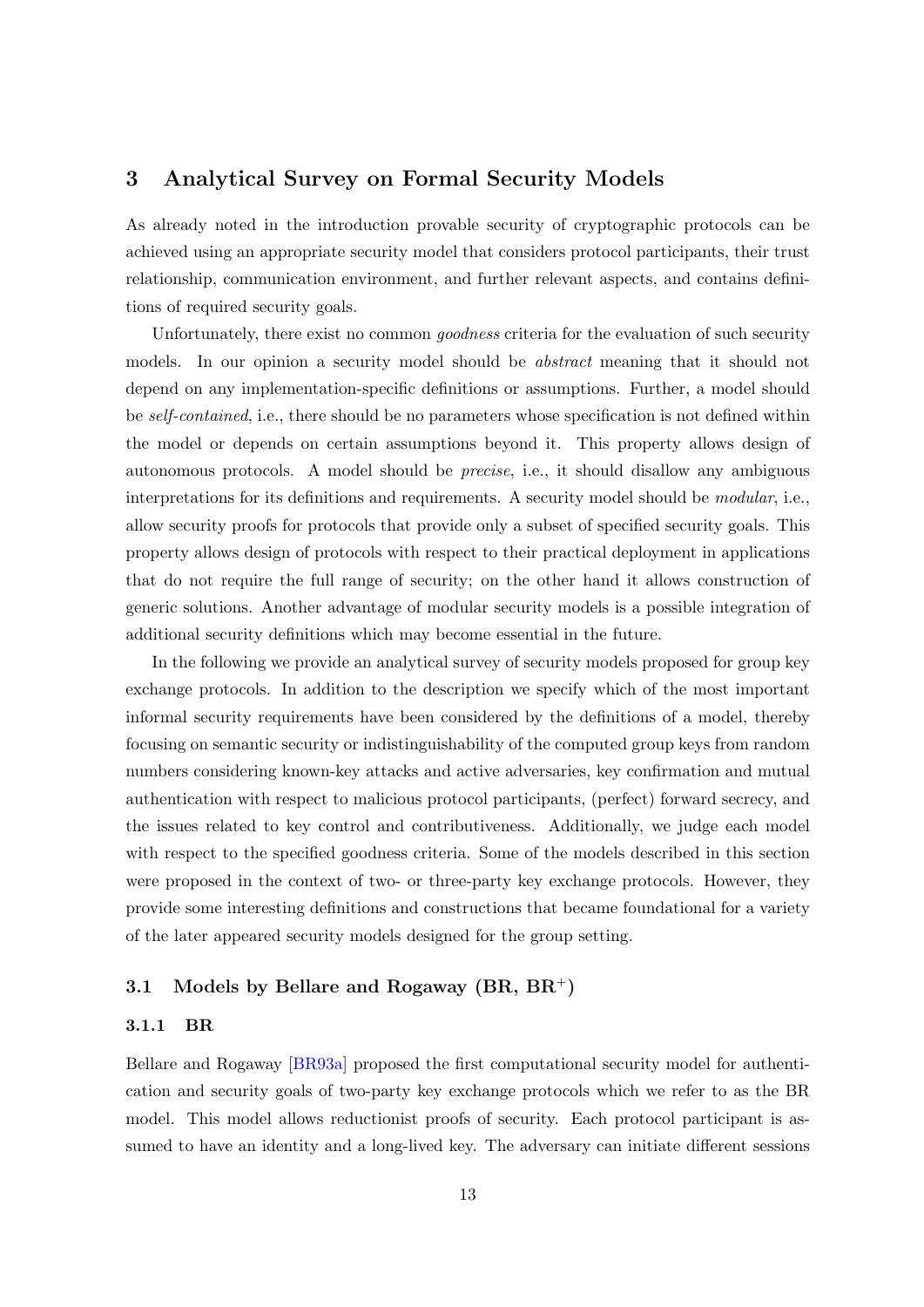between the same participants. It has an infinite collection of *oracles*  $\Pi_{i,j}^s$  such that each oracle represents participant i trying to authenticate participant j in session s. The adversary communicates with the oracles via queries which contain sender and receiver identities, the session id, and the actual message. Hence, the adversary is considered to be active. However, the model assumes a *benign* adversary which faithfully forwards all message flows between the oracles, and is, therefore, not allowed to modify the messages. It can invoke any oracle to start the protocol execution. A variable  $\kappa_{i,j}^s$  keeps track of the conversation between  $i$  and  $j$  in session  $s$ . The security goal of mutual authentication is defined based on the notion of matching conversations between the participants. Roughly, this means that all messages sent by one participant have been subsequently delivered to another participant without modification, and vice versa. According to the BR model a protocol provides mutual authentication if for any polynomial time adversary the oracles  $\Pi_{i,j}^s$  and  $\Pi_{j,i}^s$  have matching conversations and if one of the oracles, say  $\Pi_{i,j}^s$ , accepts (does not fail) then there is always another oracle  $\Pi_{j,i}^s$  with the engaged matching conversation. Note that from this definition mutual authentication also results in key confirmation since the exchanged message flows, and thus computed keys, must be equal. The authors also show the uniqueness of matching partners. Additionally, the adversary is allowed to ask Reveal queries to obtain session keys computed by  $\Pi_{i,j}^s$ . In order to model known-key attacks the BR model specifies the notion of fresh oracles, i.e., an oracle  $\Pi_{i,j}^s$  is fresh if it has accepted (computed the session key) and no Reveal query was asked to  $\Pi_{i,j}^s$  or to its matching partner  $\Pi_{j,i}^s$ . Further, the adversary is allowed to ask exactly one Test query to any oracle which is fresh. In response to this query it receives either the real session key computed by the oracle or a random number of the same range and has to decide which value it has received. The BR model calls an authenticated key exchange protocol secure if in the presence of the benign adversary both oracles,  $\Pi_{i,j}^s$  and  $\Pi_{j,i}^s$ , accept with the equal session keys which are randomly distributed over the key space, and the success probability of the adversary to decide correctly in response to the value obtained from its Test query is non-negligibly greater that 1/2.

The main weakness of the BR model is that it disallows the adversary to modify messages, or to corrupt participants obtaining their long-lived keys. Hence, the model does not consider the notion of (perfect) forward secrecy. Further, the model does not deal with attacks of malicious participants. Thus, definition of mutual authentication is defined only for honest protocol participants, and no definitions concerning issues related to key control and contributiveness are available in the BR model.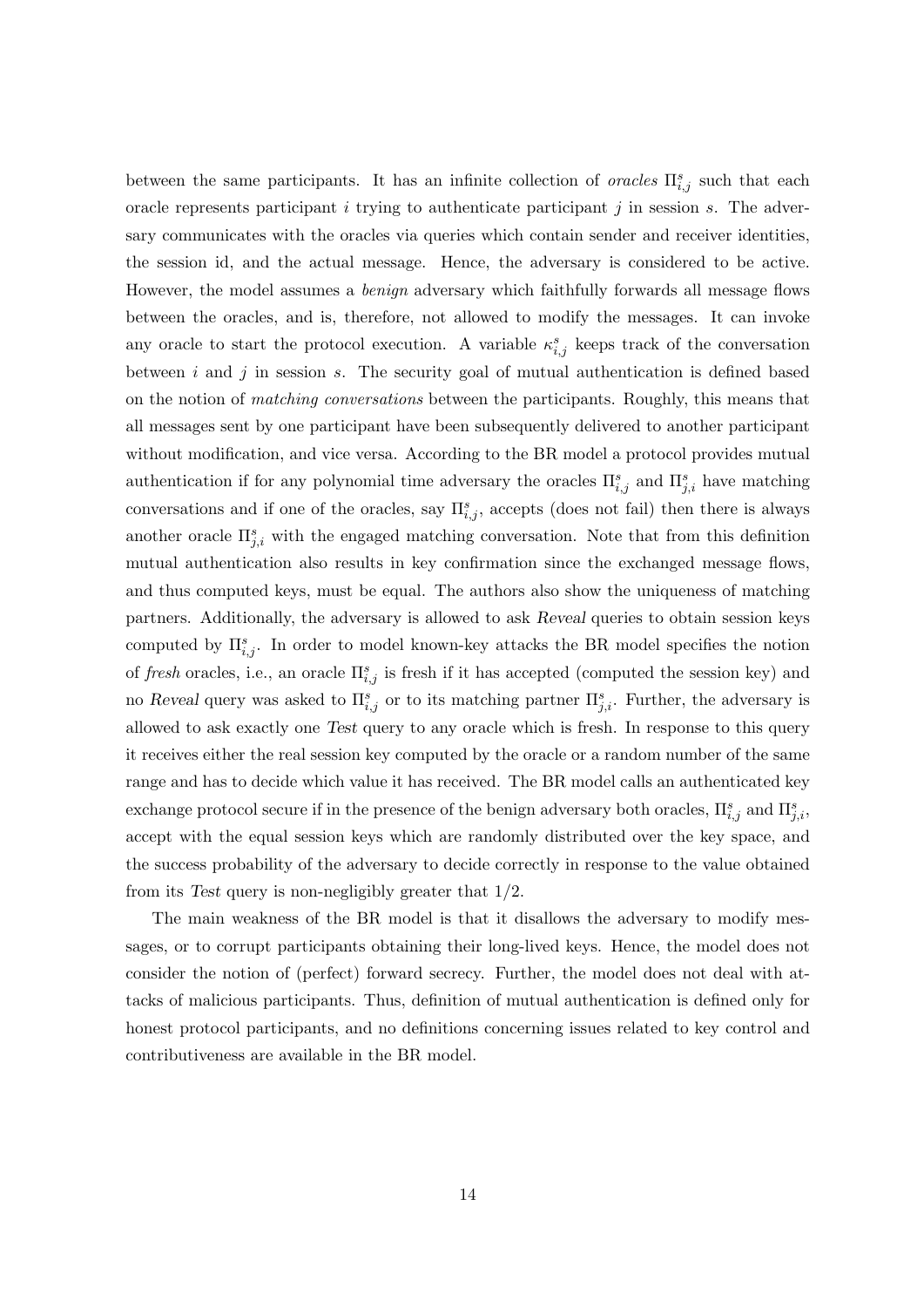## <span id="page-14-1"></span><span id="page-14-0"></span>3.1.2  $BR^+$

In their subsequent work, Bellare and Rogaway [\[BR95\]](#page-41-4) extended the BR model to deal with key distribution scenarios in a three-party setting which involves two participants wishing to establish a shared key and a key distribution center (key server). Nonetheless, this model, denoted  $BR^+$ , is of particular interest for us since it provides some interesting definitions which are also relevant for the models dealing with key exchange protocols. The actions of the adversary are specified by a number of queries which it may ask to the instances of parties participating in the protocol. Each party may have a multiple number of instances and so participate in different sessions of the protocol. Using a SendPlayer or a SendS query the adversary can send messages to one of the participants or to the key distribution center, respectively, that reply according to the protocol specification or do not reply if the received message is unexpected. So the adversary is active. With a Reveal query to a specified instance the adversary may obtain the final key computed by that instance. Additionally, the adversary is allowed to ask Corrupt queries which return the complete internal state of the instance to the adversary together with the long-lived key of the party and allows the adversary to replace this long-lived key with any value of its choice. Note that this kind of corruptions became later known as strong corruptions. After an adversary asks a Corrupt query for some party all instances of this party use the changed value for the long-lived key in all subsequent protocol executions. Although the adversary is allowed to corrupt parties and reveal their session keys the security of the protocol may also depend on instances of other parties who participate in the same session. To consider all protocol participants the  $BR^+$ model specifies an abstractly defined *partner function* which roughly speaking means that two instances are partnered if they participate in the same session and compute the shared key. Further, at the end of its execution the adversary asks a Test query to an instance which holds a fresh session key, i.e., a key computed during the session such that no Reveal or Corrupt queries have been previously asked to the instance or any of its partners. The adversary receives either the session key computed by that instance or a random number of the same range, and similar to the BR model must decide which value it has received. This security definition subsumes the informal requirement on indistinguishability of computed group keys from random numbers while also considering active adversaries.

The  $BR<sup>+</sup>$  model has some weaknesses described in the following. Although the adversary is allowed to reveal long-lived keys of participants through Corrupt queries it is allowed to ask its Test query only at the end of its execution. Obviously, the adversary may not use the knowledge of corrupted long-term keys to make its guess because of the freshness requirement. Therefore, the model does not capture the requirement of (perfect) forward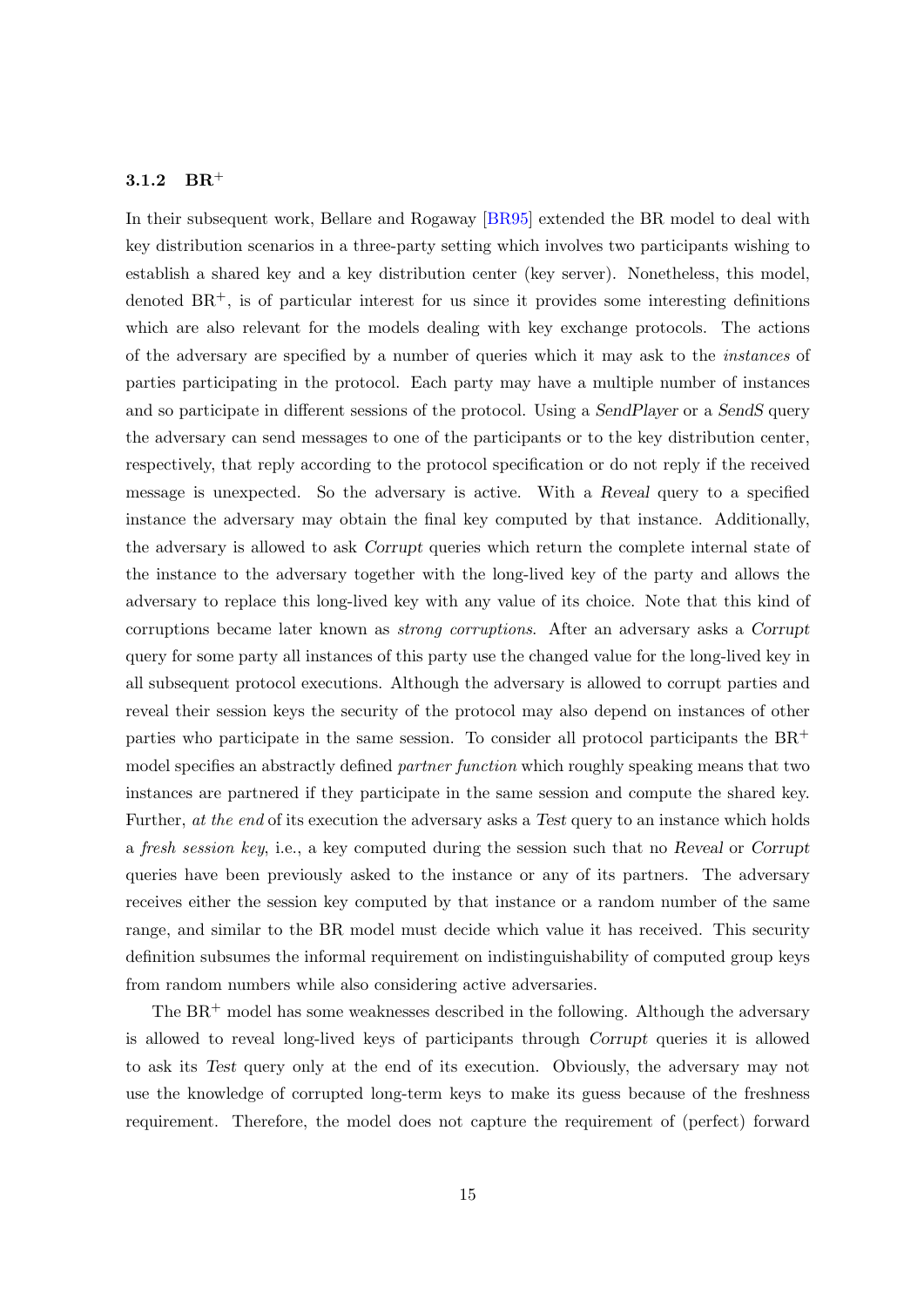<span id="page-15-1"></span>secrecy. Second, the  $BR^+$  model does not deal with the attacks concerning key confirmation or mutual authentication, neither with respect to honest participants nor to malicious. This observation has also been mentioned in [\[CBH05a,](#page-42-3) [CBH05b\]](#page-42-4). Third, the BR<sup>+</sup> model does not consider attacks related to the issue of key control. This, however, is reasonable since the model has been proposed for key distribution protocols for which such requirements are not relevant because of the trust assumption concerning the key server. The partnering function in the  $BR<sup>+</sup>$  model is not concretely specified. This contradicts to our goodness criteria for the security models.

#### <span id="page-15-0"></span>3.2 Model by Bellare, Canetti, and Krawczyk (BCK)

Bellare, Canetti, and Krawczyk [\[BCK98\]](#page-40-1) proposed a computational security model for authentication and key exchange, which we denote as the BCK model. This model allows security proofs based on the simulatability approach. The BCK model supports modular constructions and deals with message-driven protocols, i.e., after being invoked by a party the protocol waits for an activation which may either be caused by the arrival of a certain message or by an external request (which may come from other processes executed by the party). The authors essentially define two different adversarial models: authenticated-links model (AM) and unauthenticated-links model (UM). The AM model considers a passive adversary who has a full control over the communication channel but is assumed to deliver messages faithfully without modifying any of them, however, is allowed to change their delivery order. Further the adversary is allowed to activate any party using external requests, but not own protocol messages. The UM model assumes that the adversary is active, i.e., can activate parties with arbitrary incoming messages. Further, the BCK model specifies the notion of *emulation of protocols* in UM using a so-called authenticator which is considered to be a compiler translating the execution of a protocol in AM into UM while preserving its security requirements. Similar to the  $BR<sup>+</sup>$  model the BCK model considers several executions of the protocols, and calls each execution a session. In order to distinguish different sessions the model uses session ids which should be unique for the sender and the receiver (recall that the model was defined for two parties). The adversary in the AM and UM models is allowed to corrupt sessions such that it learns the internal state associated with a particular session identified via unique session IDs for which the model does not provide any concrete construction. Although the BCK model was proposed in the context of two-party key exchange protocols, the authors tried to provide definitions which also hold in a multi-party setting. They defined the notion of the *ideal key exchange* and the *ideal adversary*. The ideal adversary is allowed to invoke any party to establish the session key with any other party such that the adversary learns the transcript of the exchanged protocol messages and the session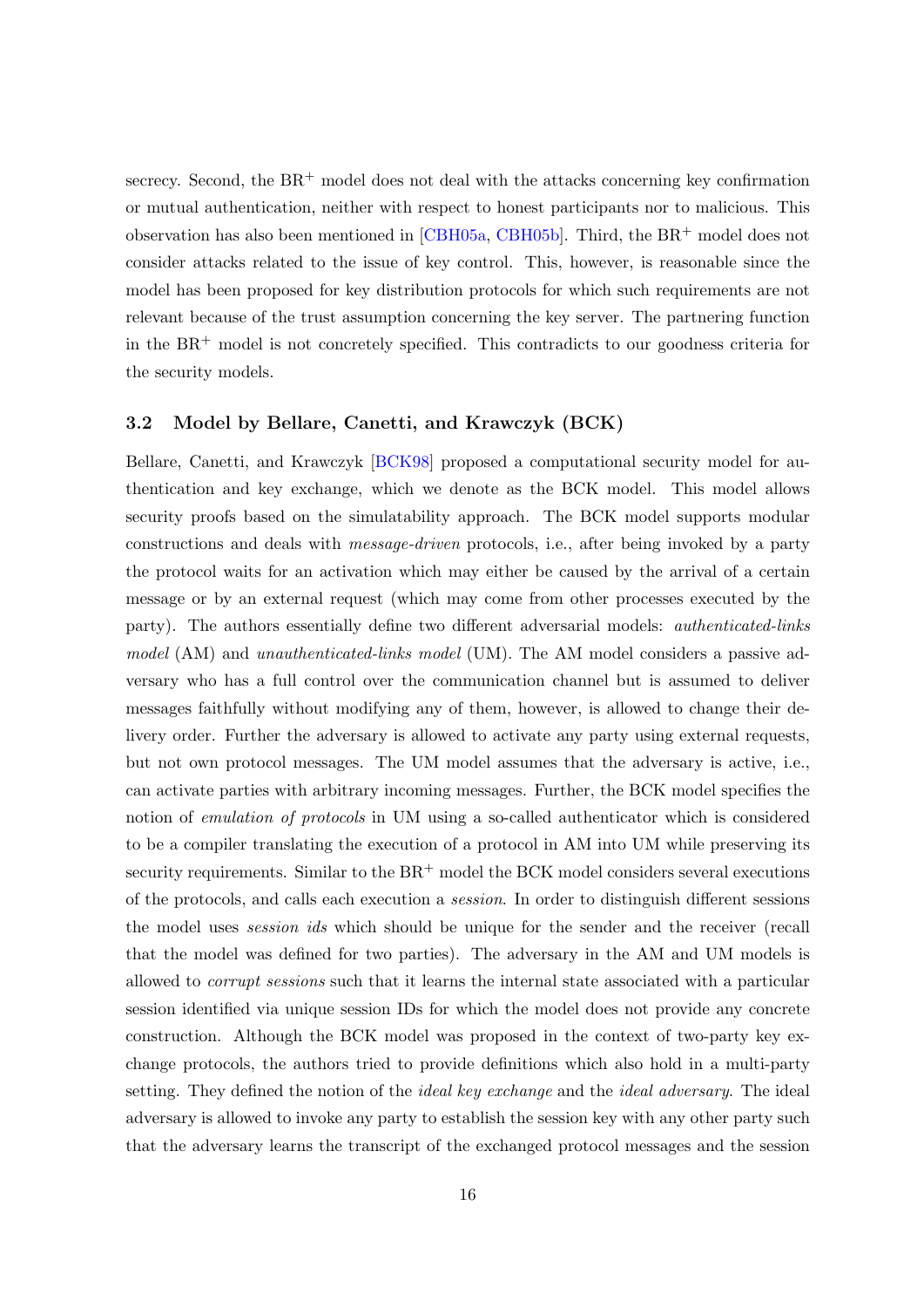<span id="page-16-1"></span>id value, but not the established key. Further, if the ideal adversary corrupts a session using the corresponding session id then it obtains the established key for this session, and if the adversary corrupts a party then it obtains all keys (including long-lived key) known to this party. Corrupted parties may continue participating in the protocol. However, in this case the model allows the adversary to choose the established keys. Therefore, no security definitions related to the requirement on (perfect) forward secrecy are considered. For the same reason, the BCK model does not provide any security definitions for the case in which honest participants interacting with the adversary represented as a (subset of) malicious participant(s) try to contribute to the resulting group key. Hence, the BCK model does not consider attacks concerning key control and unpredictability. Also, the BCK model does not capture possible attacks of malicious participants against key confirmation and mutual authentication. Note that the corrupt query reveals internal state information together with the long-lived key of a party. This, however, disallows consideration of scenarios where long-lived keys are revealed without revealing the internal state information (note that long-lived keys may have a different protection mechanism). In order to define security goals the BCK model specifies the notion of a global output of the protocol execution in the presence of the adversary. It consists of cumulative concatenations of the outputs (sent messages) of all parties and their random inputs, together with the output of the adversary which is a function of its random input and all information seen by the adversary throughout its execution. A key exchange protocol is called secure in the BCK model if the global output of the ideal protocol execution is indistinguishable from the global output of the protocol execution in either the AM or UM model. Note that this is the typical approach for security models that allow security proofs based on simulatability/indistinguishability.

Interesting about the BCK model is that its modular construction allows to prove protocol security in the AM model and then apply the described authenticator to obtain a protocol which is secure in the UM model.

# <span id="page-16-0"></span>3.3 Model by Bellare, Pointcheval and Rogaway (BPR)

The following model proposed by Bellare, Pointcheval, and Rogaway in [\[BPR00\]](#page-41-5), which we denote BPR, is based on the previously described  $BR^+$  model, and considers two-party key exchange protocols. The BPR model is described w.r.t. the communication between a client and a server. Similar to the  $BR<sup>+</sup>$  model each participant may have different instances, called oracles. In addition to the queries Reveal and Test which return the computed key of the instance respectively the computed session key or a random number of the same range (in contrast to the  $BR^+$  model the adversary in the BPR model may ask the Test query at any time during its execution and not only at the end), the BPR model specifies Execute and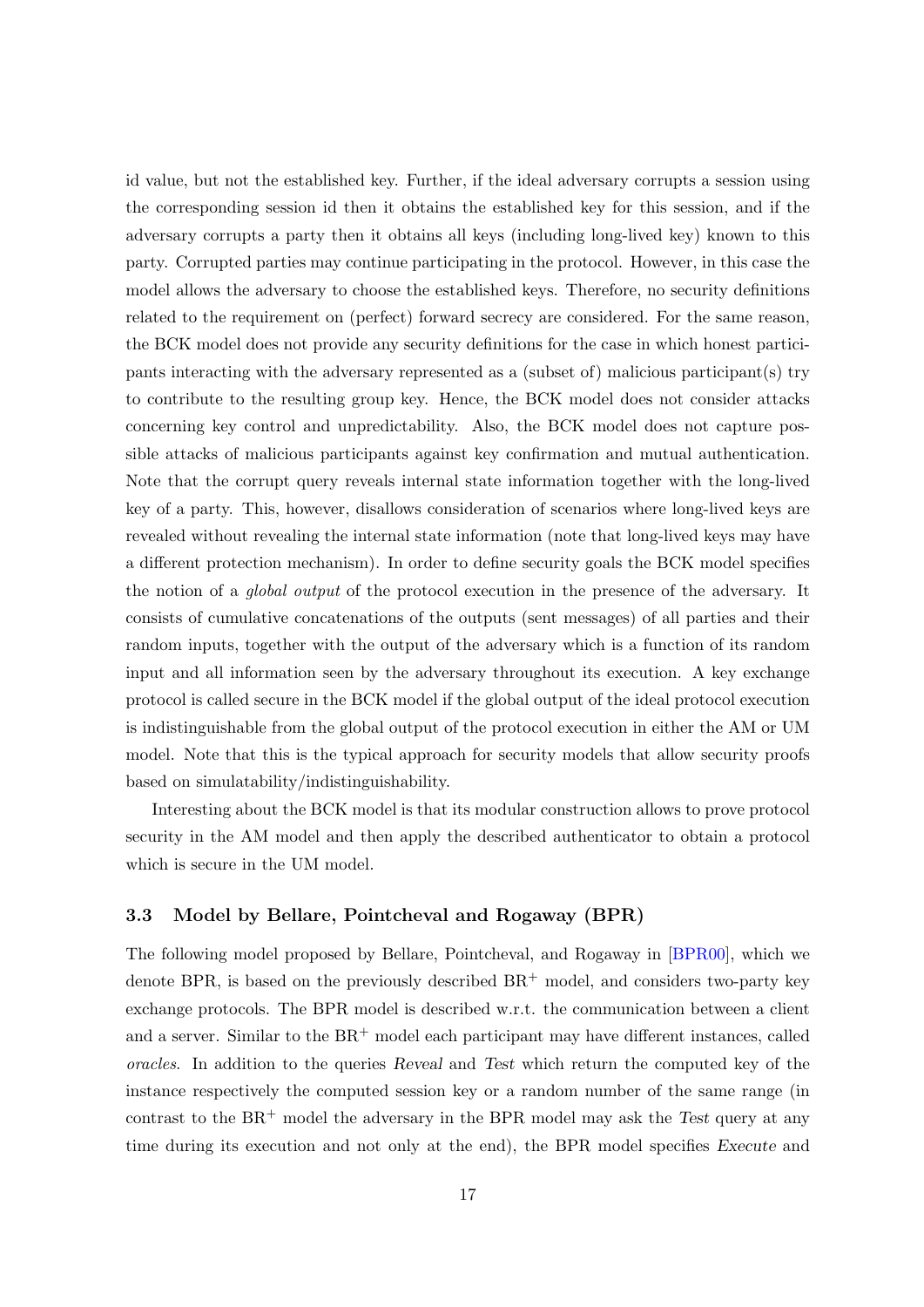<span id="page-17-0"></span>Send queries. Execute queries can be used by the adversary to invoke an honest execution of the protocol and obtain a transcript of exchanged messages. The Send query allows the adversary to send messages to the instances, i.e., behave actively. Send queries can also be used to achieve honest execution (as Execute queries) simply by invoking the protocol execution at instances of adversary's choice and then forwarding messages between these instances without any modification. However, Execute query allows on the one hand a better handling of dictionary attacks in case where long-lived keys are shared passwords, because the adversary can be granted access to plenty of honest executions, and on the other hand it allows to treat passive adversaries separately though the BPR model does not take use of this second advantage. Additionally, the BPR model allows the adversary to ask Oracle queries in order to deal with non-standard models, like the Random Oracle Model (ROM) [\[BR93b\]](#page-41-3) or the Ideal Cipher Model (ICM) [\[Sha49,](#page-45-8) [Bla05\]](#page-41-6). In case when the protocol is designed to achieve security in the standard model the Oracle query can be omitted. The BPR model specifies two forms of a Corrupt query (unlike the previously described models): a strong form (called strong corruption model) means that the adversary obtains the long-lived key of the party and its internal state (excluding the session key), and a weak form (called weak corruption model) means that the adversary obtains only the long-lived key of the party.

The model assumes the existence of unique session ids and specifies partner ids. The partner id of an instance is a public value and consists of the identities of all parties with which the oracle believes it has just exchanged the session key with. According to the BPR model two oracles are partnered if they compute (accept with) equal session keys, equal session ids, have each other's identity as part of the computed partner ids, and there is no other oracle who accepts with the same partner id. The BPR model defines two flavors of session key freshness: a session key is *fresh* if there have been no Reveal queries to the oracle or any of its partners, and no Corrupt queries at all; a session key is fs-fresh (fs for forward secrecy) if there have been no Reveal queries to the oracle or any of its partners, and if there have been no Corrupt queries prior to the Test query such that further Send queries have been asked to the tested oracle. The latter means that the adversary can corrupt participants before the test session but is then not allowed to send any messages to the oracle whose key (or a random value instead) it later receives in response to its Test query. Based on these two flavors the model provides two definitions of security against known-key attacks: (1) security without forward-secrecy meaning that the adversary asks a Test query to an oracle which holds a fresh session key, and (2) security with forward-secrecy meaning that the adversary asks a Test query to an oracle which holds a fs-fresh session key. Similar to the BR and  $BR<sup>+</sup>$  models the goal of the adversary is to distinguish whether it obtains a session key or a random number. Obviously, this security definition subsumes the informal requirements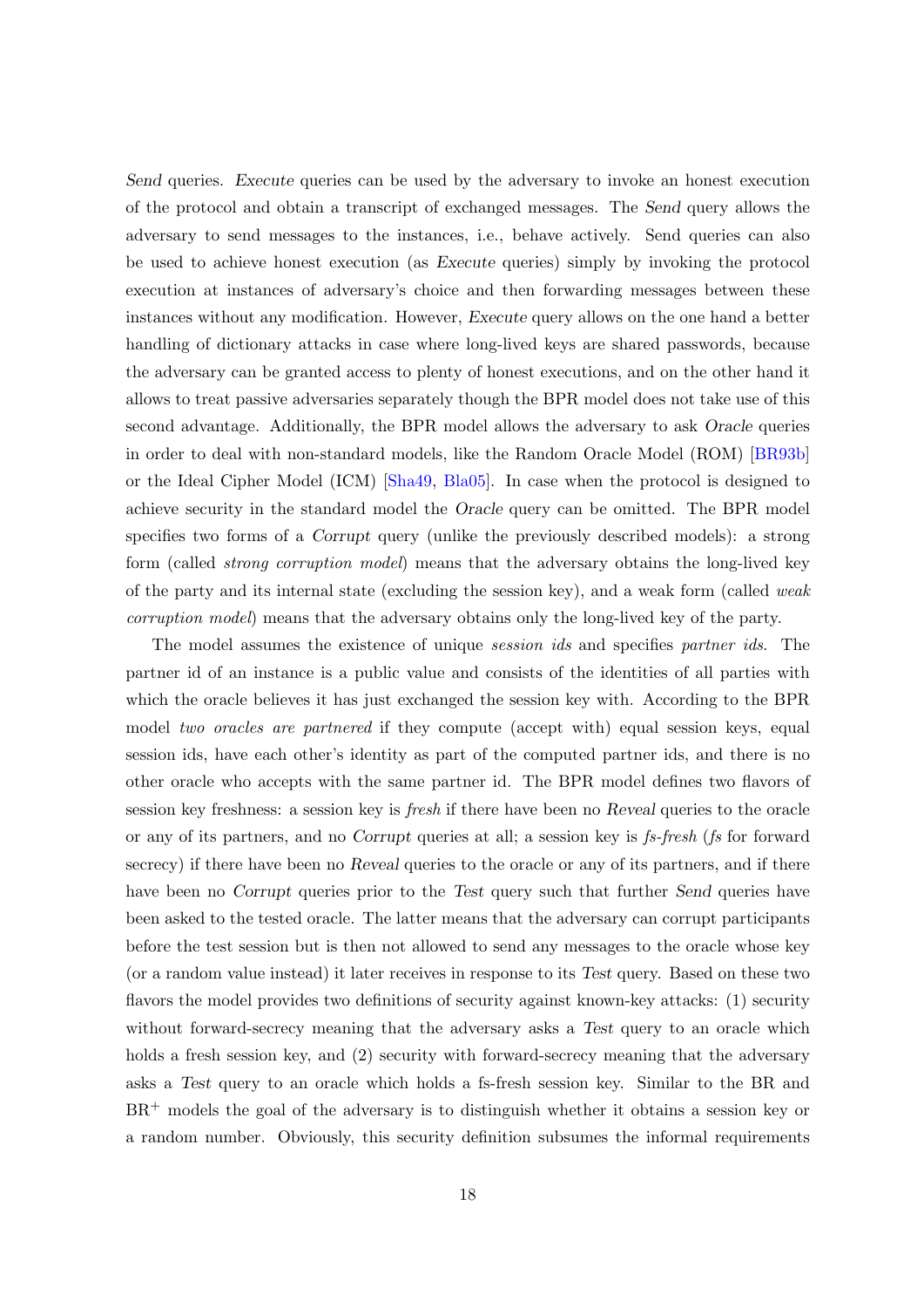<span id="page-18-1"></span>related to the indistinguishability of group keys from random numbers with respect to active adversaries. Furthermore, security proofs in which the Test query is asked to an oracle holds a fs-fresh session key consider attacks related to (perfect) forward secrecy.

Additionally, the BPR model gives a definition of server-to-client and client-to-server authentication which are violated in case where a server respectively a client accepts with a session key but does not have any partner. Mutual authentication is, therefore, violated if either a server-to-client or client-to-server authentication is violated (recall that the BPR model was proposed for the two-party key exchange protocols).

In the BPR model partnering is defined using session ids. However, the authors do not provide further details within the model concerning the construction of the unique session ids. In the proposed protocol, however, they are constructed as a concatenation of all flows exchanged between both participants. Note that this is an appropriate method in case of two parties, however, cannot be generally applied to the multi-party case where participants do not generally need to send each message to every other participant. Similar to the  $BR^+$ model the BPR model does not consider attacks related to the issues of key control and contributiveness.

# <span id="page-18-0"></span>3.4 Model by Canetti and Krawczyk (CK)

Canetti and Krawczyk [\[CK01\]](#page-42-5) proposed a formal model, which we refer to as CK, based on the methodology of the BR and BCK models. Similar to the BCK model the CK model deals with message-driven protocols that involve only two parties. Different executions of a protocol are called sessions which are identified by unique session ids. The CK model describes the notion of *matching sessions* (related to the matching conversations in the BR model), and treats participants of matching sessions as partners.

As the BCK model the CK model specifies an unauthenticated-links (UM) and an authenticatedlinks (AM) adversarial models. In the UM model the adversary passes messages from one participant to another, but has control over their scheduling (including initiation of the protocol), and is allowed to ask Reveal queries to obtain the computed session keys and Corrupt queries to obtain all the internal memory of the party including its long-lived key and specific session-internal information (such as internal state of incomplete sessions and session-keys of already completed sessions). From the moment a party is corrupted it is fully controlled by the adversary. This models attacks against (perfect) forward secrecy. Additionally, in the CK model the adversary is allowed to reveal internal state of a party for an incomplete session without necessarily corrupting that party (we call this RevealState queries). In the CK model a session becomes *locally exposed* if any of these three queries (Reveal, RevealState, or Corrupt) have been asked to a party during that session, and the session becomes exposed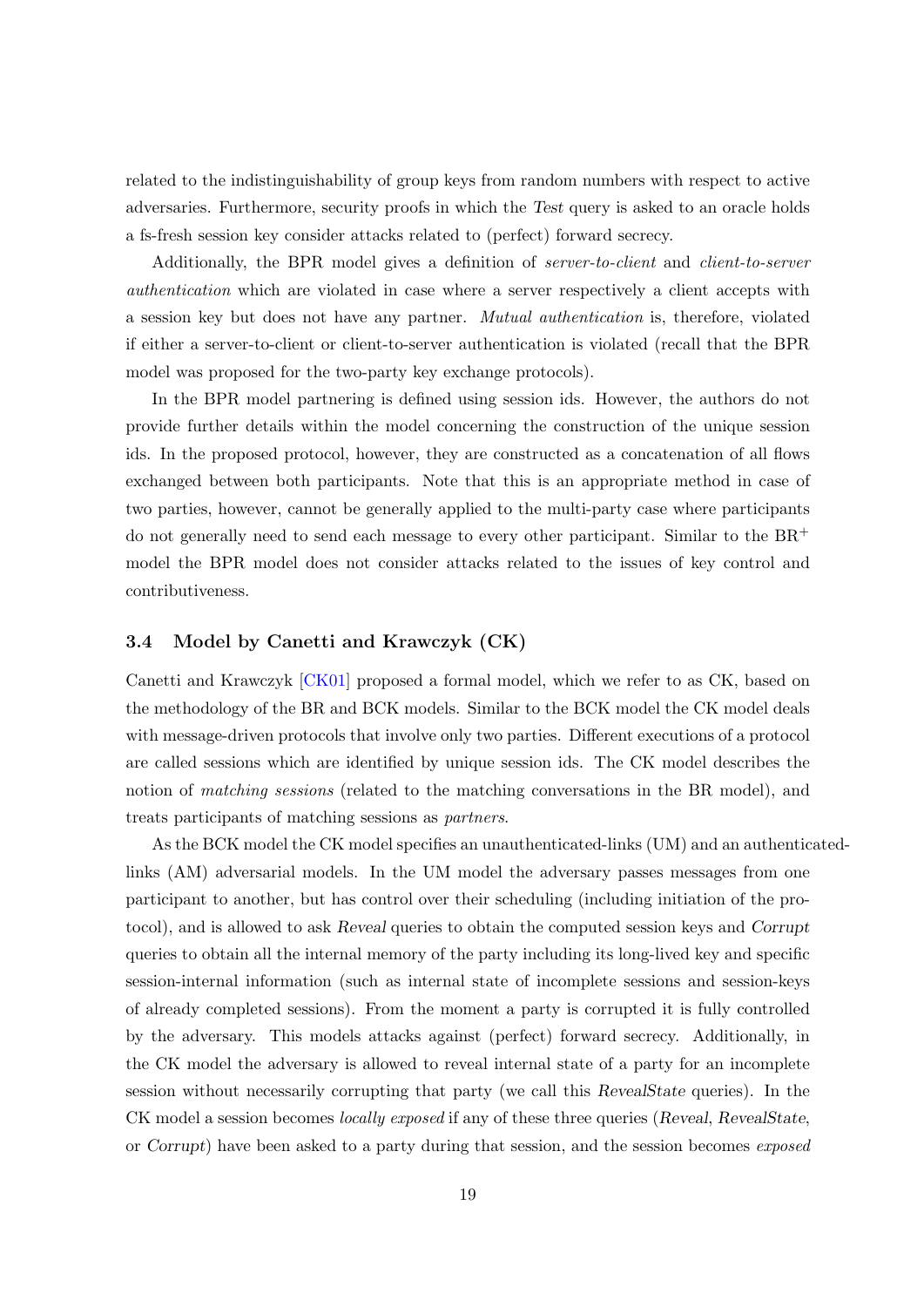<span id="page-19-0"></span>if it or any of its matching sessions are locally exposed. Further, the CK model specifies session expiration which can be performed by a party causing the erasure of that session key and any session-specific information from the party's memory, and used in the model for the definition of security without (perfect) forward secrecy. In the AM model the adversary has the same capabilities as in the UM model, but is required to pass messages between the parties truly, i.e., without modifying them (this is comparable to a passive adversary who only eavesdrops the communication). The UM and AM models are linked together over the emulation paradigm based on authenticators as in the BCK model.

The CK model introduces the notion of *session-key security* as a security goal for the key exchange protocols. The definition in the UM model allows the adversary to ask a Test query (with similar response as in the  $BR$ ,  $BR^+$ , and  $BPR$  models) to a party during the session which is completed, unexpired and unexposed at that time. Having asked this Test query the adversary is allowed to continue with regular actions according to the UM model but is not allowed to expose the test-session. At the end of its execution the adversary has to output a guess concerning the response of the Test query. A protocol is called session-key secure if for any UM-adversary holds that if any two parties complete matching sessions then they compute the same session key, and that the probability of the adversary's correct guess is no more than  $1/2$  plus a negligible fraction. This definition also captures informal requirements on indistinguishability notions considering known-key attacks and active adversaries. Additionally, the CK model provides a weaker definition of security for protocols in which no (perfect) forward secrecy is available or desirable. For this purpose the model disallows session expirations. A protocol is called *session-key secure without (perfect) forward secrecy* if it is session-key secure and the UM-adversary is not allowed to corrupt any partner from the test-session, i.e., the security of the session key can be no more guaranteed if any partner who computes this key gets corrupted. The authors mention that similar definitions are applicable for the AM model.

Compared to the BCK and BR models, the CK model provides a stronger adversarial setting since it allows RevealState queries. Interesting is that session-key security in the CK model implies the known-key security of the protocol in the  $BR^+$  and  $BPR$  models. For the proof of this fact and further analysis of the relations between the security definitions in the BR, BR<sup>+</sup>, BPR and CK models we refer to the work of Choo, Boyd and Hitchcock [\[CBH05b\]](#page-42-4). Note that one drawback of the CK model in the context of key exchange is that it leaves the construction of the session ids open, and this might have an impact on the security of the protocols designed based on this model. Also the CK model does not deal with the issues of key confirmation and mutual authentication as well as key control and contributiveness.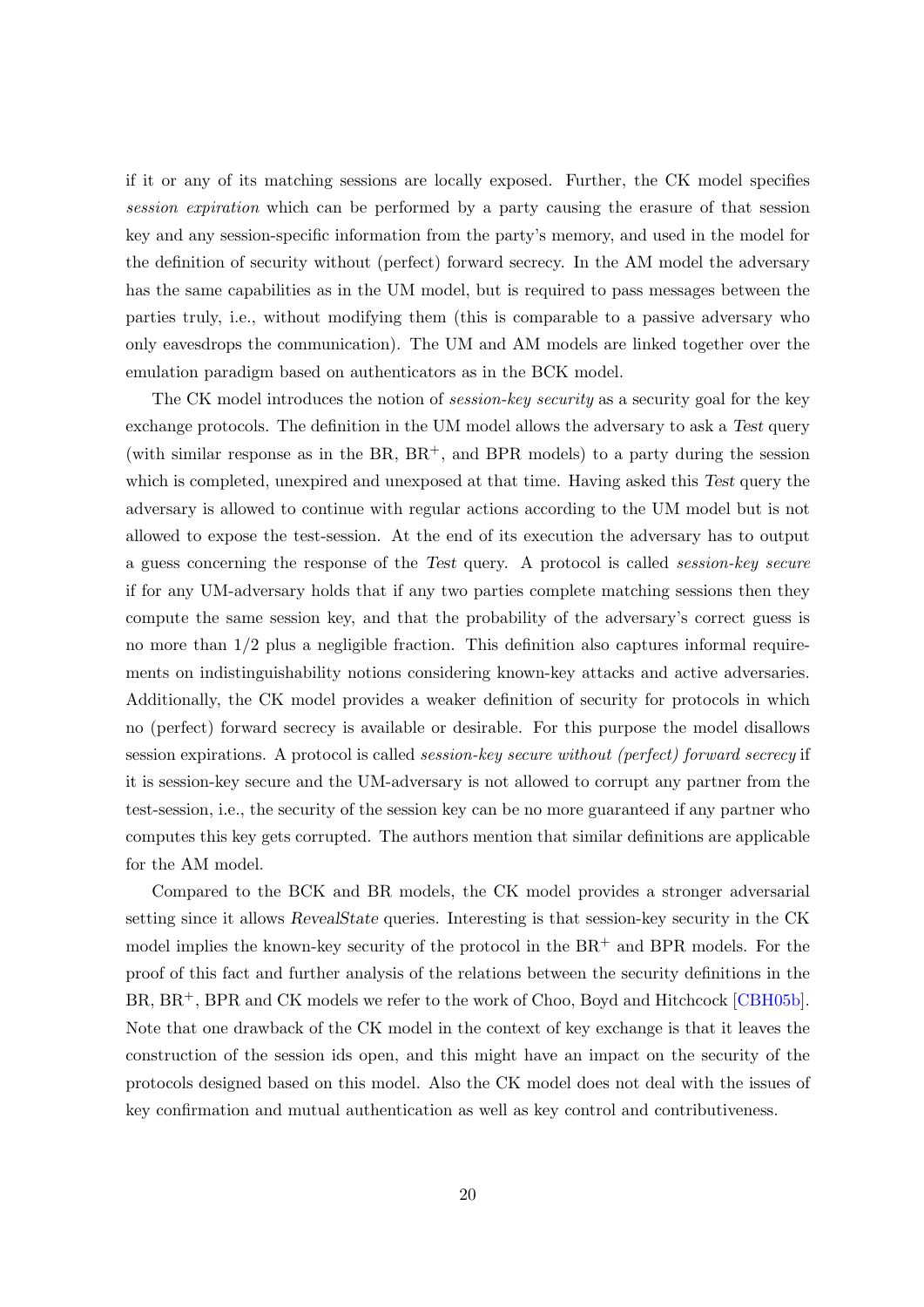#### <span id="page-20-1"></span><span id="page-20-0"></span>3.5 Model by Shoup

Shoup [\[Sho99\]](#page-45-9) proposed a modular formal model for secure key exchange between two parties that can be seen as an extension of the BCK model. Shoup's model considers protocol composition, i.e., it contains security definitions for the case where the key exchange protocol should be used within another high-level application protocol. The model allows security proofs based on simulatability approach. It consists of two settings: the ideal-world model and the real-world model (this is somewhat similar to the ideal key exchange process in the BCK model). For each setting there exists a different adversary. For both the real-world and the ideal-world adversaries a transcript is generated which consists of all occurred events and messages. The security of the protocol for every real-world adversary means that there exists a corresponding ideal-world adversary, such that the generated transcripts are computationally indistinguishable. Shoup's model specifies three corruption settings: static, adaptive, and strong adaptive corruptions.

In case of *static corruptions* the ideal model allows the ideal adversary to initialize the party and its instance (oracle) using the identity of its partner, abort a session between two instances, invoke a session between two instances using a so-called connection assignment which specifies how the session key is computed, i.e., either honestly, or using the key of another connection, or chosen by the adversary (compromised). The latter is available only if this instance is not partnered with any other party's instance. As noted by Shoup, connection assignments are used instead of session ids to identify the connection between two parties. Further, the ideal-world adversary is allowed to call the application query which returns a partial information about the session key computed as a function within the application protocol. Additionally, the ideal-world adversary is allowed to ask an implementation query which simply adds the attached comment to the transcript. At the end of the adversary's execution a transcript which contains all actions (and outputs) taken by the adversary is generated. In the real-world model there is an additional trusted party which can be queried by the adversary in order to register the identities of the parties. However, the model requires that if a party is registered by the adversary then its identity should not be in the set of identities of the parties for which the adversary used its initialization query. So the adversary is able to obtain a long-lived key for a party which will not be initialized, and, therefore, will not participate actively in the honest protocol execution (this is the reason for the notion of static corruptions). In this case the model does not consider attacks concerning the interaction between honest and malicious participants, that are issues of key confirmation and mutual authentication, (perfect) forward secrecy, and key control. Instead of session invocations the real-world adversary is allowed to deliver messages (via a corresponding query) to the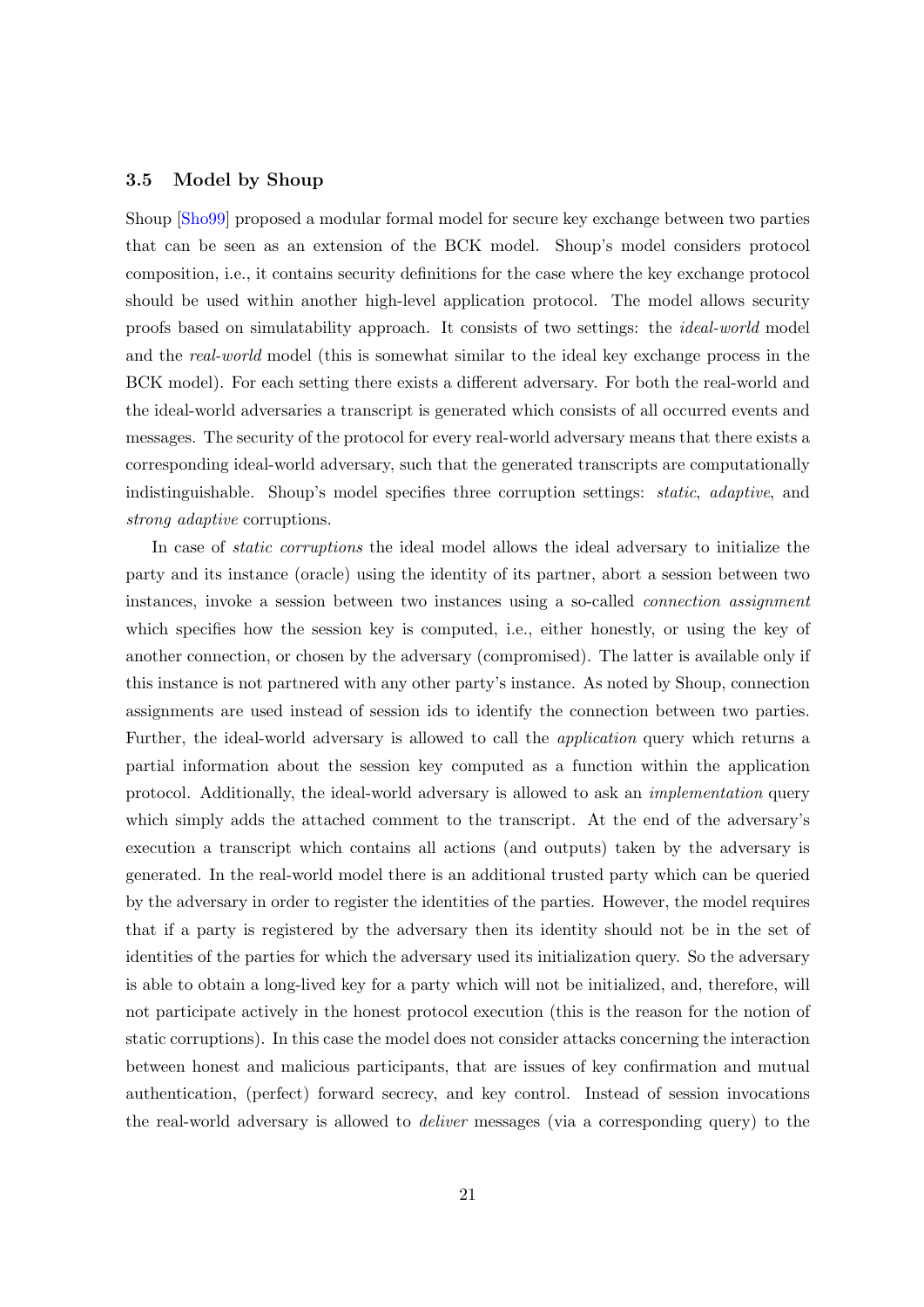instances who process them and return a protocol-specific output together with a status information which specifies whether the instance is waiting for further messages (continue), has already computed the session key (*accept*), or is finished without being able to compute the key (reject). At the end of the execution of the real-world adversary a transcript with all its actions is generated. For the setting of static corruptions Shoup specifies three security goals: termination (each instance either accepts or rejects after a polynomially bounded number of sessions), liveness (whenever the real-world adversary faithfully delivers all protocol messages both instances accept with the same session key), and simulatability (for every real-world adversary there exists a ideal-world adversary such that the transcripts of their actions are computationally indistinguishable).

In case of *adaptive corruptions* the model extends the requirements from the setting of static corruptions. The real-world adversary is additionally allowed to corrupt parties and reveal their long-lived keys before their initialization, and then register them by the trusted party. This enables the adversary to participate in the protocol on behalf of the corrupted user. The same operation is available to the ideal-world adversary, however, the adversary is allowed to choose a compromised connection assignment in its session invocation query to a party's instance either if this party is not partnered with any other party, or the party is partnered with another corrupted party, or the party itself is already corrupted. These changes capture the notions of key confirmation and mutual authentication, and (perfect) forward secrecy.

The setting of strong adaptive corruptions extends the setting of adaptive corruptions and considers a more powerful real-world adversary who obtains not only the long-lived keys, but also the internal state information if this has not been previously erased by the high-level application protocol. The same operation is given to the ideal-world adversary. This kind of corruptions is comparable to the strong corruption model of the BPR model.

Additionally, Shoup's model specifies similar security definitions for key exchange protocols between anonymous parties, i.e., parties whose identities are not registered with a trusted party. In these protocols the established key is used to derive a password which can be used for the purpose of authentication. Further, Shoup compares his model to the  $BR^+$  and  $BCK$ models. This results in the equivalence of some security notions, like security against static and adaptive corruptions in the Shoup's and the  $BR^+$  models.

As already noted Shoup's model is strongly focused on the composition of key exchange protocols with high-level application protocols. Therefore, it is unavoidable that some definitions of the model rely on the assumptions about the application protocol, e.g., computation and erasure of session keys. Further, security definitions in Shoup's model do not consider attacks related to key control and contributiveness.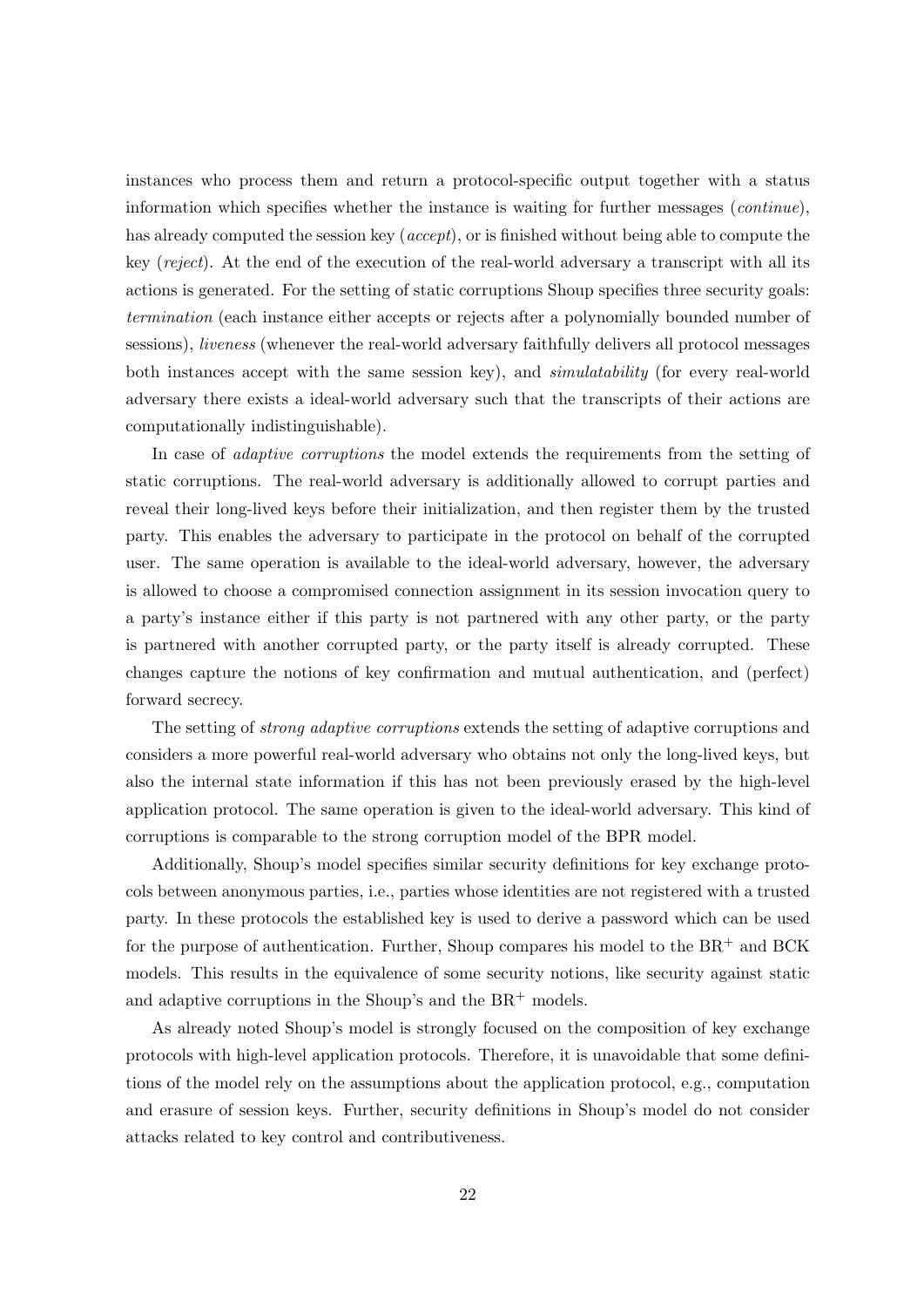#### <span id="page-22-1"></span><span id="page-22-0"></span>3.6 Model by Bresson, Chevassut, Pointcheval, and Quisquater (BCPQ)

The formal model proposed by Bresson, Chevassut, Pointcheval and Quisquater [\[BCPQ01\]](#page-40-2), which we refer to as the BCPQ model, is truly the first computational security model which has been designed for group key exchange protocols. The model allows reductionist security proofs and extends the methodology used in the BR,  $BR^+$ , and BPR models to a group setting. Similar to the mentioned models each protocol participant  $U_i \in ID^1$  $U_i \in ID^1$ ,  $i = 1, ..., n$  is modeled by an unlimited number of instances called *oracles* and denoted  $\Pi_i^{s_i}$  ( $s_i$ -th instance of  $U_i$ ) that can be involved in different concurrent protocol executions. Each user  $U_i$  is assumed to have a long-lived key  $LL_i$  (either symmetric or asymmetric). As in the BPR model the BCPQ model uses session ids to define the notion of partnering used in the definition of security goals. Unlike the BPR model which assumes the existence of unique session ids the BCPQ model describes their concrete construction. A session id of an oracle  $\Pi_i^{s_i}$  is defined as  $\text{SID}(\Pi_i^{s_i}) := \{\text{SID}_{ij} | U_j \in ID \}$  where  $\text{SID}_{ij}$  is the concatenation of all flows that  $\Pi_i^{s_i}$  exchanges with another oracle  $\Pi_j^{s_j}$ . According to the BCPQ model two oracles  $\Pi_i^{s_i}$  and  $\Pi_j^{s_j}$  are called directly partnered, denoted  $\Pi_i^{s_i} \leftrightarrow \Pi_j^{s_j}$  $j^{s_j}$ , if both oracles *accept* (compute the session key) and if  $\text{SID}(\Pi_i^{s_i}) \cap \text{SID}(\Pi_j^{s_j}) \neq \emptyset$ . Further, oracles  $\Pi_i^{s_i}$  and  $\Pi_j^{s_j}$  are partnered if there exists a graph  $G_{\text{SIDS}} := (V, E) \text{ with } V := \{\Pi_l^{s_l} | U_l \in ID, l = 1, \ldots, n\} \text{ and } E := \{(\Pi_l^{s_l}, \Pi_{l'}^{s_{l'}}) | \Pi_l^{s_l} \leftrightarrow \Pi_{l'}^{s_{l'}}\}$ such that there exists a sequence of oracles  $(\Pi_{l_1}^{s_{l_1}}, \Pi_{l_2}^{s_{l_2}})$  $\frac{1}{l_2}^{sl_2}, \ldots, \prod_{l_k}^{sl_k}$  $\binom{s_{l_k}}{l_k}$  with  $l_k > 1$ ,  $\Pi_i^{s_i} = \Pi_{l_1}^{s_{l_1}},$  $\Pi_j^{s_j} = \Pi_{l_k}^{s_{l_k}}$ , and  $\Pi_{l-1}^{s_{l-1}} \leftrightarrow \Pi_l^{s_l}$  for all  $l = l_2, \ldots, l_k$ . This kind of partnering is denoted  $\Pi_i^{s_i} \leftrightsquigarrow \Pi_j^{s_j}$ <sup>s<sub>j</sub></sup>. The BCPQ model uses graph  $G_{\text{SIDS}}$  to construct (in polynomial time |V|) the graph of partnering  $G_{\text{PIDS}} := (V', E')$  with  $V' = V$  and  $E' = \{(\Pi_l^{s_l}, \Pi_{l'}^{s_{l'}}) \mid \Pi_l^{s_l} \leftrightarrow \Pi_{l'}^{s_{l'}}\}$ , and defines the partner id for an oracle  $\Pi_i^{s_i}$  as  $\text{PIDS}(\Pi_i^{s_i}) = {\Pi_i^{s_i} \mid \Pi_i^{s_i} \iff \Pi_i^{s_i} \forall l \in \{1, n\} \setminus \{i\}}.$ 

The adversary  $A$  in the BCPQ model is allowed to send messages to the oracles (and invoke the protocol execution) via Send queries, reveal the session key computed by the oracles via Reveal queries, obtain long-lived keys of the users via Corrupt queries (note that the oracle's internal state information is not revealed, that is similar to the weak-corruption notion in the BPR model), and ask a Test query to obtain either a session key or a random number. Using this adversarial setting the BCPQ model specifies two security goals for a group key exchange protocol: authenticated key exchange (AKE) security and mutual authentication (MA) security, both based on the notion of partnering.

For the AKE-security the model requires that during its execution  $A$  which is given access to the above mentioned queries asks a single  $Test$  query to an oracle which is fresh. An oracle  $\Pi_i^s$  is *fresh* if: (1) it has accepted, (2) neither  $\Pi_i^s$  nor any of its partners have been asked for a Corrupt query before  $\Pi_i^s$  accepts, and (3) neither  $\Pi_i^s$  nor any of its partners have

 ${}^{1}ID$  is a set of n participants involved in the *current* protocol execution and is part of a larger set that contains all possible participants.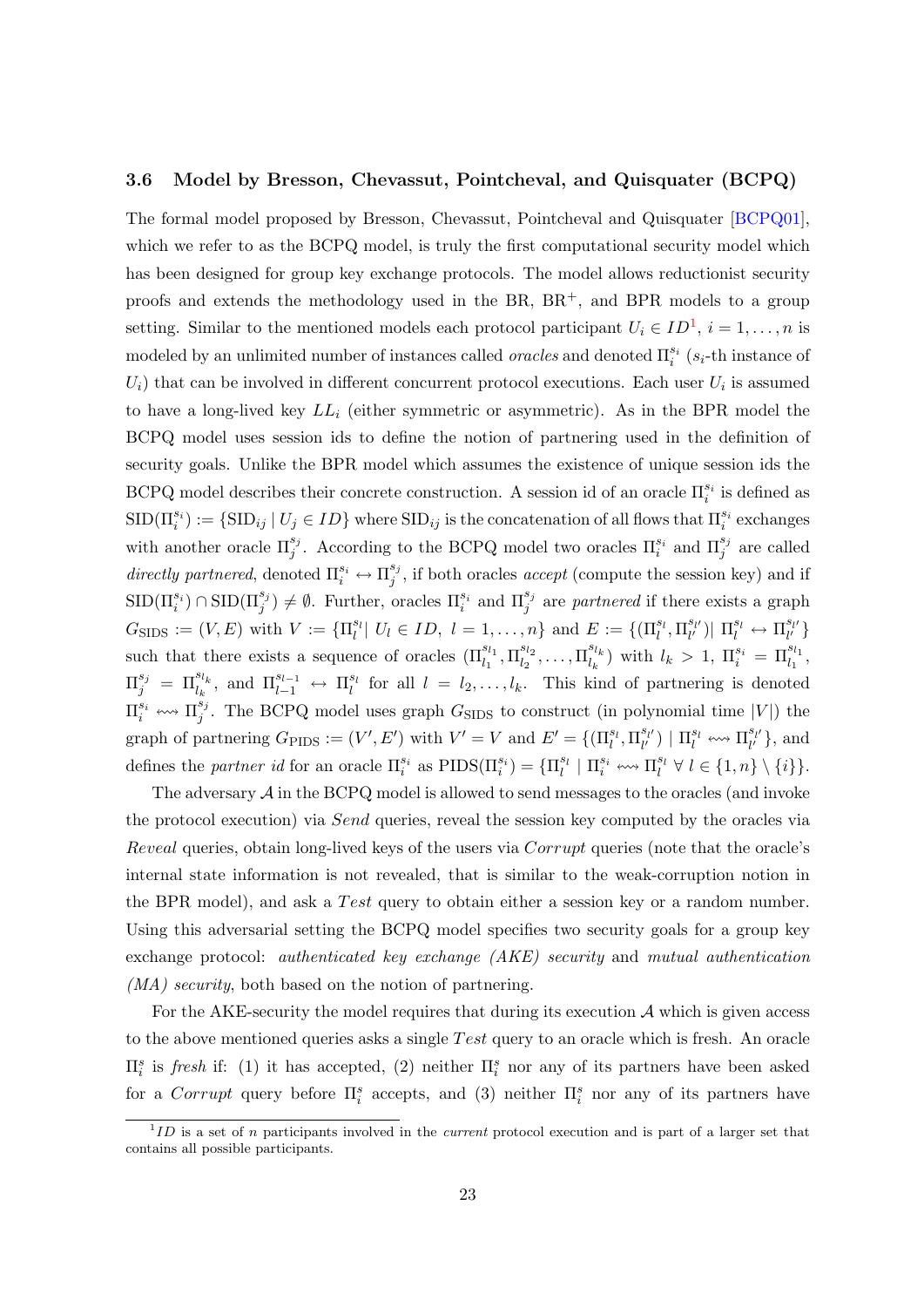<span id="page-23-0"></span>been asked for a Reveal query. A group key exchange protocol is said to be AKE-secure if the probability that  $\mathcal A$  correctly guesses which value it has received in response to its Test query, i.e., the session key or a random number, is negligibly greater than that of a random guess. This definition of AKE-security subsumes the informal security goals related to the indistinguishability of group keys from random numbers with respect to known group keys of other sessions in the presence of active adversaries, as well as the requirement of (perfect) forward secrecy.

The definition of MA-security in the BCPQ model is intended to capture the intuitive notion that it should be hard for a computationally bounded adversary  $A$  to impersonate any participant  $U_i$  through its oracle  $\Pi_i^{s_i}$ . For this purpose the authors require that the probability that during the execution of  $A$  which is given access to the above queries (thereby Test query is irrelevant) there exists at least one oracle  $\Pi_i^{s_i}$  which accepts with  $|\text{PIDS}(\Pi_i^{s_i})| \neq n-1$  is negligible. In other words, if each participating oracle  $\Pi_i^{s_i}$  has accepted with  $|PIDS(\Pi_i^{s_i})| = n-1$  then no impersonation attacks could have occurred, thus the informal notion of mutual authentication meaning that each participating oracle is assured of every other oracle's participation in the protocol is satisfied. In the next paragraph we show, following Bresson, Manulis, and Schwenk [\[BMS07\]](#page-41-7), that this is not generally the case, i.e., that there exists protocols where A impersonates  $U_i$  through some  $\Pi_i^{s_i}$  but nevertheless all participating oracles accept and remain partnered, i.e.,  $|\text{PIDS}(\Pi_j^{s_j})| = n - 1$  for every participating  $\Pi_j^{s_j}$ . Further, the authors claim

In the definition of partnering, we do not require that the session key computed by partnered oracles be the same since it can easily be proven that the probability that partnered oracles come up with different session keys is negligible. [\[BCPQ01,](#page-40-2) Footnote 3]

We are not concerned with partnered oracles coming up with different session keys, since our definition of partnering implies the oracles have exchanged exactly the same flows. [\[BCPQ01,](#page-40-2) Section 7.4]

If these claims hold then the above definition of MA-security captures further informal security goals related to key confirmation and mutual authentication (but only for honest protocol participants). In the next paragraph, following [\[BMS07\]](#page-41-7), we explain that these claims do not hold for just any GKE protocol either. We show that an impersonation attack may likely result in different group keys accepted by different partnered oracles. In fact we are able to show that the definition of MA-security in the BCPQ model is not general enough to be used just for any GKE protocol, i.e., if in a GKE protocol every participating oracle  $\Pi_i^{s_i}$  accepts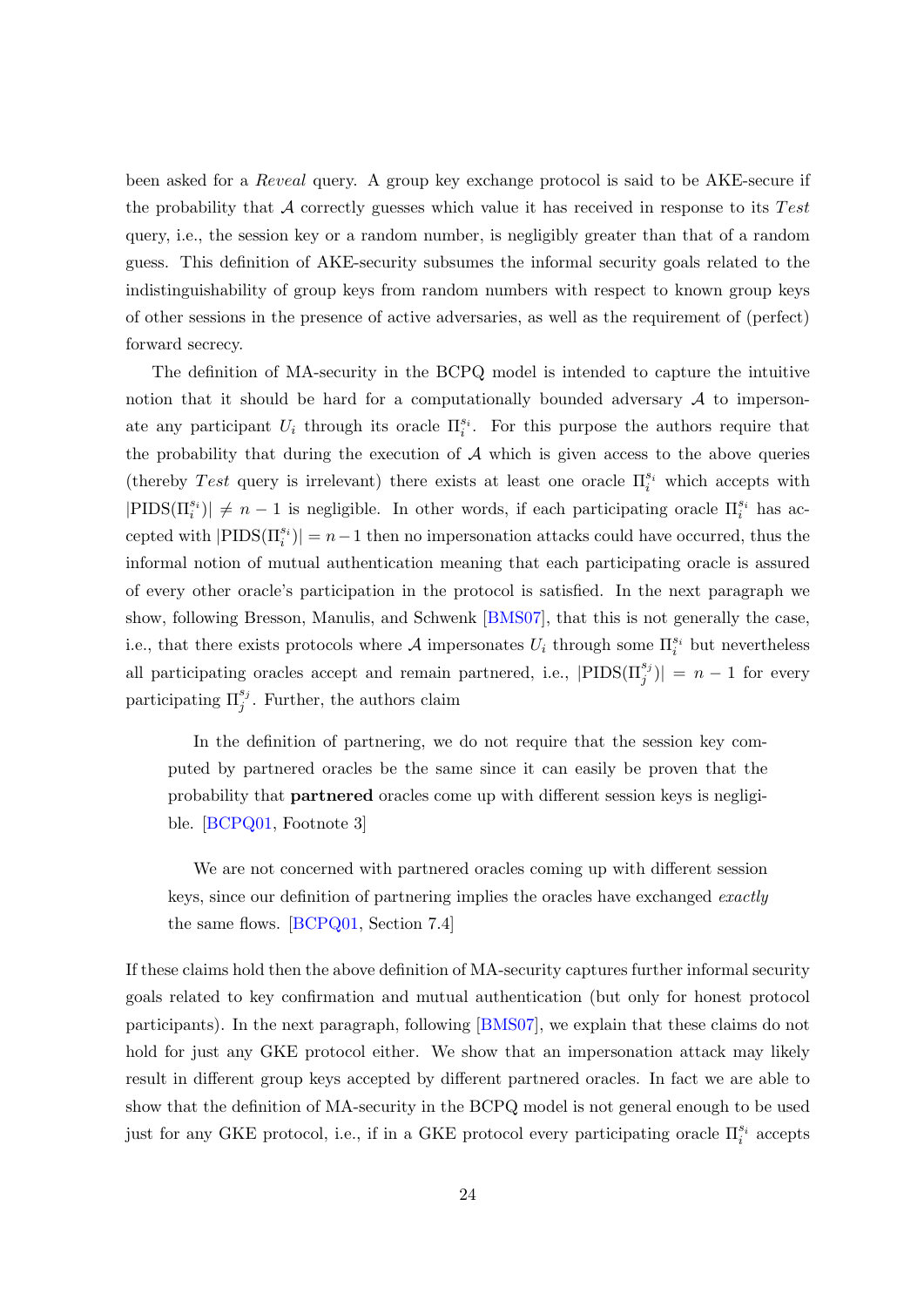<span id="page-24-2"></span>with  $|\text{PIDS}(\Pi_i^{s_i})| = n-1$  then it does not necessarily mean that this protocol provides mutual authentication and key confirmation.

Additionally, we stress that the BCPQ model does not consider attacks aiming to reveal the internal state information (strong corruptions) and attacks of malicious participants aiming to control the resulting key value.

Problems with the definition of MA-Security in the BCPQ model Bresson, Manulis, and Schwenk provide in [\[BMS07\]](#page-41-7) examples for the following two problems: (1) there exists GKE protocols where an active adversary  $A$  can impersonate one of the participants through its oracle but nevertheless every participating oracle  $\Pi_i^{s_i}$  accepts with  $|\text{PIDS}(\Pi_i^{s_i})| = n-1$  (the definition of MA-security in the BCPQ remains satisfied even though impersonation attacks have occurred); (2) there exists GKE protocols where each participating oracle  $\Pi_i^{s_i}$  accepts with  $|PIDS(\Pi_i^{s_i})|=n-1$  but there are at least two partnered oracles that have computed different keys (the definition of MA-security in the BCPQ remains satisfied even though some of the oracles complete with different group keys). Note that these problems become visible only in the group setting with at least three protocol participants. Therefore, it does not concern the original definition of mutual authentication given by Bellare and Rogaway [\[BR93a\]](#page-41-1) based on matching conversations.

Prior to the examples based on a concrete GKE protocol we provide an abstract description of the flaw. Figure [1](#page-24-0) shows the abstract messages denoted  $m_i$  (index i specifies the order in which messages have been sent) that have been exchanged between the oracles (at least three participants are required) during the honest execution of any GKE protocol from [\[BCPQ01,](#page-40-2) [BCP01,](#page-40-3) [BCP02a,](#page-40-4) BCP02b. A concrete equivalent message of each abstract message  $m_i$  can be found in the corresponding up- or *downflow* stage of any of these GKE protocols. By  $m_i$ at the beginning of the arrow we mean the original message sent by the oracle, and by  $m_i$  at the end of the arrow we mean the corresponding message received by another oracle. If both messages are equal then the original message was not modified during the transmission.



<span id="page-24-0"></span>Figure 1: Example: Honest Execution of Protocols in [\[BCPQ01,](#page-40-2) [BCP01,](#page-40-3) [BCP02a,](#page-40-4) [BCP02b\]](#page-40-5)

| SID(                       | ${\rm SID}_{i1}$ | $\mathbf{D}_{i2}$ | $D_{i3}$    |
|----------------------------|------------------|-------------------|-------------|
| SID(                       |                  | $m_1$             | $m_3$       |
| $\mathbf{T}^{s_2}$<br>SID( | m <sub>1</sub>   |                   | $(m_2,m_3)$ |
|                            | $m_3$            | $(m_2, m_3)$      |             |

<span id="page-24-1"></span>Figure 2: Example:  $\text{SID}(\Pi_i^{s_i})$  in the Honest Protocol Execution

Obviously, Figure [1](#page-24-0) shows a correct execution of the protocol since there are no modified messages. Figure [2](#page-24-1) specifies the session ids of the oracles  $\Pi_1^{s_1}, \ldots, \Pi_3^{s_3}$  during this honest protocol execution using the construction from the BCPQ model. Under the assumption that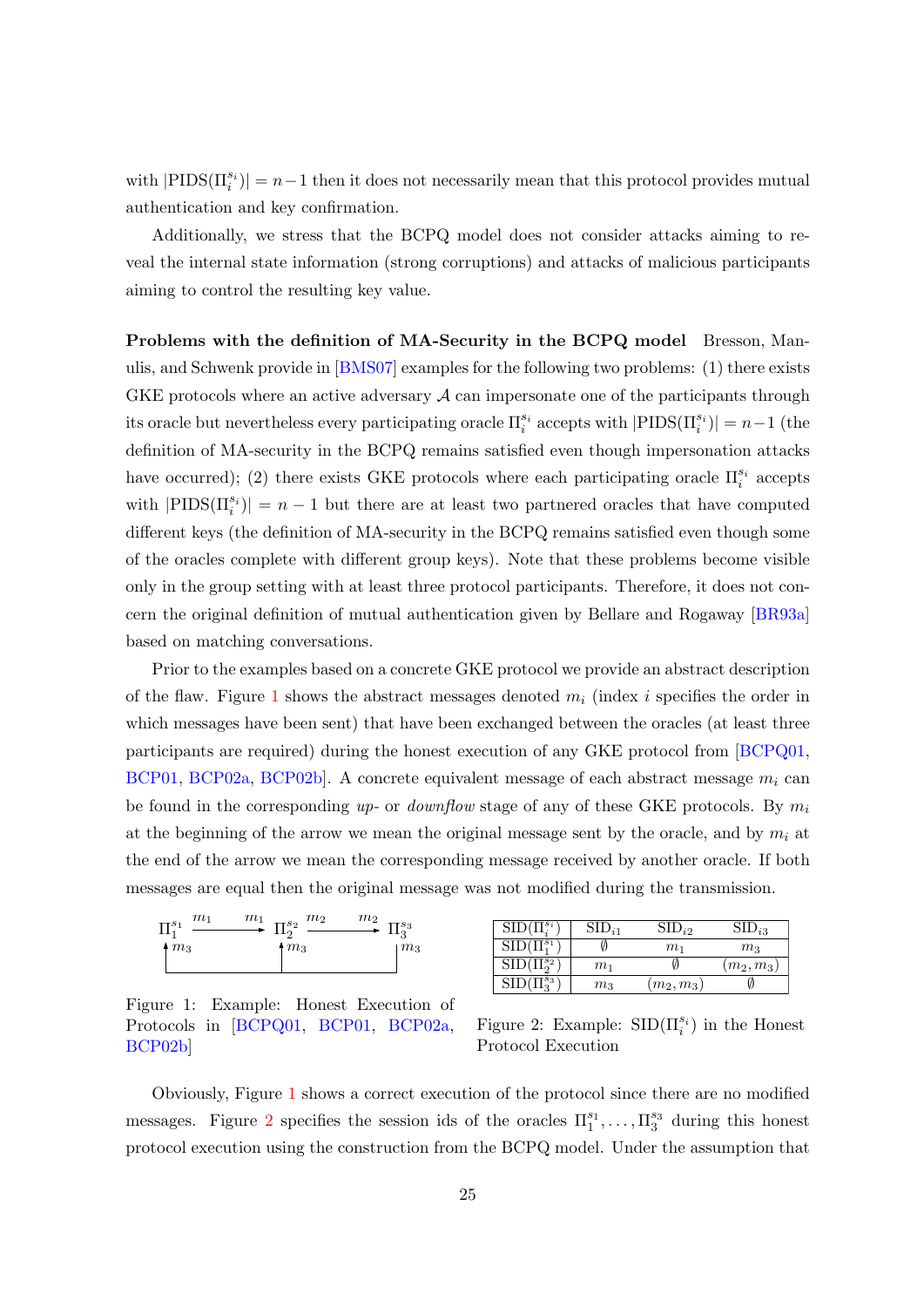<span id="page-25-2"></span>

 $\overline{\mathrm{SID}(\Pi^s}$  $\overline{\text{SID}_{i1}}$   $\overline{\text{SID}_{i2}}$   $\overline{\text{SID}_{i3}}$  $\mathrm{SID}(\Pi_1^{s_1}$ )  $\qquad \qquad \emptyset \qquad \qquad m_1 \qquad \qquad m_3$  $\overline{\mathrm{SID}(\Pi_2^{s_2}}$  $\frac{\tilde{m}_1}{m_3}$   $\frac{\emptyset}{(m_2, m_3)}$   $\frac{\emptyset}{\emptyset}$  $\overline{\mathrm{SID}(\Pi^{s_3}_3}$  $(m_2, m_3)$ 

<span id="page-25-0"></span>Figure 3: Example: Protocol Execution with

<span id="page-25-1"></span>Figure 4: Example:  $\text{SID}(\Pi_i^{s_i})$  in the Attacked Protocol Execution

the protocol is correct each participating oracle  $\Pi_i^{s_i}$  accepts with  $|\text{PIDS}(\Pi_i^{s_i})| = 2$ . To show the first problem consider the case where A impersonates  $U_1$  and modifies message  $m_1$  to  $\tilde{m}_1$  (Figure [3\)](#page-25-0) such that  $\text{SID}_{21} = \tilde{m}_1$  (Figure [4\)](#page-25-1). The goal is to show that nevertheless every participating oracle  $\Pi_i^{s_i}$  accepts with  $|\text{PIDS}(\Pi_i^{s_i})| = 2$ . It cannot be generally assumed that all oracles accept after this modification but it can be assumed that there exists protocols where this is the case (the example later is such a protocol where the oracles nevertheless accept). With this assumption the first part of the goal, i.e., the acceptance of every participating  $\Pi_i^{s_i}$ , is satisfied. In order to show that  $|\text{PIDS}(\Pi_i^{s_i})|=2$  holds for every  $\Pi_i^{s_i}$  one needs to show that  $\Pi_i^{s_i} \leftrightsquigarrow \Pi_j^{s_j}$  $_j^{s_j}$  (or  $\Pi_i^{s_i} \leftrightarrow \Pi_j^{s_j}$  $j^{s_j}$ ) still holds for any two participating  $\Pi_i^{s_i}$  and  $\Pi_j^{s_j}$ . For this purpose we need to look more precisely on the session ids of the oracles. Note that  $\text{SID}_{12} = m_1$ . Though  $\text{SID}(\Pi_1^{s_1}) \cap \text{SID}(\Pi_2^{s_2}) = \{m_1, m_3\} \cap \{\tilde{m}_1, m_2 | m_3\} = \emptyset$  and thus  $\Pi_1^{s_1} \nleftrightarrow \Pi_2^{s_2}$ , there still exists a sequence of oracles  $\Pi_1^{s_1}$ ,  $\Pi_3^{s_3}$ ,  $\Pi_2^{s_2}$  such that

$$
SID(\Pi_1^{s_1}) \cap SID(\Pi_3^{s_3}) =
$$
  
= {m<sub>1</sub>, m<sub>3</sub>}  $\cap$  {m<sub>3</sub>, m<sub>2</sub>|m<sub>3</sub>}  
= m<sub>3</sub>

$$
\begin{aligned} \text{SID}(\Pi_3^{s_3}) \cap \text{SID}(\Pi_2^{s_2}) &= \\ &= \{m_3, m_2 | m_3 \} \cap \{\tilde{m}_1, m_2 | m_3 \} \\ &= m_2 | m_3 \end{aligned}
$$

so that  $\Pi_1^{s_1} \leftrightarrow \Pi_2^{s_2}$ . Note also that these equations imply the direct partnering  $\Pi_1^{s_1} \leftrightarrow \Pi_3^{s_3}$ and  $\Pi_2^{s_2} \leftrightarrow \Pi_3^{s_3}$ . Hence, every  $\Pi_i^{s_i}$ ,  $i \in \{1, 2, 3\}$  has  $|\text{PIDS}(\Pi_i^{s_i})| = 2$ . Thus, all oracles are still partnered though the impersonation attack occurred whereby  $\Pi_2^{s_2}$  received a different message than the one originally sent by  $\Pi_1^{s_1}$ . This may result in different group keys computed by  $\Pi_1^{s_1}$ and  $\Pi_2^{s_2}$ .

In order to illustrate the described attack on a concrete example consider the GKE protocol described in the same paper as the BCPQ model [\[BCPQ01\]](#page-40-2) but without the additional confirmation round which the authors described independently of the protocol. Note that the additional confirmation round belongs to a concrete protocol design but not to a general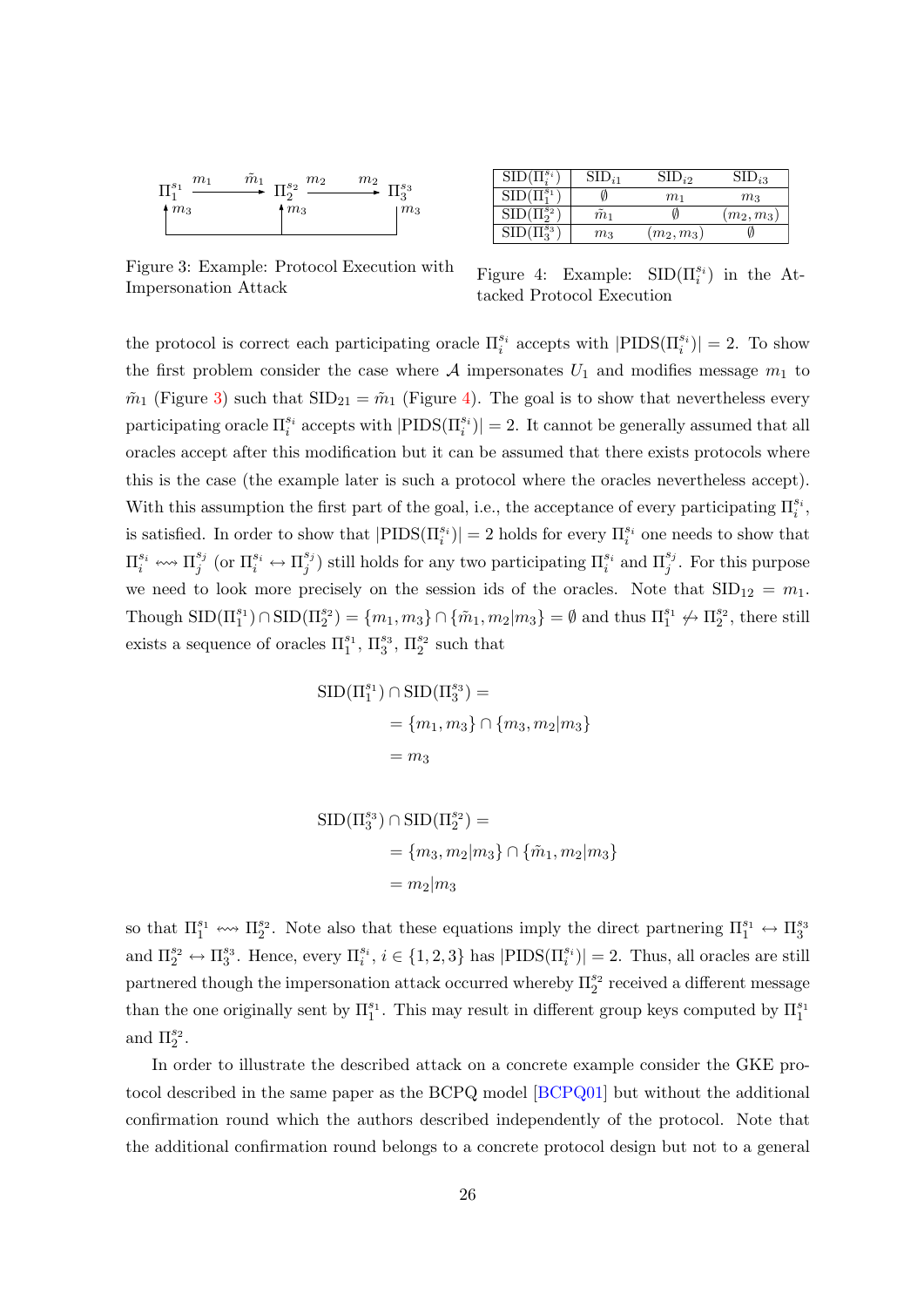<span id="page-26-1"></span>
$$
\begin{array}{|c|c|} \hline \Pi_1^{s_1} & \Pi_2^{s_2} & \Pi_3^{s_3} \\ \hline x_1 \in_R \mathbb{Z}_p^*; X_1 := \{g, g^{x_1}\} & & & & & & & & & & \\ \hline \hline \end{array}
$$
\n
$$
Fl_1 := \{ID, X_1\} \begin{array}{c} [Fl_1]_{U_1} & \cdots & [Fl_1]_{U_2} & \cdots & [Fl_2]_{U_2} \\ \hline \end{array}
$$
\n
$$
V(Fl_1) \stackrel{?}{=} 1 \begin{array}{c} [Fl_2]_{U_2} & \cdots & [Fl_2]_{U_2} \\ \hline \end{array}
$$
\n
$$
V(Fl_2) \stackrel{?}{=} 1 \begin{array}{c} x_3 \in_R \mathbb{Z}_p^*; \\ \hline \end{array}
$$
\n
$$
Fl_2 := \{ID, X_2\} \begin{array}{c} X_3 := \{g^{x_1 x_2}, g^{x_1 x_3}, g^{x_2 x_3}\} \\ \hline \end{array}
$$
\n
$$
Fl_3 := \{ID, X_3\} \begin{array}{c} [Fl_3]_{U_3} & & & & & & & \\ \hline \end{array}
$$
\n
$$
V(Fl_3) \stackrel{?}{=} 1 \begin{array}{c} V(Fl_3) \stackrel{?}{=} 1 \\ \cdots & \cdots & [Fl_3]_{U_3} \end{array}
$$
\n
$$
K := (g^{x_1 x_2})^{x_3}
$$

<span id="page-26-0"></span>Figure 5: Example: Execution of the Protocol in [\[BCPQ01\]](#page-40-2) with Three Participants

security model; otherwise the model cannot be applied to the protocols that do not have this round. Recall, the goal is to show that despite of the acceptance of each participating oracle  $\Pi_i^{s_i}$  with  $|\text{PIDS}(\Pi_i^{s_i})| = 2$  mutual authentication and key confirmation are not necessarily provided. The protocol proceeds as described in Figure [5](#page-26-0) (for simplicity consider three participants).  $[m]_{U_i}$  denotes a digital signature on m computed by the corresponding  $\Pi_i^{s_i}$  (the signature is attached to m), and  $V(m) \stackrel{?}{=} 1$  its verification; g is a generator of a cyclic group of prime order p. Upon computing  $K = g^{x_1 x_2 x_3}$  each oracle derives the resulting group key  $k := \mathcal{H}(ID, FL_3, K)$  with a cryptographic hash function  $\mathcal{H}: \{0,1\}^* \to \{0,1\}^l$  where l is the security parameter. In order to apply the above attack consider that  $\Pi_1^{s_1}$  chooses  $x_1 \in \mathbb{Z}_p^*$  but  $\mathcal A$  drops the original message  $[Fl_1]_{U_1}$  and replays a corresponding message from some previous protocol execution (note  $A$  can invoke several subsequent protocol executions with the same ID via its Send query). The replayed message is likely to be  $\widetilde{[Fl_1]}_{U_1}$  with  $\widetilde{Fl_1} := (ID, \widetilde{X_1})$ where  $\widetilde{X}_1 := \{g, g^{\widetilde{x}_1}\}\)$  for some  $\widetilde{x}_1 \neq x_1$  (since each  $x_i$  is chosen at random for every new session). Obviously,  $\Pi_2^{s_2}$  can still verify the replayed message, i.e.,  $V(\widetilde{Fl_1}) = 1$  holds. It is easy to see that  $X_2 = \{g^{\widetilde{x_1}}, g^{x_2}, g^{\widetilde{x_1}x_2}\}\$ and  $X_3 := \{g^{\widetilde{x_1}x_2}, g^{\widetilde{x_1}x_3}, g^{x_2x_3}\}\$  so that  $\Pi_1^{s_1}$  computes  $K = g^{x_1x_2x_3}$  whereas  $\Pi_2^{s_2}$  and  $\Pi_3^{s_3}$  compute another value, i.e.,  $K = g^{\widetilde{x_1}x_2x_3}$ . This also implies that the derived group keys are different. Note also that all oracles accept since all signature verifications remain correct. Beside that we have (similar to the abstract problem description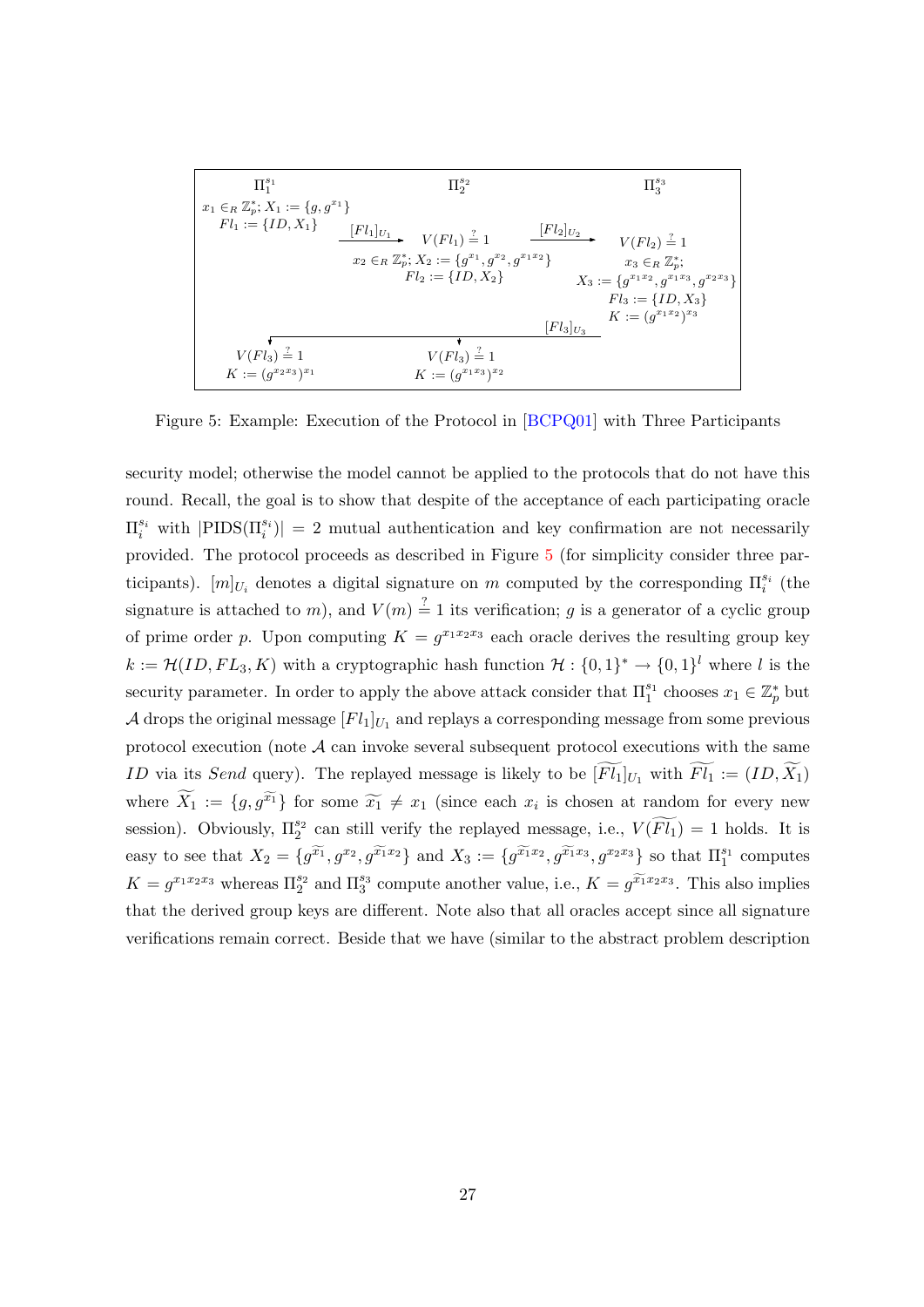<span id="page-27-2"></span>above)

$$
\begin{aligned} \text{SID}(\Pi_1^{s_1}) \cap \text{SID}(\Pi_3^{s_3}) &= \\ &= \{ [Fl_1]_{U_1}, [Fl_3]_{U_3} \} \cap \{ [Fl_3]_{U_3}, [Fl_2]_{U_2} | [Fl_3]_{U_3} \} \\ &= [Fl_3]_{U_3} \end{aligned}
$$

$$
\begin{aligned} \text{SID}(\Pi_3^{s_3}) \cap \text{SID}(\Pi_2^{s_2}) &= \\ &= \{[Fl_3]_{U_3}, [Fl_2]_{U_2} | [Fl_3]_{U_3}\} \cap \{[\widetilde{Fl_1}]_{U_1}, [Fl_2]_{U_2} | [Fl_3]_{U_3}\} \\ &= [Fl_2]_{U_2} | [Fl_3]_{U_3} \end{aligned}
$$

so that  $|PIDS(\Pi_i^{s_i})|=2$  for every  $\Pi_i^{s_i}, i \in \{1,2,3\}$ . Thus, although all oracles accept with  $|\text{PIDS}(\Pi_i^{s_i})|=2$  the protocol does not provide mutual authentication and key confirmation. This contradicts to the idea behind the definition of MA-security in the BCPQ model. Thus, it is not always true that if every  $\Pi_i^{s_i}$  accepts with  $|\text{PIDS}(\Pi_i^{s_i})| = n - 1$  then mutual authentication and key confirmation are provided. Note that this is true if the protocol from [\[BCPQ01\]](#page-40-2) is executed with the additional confirmation round, but there may exist other protocols (including the above example) for which this statement is not true (i.e., if MA-security is achieved by some other techniques). This shows that the definition of MA-security given in the BCPQ model is not generally applicable just for any GKE protocol.

Furthermore, a more general definition of MA-security should also consider possible attacks of malicious protocol participants those goal is to influence honest participants to come up with different group keys. As described in [\[CBH05a,](#page-42-3) [CBH05b\]](#page-42-4), not considering malicious participants is the reason why the BCPQ model and some of its later appeared variants do not capture unknown key-share attacks in their definitions. Note also that the construction of session ids based on concatenation of exchanged messages has one significant drawback - it becomes available only after the protocol is executed. However, some protocols use uniqueness of session ids as protection against replay and protocol interference attacks. In this case it is desirable to have a unique session id prior to the protocol execution.

### <span id="page-27-0"></span>3.7 Models by Bresson, Chevassut, and Pointcheval (BCP, BCP<sup>+</sup>)

### <span id="page-27-1"></span>3.7.1 BCP

In their subsequent work, Bresson, Chevassut, and Pointcheval [\[BCP01\]](#page-40-3) extend the BCPQ model to deal with dynamic group key exchange protocols where group membership may change during the protocol execution. We denote this extended model BCP. According to it a dynamic GKE protocol consists of an initialization algorithm executed for each participant,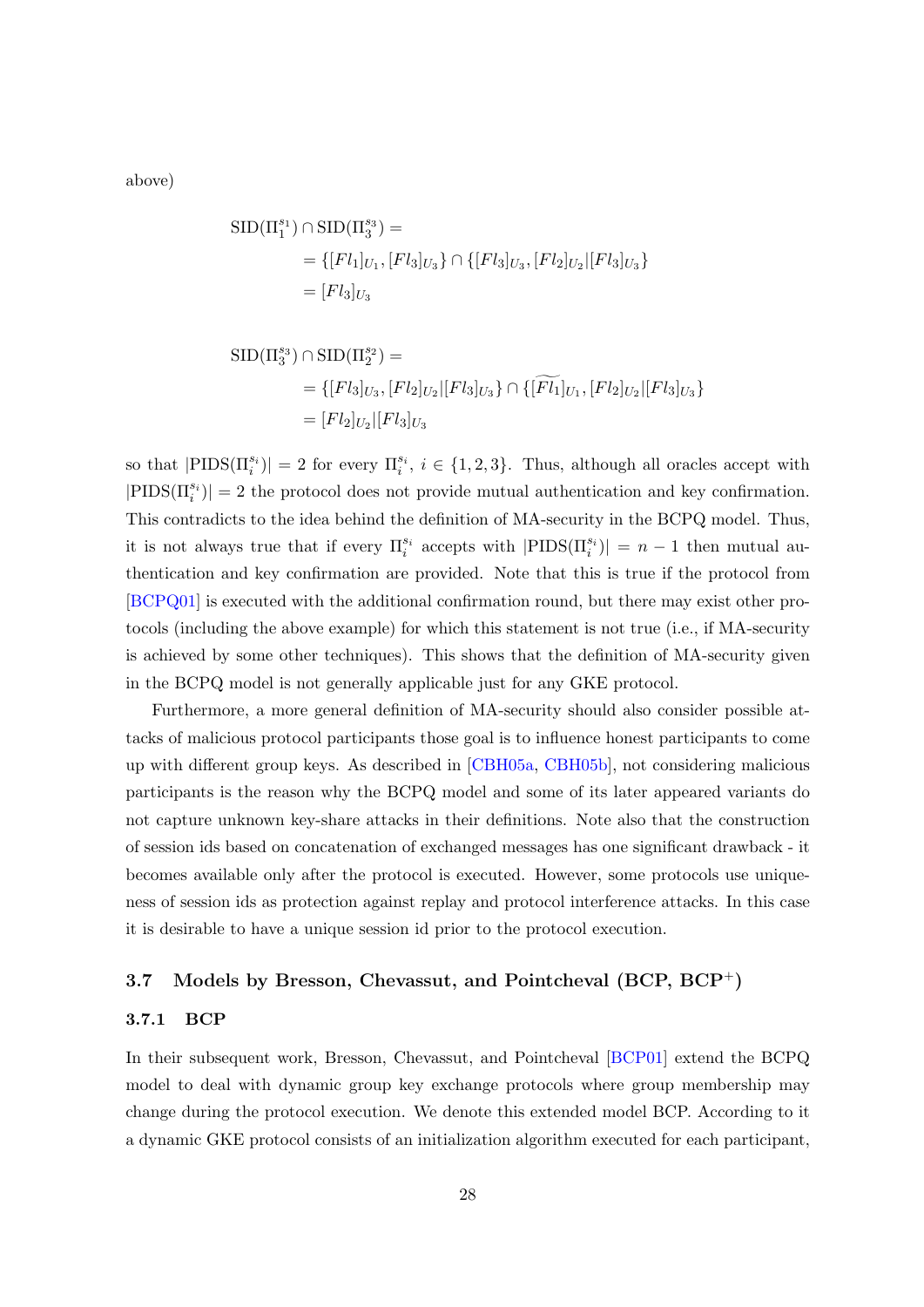<span id="page-28-1"></span>a setup protocol between all founding group members for the initialization of the group and computation of initial session key, a join protocol executed between current group members and a set of joining members, and a remove protocol executed between the remaining group members after the exclusion of a subset of members from the group. The protocols for setup, join, and remove are called operations. The BCP model also specifies three additional queries, Setup, Join, and Remove, enabling an adversary to invoke the corresponding operation between the protocol participants. The BCP model defines AKE-security and MA-security as in the BCPQ model, i.e., based on the adversary's guess on the response of its Test query to a fresh oracle and based on the partnering condition, respectively.

The BCP model has the same drawbacks as the BCPQ model concerning the security of the protocol in case of the attacks that aim to reveal the internal state information of the oracles, attacks by malicious participants, and the identified problems with the definition of MA-security.

#### <span id="page-28-0"></span>3.7.2 BCP<sup>+</sup>

Bresson, Chevassut, and Pointcheval [\[BCP02a\]](#page-40-4) revised their BCP model to cover attacks against the protocol based on the revealed internal state information of the oracles (strong corruptions). We denote this revised model as  $BCP^+$ . The model assumes that the securityrelevant internal state information is maintained within a secure coprocessor, and that the long-lived keys of participants are stored within a smart card. Therefore, the model specifies additional queries which an adversary is allowed to ask, i.e., a  $Send_c$  query which allows the adversary to communicate directly with the coprocessor, a  $Corrupt_c$  query which reveals the private memory of the device together with all messages which have been exchanged between the coprocessor and the smart card, a  $Send_s$  query which allows the adversary to communicate directly with the smart card, and a  $Corrupt_s$  query which reveals the oracle's long-lived key.

Further, the  $BCP^+$  model defines two flavors of forward secrecy: weak forward secrecy (wfs) and *strong forward secrecy* (fs). For the case of weak forward secrecy the  $BCP^+$  model defines a weak corruption model in which the adversary is allowed to ask Send, Setup, Join, Remove, Reveal, and Test queries (all of which are answered as in the BCP model) as well as  $Send_c$ ,  $Send_s$ , and  $Corrupt_s$  queries. According to the weak corruption model an oracle is called wfs-fresh if no  $Corrupt_s$  query has been asked by the adversary since the beginning of its execution, and in the execution of the current operation the oracle has accepted (holds the session key) and neither this oracle nor any of its partners (although the model does not specify the definition of partnering it seems to be the same as in the BCP model) have been asked for a *Reveal* query. The adversary must ask its Test query to an oracle which is wfs-fresh.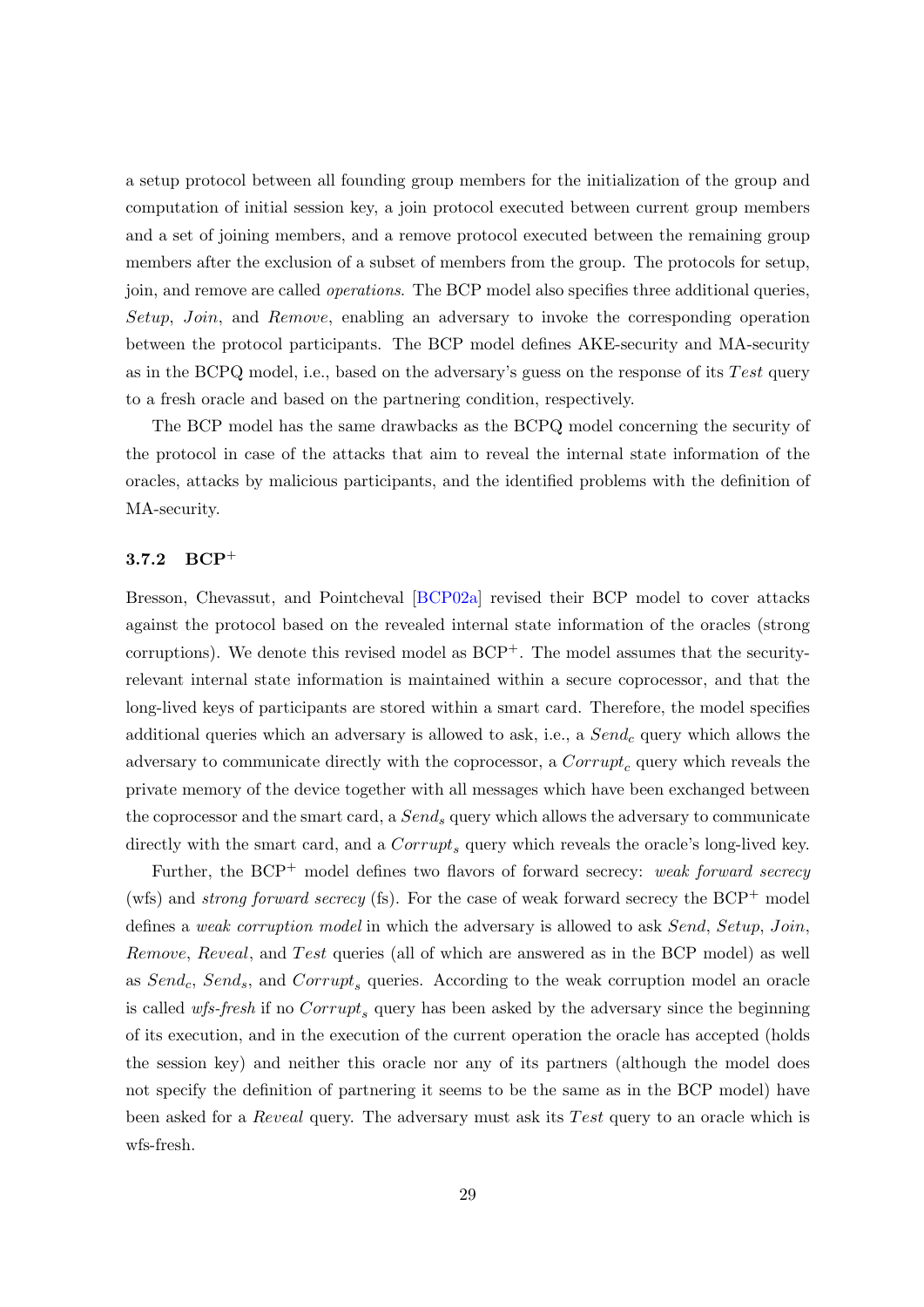<span id="page-29-2"></span>Consequently, for the case of strong forward secrecy the  $BCP^+$  model defines a *strong* corruption model in which the adversary may additionally ask  $Corrupt_c$  queries to obtain the internal state of the coprocessor and all messages which have been exchanged between the coprocessor and the smart card, and Reveal queries reveal not only the session key but also all messages which have been exchanged between the oracle and its secure coprocessor. An oracle is called *fs-fresh* if neither  $Corrupt<sub>c</sub>$  nor  $Corrupt<sub>s</sub>$  queries have been asked by the adversary since the beginning of its execution, and in the execution of the current operation the oracle has accepted and neither this oracle nor any of its partners have been asked for a Reveal query. In the strong corruption model the adversary must ask its Test query to an oracle which is fs-fresh.

The BCP<sup>+</sup> model defines AKE-security of a GKE protocol using the adversary's guess for the response to its Test query as in the BCP model but can be of two types with respect to the chosen corruption model. Hence, the  $BCP^+$  model considers definitions of semantic security with respect to known-key attacks and active adversaries as well as (perfect) forward secrecy. The  $BCP^+$  model does not explicitly specify MA-security, however, the authors mention that its definition can be taken from their BCP model. Although the model deals with the attacks concerning internal states of participants it still does not consider attacks of malicious participants, neither for MA-security nor for the issues of key control and contributiveness. It is also arguable whether the assumptions about the existence of smart cards and secure coprocessors for the protocol execution are of major importance and should be considered within an abstract model. The ability of the adversary to reveal the internal state information and the long-lived keys of participants can also be modeled by corresponding queries without these assumptions. This would also simplify the model.

## <span id="page-29-0"></span>3.8 Modifications of the BCPQ, BCP, and  $BCP<sup>+</sup>$  Models

In this section we describe some existing modifications of the models in Sections [3.6](#page-22-0) and [3.7.](#page-27-0)

#### <span id="page-29-1"></span>3.8.1 Modification by Bresson, Chevassut, and Pointcheval

In [\[BCP02b\]](#page-40-5) the authors slightly modified the BCPQ model to be used with group key exchange protocols where authentication is achieved by the means of shared passwords. In addition to Send, Reveal, Corrupt, and Test queries the adversary is allowed to ask an Execute which models an honest protocol execution between the participants specified in the query, or in other words the protocol is executed in the presence of a passive adversary. This allows to provide tighter security proofs with respect to dictionary attacks because the number of Send queries which an adversary is allowed to ask and that it actually uses to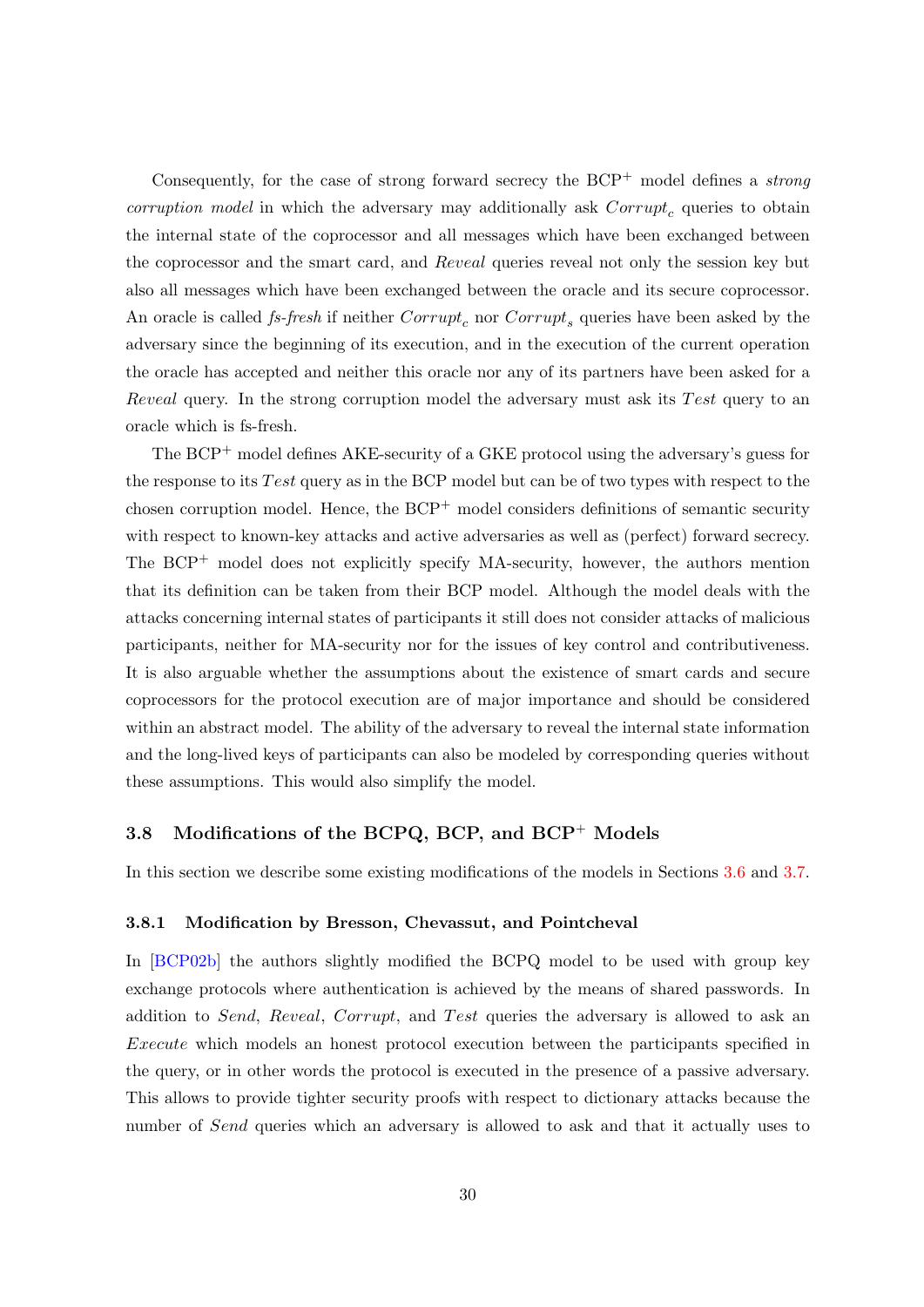<span id="page-30-1"></span>try own passwords is independent of the number of *Execute* queries for which the adversary obtains the transcript of an honest execution where participants use the shared password.

#### <span id="page-30-0"></span>3.8.2 Modification by Katz and Yung (KY)

Katz and Yung [\[KY03\]](#page-44-8) revised the BCPQ model from the perspective of static group key exchange protocols in which all messages are sent over a broadcast channel, i.e., received by all participants. Similar as the modification in [\[BCP02b\]](#page-40-5) the authors consider an additional Execute query. However, the main difference to the BCPQ model is a different construction of session ids and partner ids. The session id of an oracle  $\Pi_i^s$  is simply the concatenation of all message flows that were sent or received by  $\Pi_i^s$ . Since each protocol message is received by every protocol participant it is clear that at the end of an honest execution all participants compute the same session id. The partner id of an oracle  $\Pi_i^s$  consists of the identities of participants with whom the oracle intends to establish the session key including  $U_i$  (note that in the BCPQ model  $U_i$  is not part of  $\text{PIDS}(\Pi_i^s)$ ). Note that according to this definition partner ids are known in advance whereas in the BCPQ model they become known at the end of the protocol execution. Therefore, the equality of partner ids alone is not sufficient to decide whether oracles have actually participated in the same protocol session or not. For this reason Katz and Yung define two oracles as being partnered if they have equal partner ids and equal session ids. Also, Katz and Yung slightly modified the definition of the freshness of an oracle, i.e., an oracle  $\Pi_i^s$  is *fresh* if the adversary did not ask a *Send* query to  $\Pi_i^s$  or any of its partners after having corrupted  $U_i$  or any of its partners, and neither  $\Pi_i^s$  nor any of its partners have been asked for a *Reveal* query. Hence, this modification allows the adversary to corrupt a party but then the adversary is not allowed to participate in the protocol on behalf of the corrupted party. This does not give the adversary any advantage compared to the definition of freshness in the BCPQ model. For the definition of security of a protocol Katz and Yung consider a modular approach. They call a protocol: (a) a secure group key exchange protocol if a passive adversary which is not allowed to ask any Send queries (note that this is the reason for the additional *Execute* query) is successful in its guess concerning the Test query, and (b) a secure authenticated group key exchange protocol if the same holds for an active adversary. However, their modifications do not explicitly consider mutual authentication and key confirmation and also do not deal with the attacks of malicious participants concerning the issues of key control and contributiveness. Note also that the proposed construction of session ids can be used only in the group key exchange protocols where each message is sent over a broadcast channel, i.e., received by each other party. Thus, the model is not abstract enough.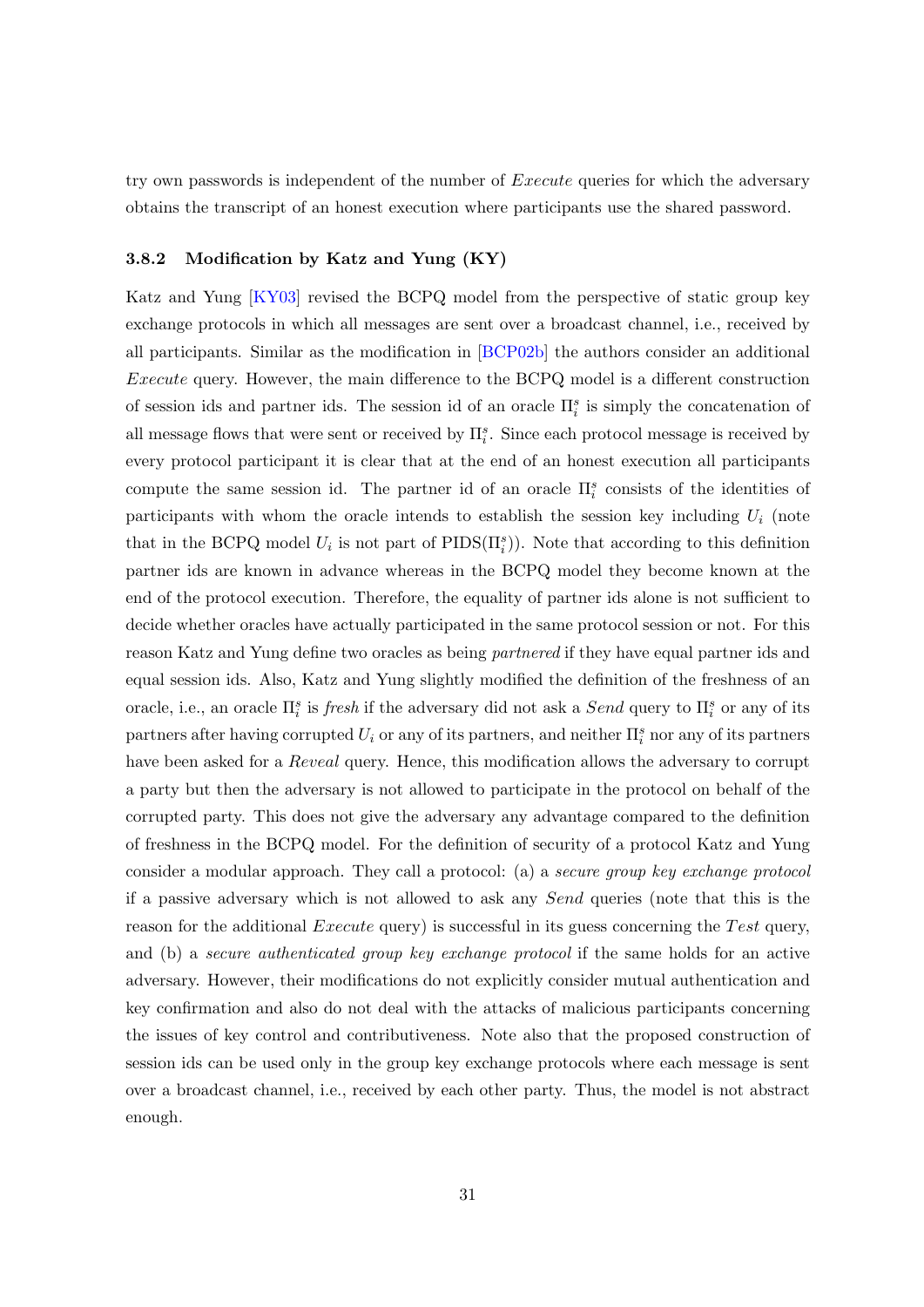#### <span id="page-31-2"></span><span id="page-31-0"></span>3.8.3 Modification by Kim, Lee, and Lee

Kim, Lee, and Lee [\[KLL04\]](#page-44-9) proposed a modification of the BCP model considering modifications done by Katz and Yung for the BCPQ model. In their model partner id of an oracle  $\Pi_i^s$  corresponds to the set of group members excluding the identity  $U_i$ , so that the partner ids are already known prior to the execution of the protocol. The proposed model specifies unique session ids for each oracle, however, they do not describe how these session ids are constructed. Obviously, they assume the same construction as in the modification by Katz and Yung. Two oracles are defined to be partnered if: (1) their session ids are equal, (2) each oracle's partner id consists of identities of all other group members' oracles, and (3) if the oracles compute equal session keys. Obviously, the latter requirement on the equality of computed session keys is somehow redundant, because if oracles compute equal session ids which are built by the concatenation of exchanged messages then they also compute equal session keys. Note also that this modification has similar limitations as the modification by Katz and Yung concerning protocols in which messages are not exchanged over a broadcast channel, and it also does not deal with attacks related to mutual authentication and key control.

#### <span id="page-31-1"></span>3.8.4 Modification by Dutta, Barua, and Sarkar

Dutta, Barua, and Sarkar [\[DBS04\]](#page-43-6) proposed another variant of the BCPQ model. Similar modifications have been later applied by Dutta and Barua [\[DB05b,](#page-43-7) [DB05a,](#page-43-8) [DB06\]](#page-43-9) to the BCP model for dynamic protocols and to the model in [\[BCP02b\]](#page-40-5) for the password-based authenticated protocols. The authors use the same construction of partner ids as Katz and Yung, however, they proposed a different construction of session ids. Instead of using the concatenation of exchanged messages the authors set the session id of an oracle  $\Pi_i^s$  to be a set of pairs  $\{(U_1, s_1), \ldots, (U_n, s_n)\}\$  where each pair  $(U_j, s_j), j \in \{1, \ldots, n\}$  corresponds to the instance oracle  $\Pi_j^{s_j}$  of the protocol participant  $U_j$ , and say that two oracles are partnered if they have equal partner ids and equal session ids.

In order to keep session ids unique the authors require the uniqueness of oracles for each new session. In [\[DB05a\]](#page-43-8) the authors suggest to use a counter value as an additional parameter which should be increased for every new oracle of the user. Though this construction makes unique session ids available prior to the protocol execution it has the following weakness if used in the actual protocol implementation: the counter value must be saved after each execution of the protocol and, furthermore, it must be protected from manipulation; otherwise, an adversary may reset it to some previous value and cause impacts on the security of the protocol. A more practical approach seems to be using random values (nonces) for each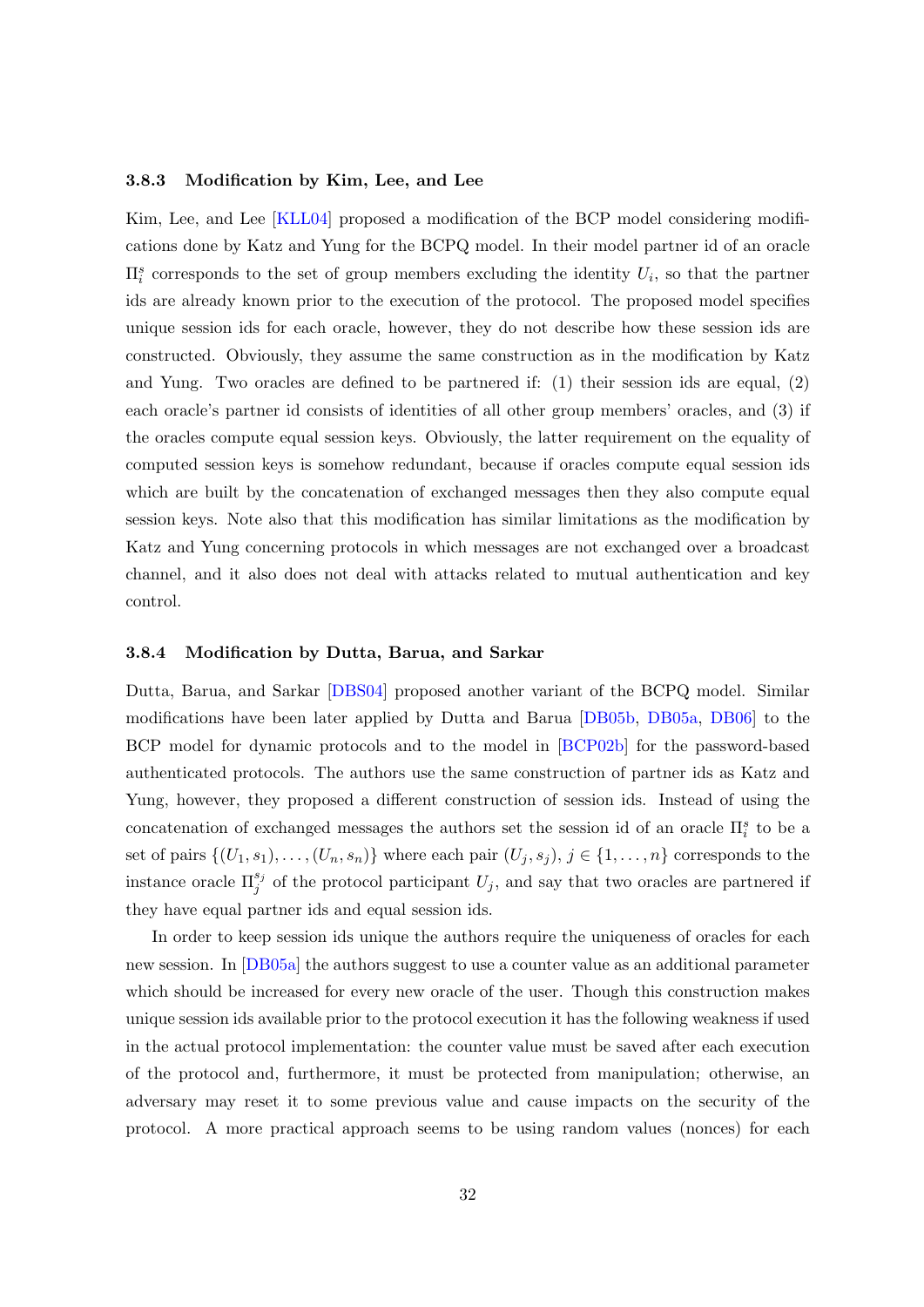<span id="page-32-2"></span>new initialization of the oracle. However, in this case one has to consider possible collisions between nonces used in different sessions. Note that the if session ids are not unique then an adversary may mount attacks based on interference of different sessions, e.g., replay attacks.

#### <span id="page-32-0"></span>3.9 Models by Katz and Shin (KS, UC-KS)

Katz and Shin [\[KS05\]](#page-44-5) proposed two different security models for GKE protocols: a computational model (referred to as the KS model), and a model in the framework of Universal Composability (UC) [\[Can01\]](#page-42-6) (referred to as the UC-KS model). These models provide the first formal treatment of security of GKE protocols in the presence of malicious participants.

#### <span id="page-32-1"></span>3.9.1 KS

The KS model is an extension of the BCPQ model and is also based on the modification of the latter by Katz and Yung [\[KY03\]](#page-44-8). However, Katz and Shin assume that unique session ids are already provided to the protocol by some high-level application protocol whereas the BCPQ model and the mentioned extension provide their own construction of the session ids. Partner ids of the oracles and the partnering relation are specified in the same way as proposed by Katz and Yung. The KS model allows the adversary to ask *Execute*, Send, Reveal, Corrupt and Test queries capturing the informal security definitions of semantic security with respect to known-key attacks and active adversaries as well as (perfect) forward secrecy. Similar to the BCP<sup>+</sup> model the KS model specifies two types of oracle freshness with respect to two different corruption models. In the *weak corruption model* an oracle  $\Pi_i^s$  is fresh if no *Reveal* query has been asked to  $\Pi_i^s$  or to any of its partners, and no  $Corrupt$  query has been asked to  $U_i$  or to any other participants in the session before the oracles have computed the session key and terminated. In the *strong corruption model* an oracle  $\prod_{i=1}^{s}$  is fresh if no *Reveal* query has been asked to  $\Pi_i^s$  or to any of its partners, and no  $Corrupt$  query has been asked to a party whose identity belongs to the partner id of  $\Pi_i^s$  before  $\Pi_i^s$  has computed the session key and terminated. Thus, in the strong corruption model the adversary is allowed to corrupt partners of  $\Pi_i^s$ . Further, in the strong corruption model the Corrupt query returns not only the longlived key of a party but also the internal state of any active oracle which belongs to this party. Based on these two corruption models the KS model defines security of authenticated group  $key\ exchange\ protocols\ based\ on\ the\ adversary's\ guess\ with\ respect\ to\ its\ Test\ query\ (similar\)$ to the AKE-security from the BCPQ model and its previously described variants).

Additionally, the KS model considers insider attacks executed by misbehaving, malicious participants. It defines a security goal called *agreement* such that an adversary *violates* agreement if there exist two oracles,  $\Pi_i^s$  and  $\Pi_j^{s'}$ , which are partnered and neither  $U_i$  nor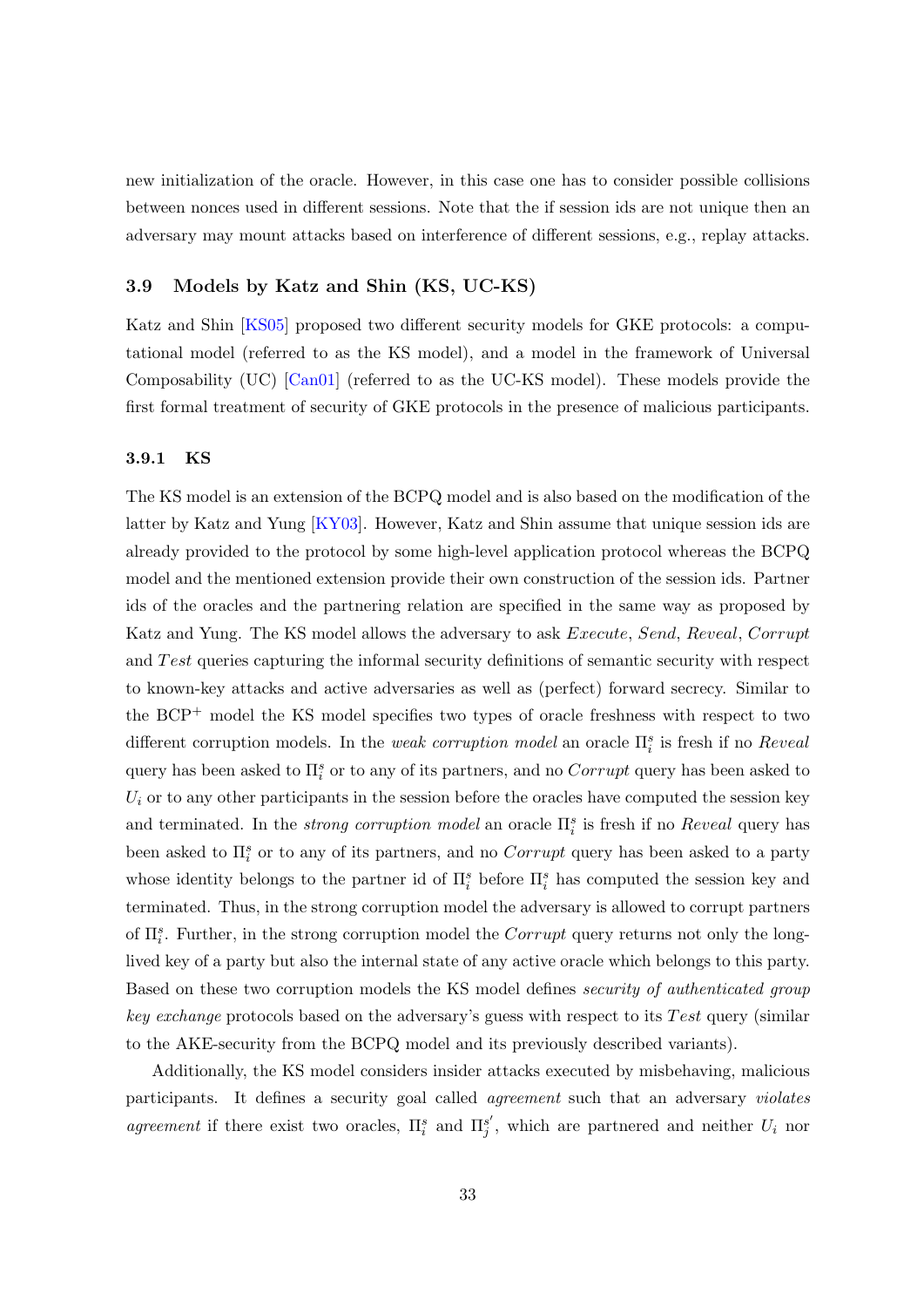$U_j$  are corrupted but  $\Pi_i^s$  and  $\Pi_j^{s'}$  have accepted with different session keys. Intuitively, this considers key confirmation in case that all other participants are malicious (corrupted).

Further, the KS model says that  $\mathcal A$  impersonates  $U_j$  to (accepted)  $\Pi_i^s$  if  $U_j$  is uncorrupted and belongs to the partner id of  $\Pi_i^s$  but in fact there exists no oracle  $\Pi_j^{s'}$  which is partnered with  $\Pi_i^s$ . In other words, the oracle  $\Pi_i^s$  computes the session key and  $U_i$  believes that  $U_j$ does so, but in fact an adversary has participated in the protocol on behalf of  $U_i$ . Note that there are no assumptions about the corruption of other protocol participants. This is a subject of the following two different definitions of the protocol security against impersonation attacks. A protocol is secure against outsider impersonation attacks if there exists a party  $U_j$  and an oracle  $\Pi_i^s$  such that for any adversary A the probability that A impersonates  $U_j$ to  $\Pi_i^s$  and no parties which belong to the partner id of  $\Pi_i^s$  are corrupted before  $\Pi_i^s$  accepts is negligible. Thus, the adversary is not allowed to corrupt protocol participants during the execution of the protocol. Hence, an active adversary may try to inject messages on behalf of  $U_i$  or manipulate messages sent by valid protocol participants. Further, a protocol is secure against *insider impersonation attacks* if there exists a party  $U_j$  and an oracle  $\Pi_i^s$  such that for any adversary A the probability that A impersonates  $U_j$  to  $\Pi_i^s$  and neither  $U_j$  nor  $U_i$ are corrupted before  $\Pi_i^s$  accepts is negligible. Obviously, this (stronger) definition requires the existence of at least two uncorrupted protocol participants and allows the adversary to corrupt other participants. Intuitively, this requirement considers mutual authentication and unknown key-share resilience in the presence of malicious participants. Katz and Shin say that an authenticated group key exchange protocol is *secure against insider attacks* if it guarantees agreement and is secure against insider impersonation attacks.

#### <span id="page-33-0"></span>3.9.2 UC-KS

The UC-KS model has a different concept (which is common for all UC-based models) that describes what an ideal GKE protocol execution is. Security proofs carried out in this model are based on the simulatability/indistingushability approach. This is different to the security proofs carried out in the game-based security models (like other mentioned variants of the BCPQ model) that define security from the perspective of adversarial games modeling certain security threats and attacks. Note that in addition to both models Katz and Shin proposed a provably secure compiler to turn any GKE protocol which is secure in the BCPQ (or more precisely in the KS) model into a protocol which is secure in their UC-based model. A drawback of the KS model is that its definitions of security against insider attacks do not capture the issues related to key control and contributiveness, which partially model missing trust relationship between participants of a GKE protocol, and should, therefore, be considered as one of the requirements related to insider attacks.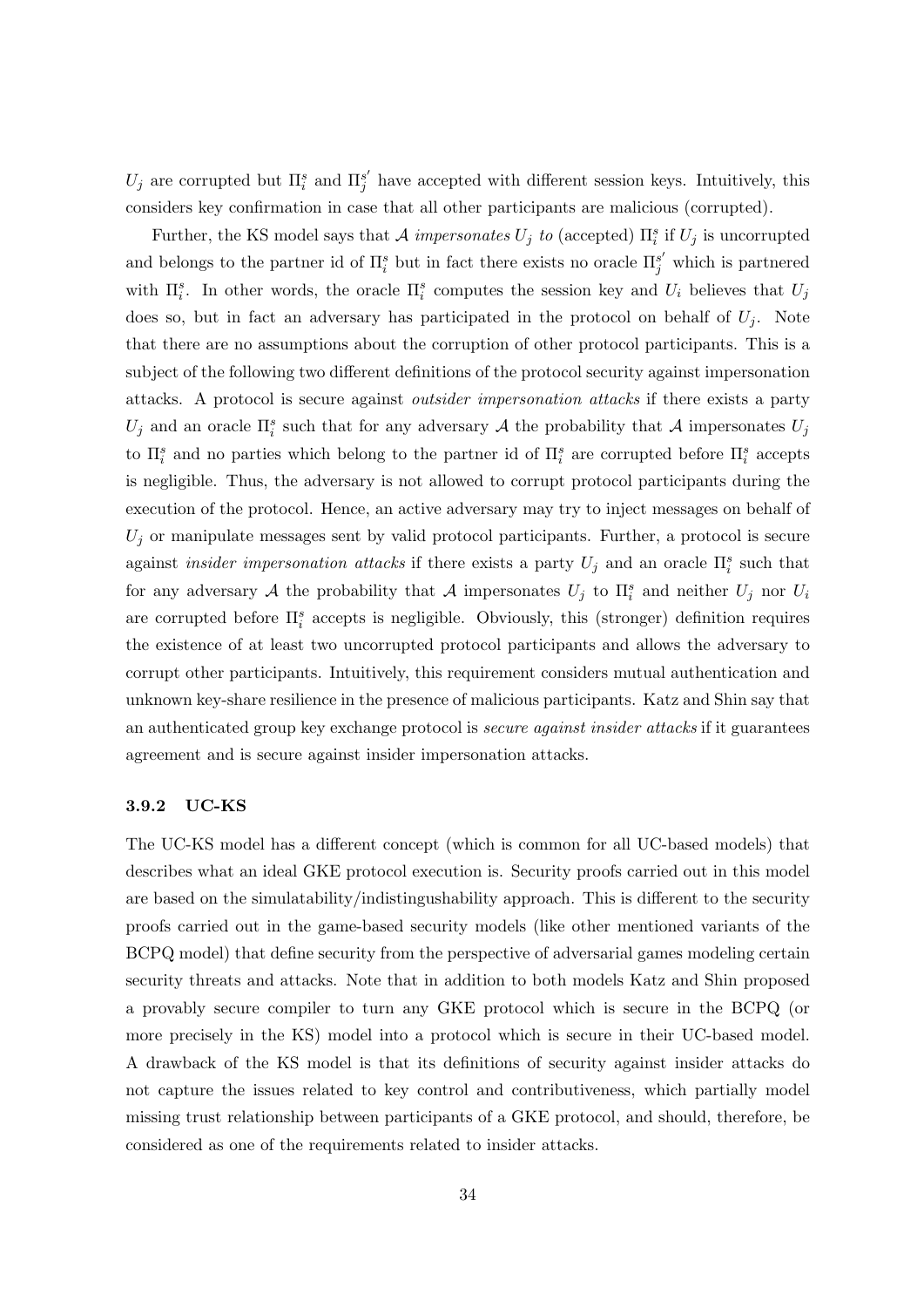#### <span id="page-34-1"></span><span id="page-34-0"></span>3.10 Model by Bohli, Vasco, and Steinwandt (BVS)

Bohli, Vasco, and Steinwandt [\[BVS05\]](#page-42-7) proposed in their unpublished work an extension (which we refer to as the BVS model) of the BCPQ model and its modification by Katz and Yung towards security goals in the presence of malicious participants. Their definitions of session ids, partner ids, the notion of partnering, the adversarial queries, oracle freshness, and security of authenticated group key exchange are identical to those in [\[KY03\]](#page-44-8). Therefore, the BVS model captures indistinguishability of group keys from random numbers with respect to known-key attacks and active adversaries as well as (perfect) forward secrecy. Additionally, the BVS model defines a security goal called *session integrity* which is provided if all oracles of uncorrupted participants that have accepted with equal session ids hold identical session keys and partner ids which encompass the identities of all honest parties having accepted with the same session id. The second security goal defined by the BVS model is *strong entity* authentication to an oracle  $\Pi_i^s$  meaning that  $\Pi_i^s$  accepts and for all uncorrupted  $U_j$  which belong to the partner id of  $\Pi_i^s$  there exists an oracle  $\Pi_j^{s'}$  which holds the same session id as  $\Pi_i^s$ and  $U_i$  belongs to the partner id of  $\Pi_j^{s'}$ . Intuitively, compared to the KS model the definition of session integrity is related to the definition of agreement, and the notion of strong entity authentication is similar to the security against impersonation attacks. Therefore, a combination of session integrity and strong entity authentication subsumes informal definitions of mutual authentication and key confirmation in the presence of malicious participants.

The BVS model also deals with the issues of key control and contributiveness. The adversary is given access to Execute, Send, Reveal, and up to  $t-1$  Corrupt queries and has to output a tuple  $(i, s, \chi_{\kappa}, a)$  where i and s correspond to an unused oracle  $\Pi_i^s$  (oracle is unused if it has not been initialized earlier) of an uncorrupted participant  $U_i$ ,  $\chi_{\kappa}$  is a boolean-valued algorithm with  $\kappa := \{k \in \mathcal{K} | \chi_{\kappa}(k) = true\}$  such that K is a key space and  $|\kappa|$  is polynomial in the security parameter, and  $a$  is some state information. Then on input  $a$  the adversary tries to make  $\Pi_i^s$  accept a session key  $k \in \kappa$ . In this second stage the adversary is allowed to ask *Execute, Send, Reveal,* and *Corrupt* queries, but is not allowed to corrupt  $U_i$ , and the total number of Corrupt queries in both stages should remain  $\leq t-1$ . The BVS model defines a group key establishment protocol as being t-contributory if the adversary succeeds with only negligible probability. In case that a protocol is *n*-contributory where *n* is a number of protocol participants then the BSV model calls it a key agreement. It is clear that the above definition enforces each participant to provide own contribution to the computation of the session key. Unfortunately the authors do not show feasibility of their contributiveness definition since their proofs are heuristic.

The BVS model has some drawbacks discussed in the following. First, the adversary is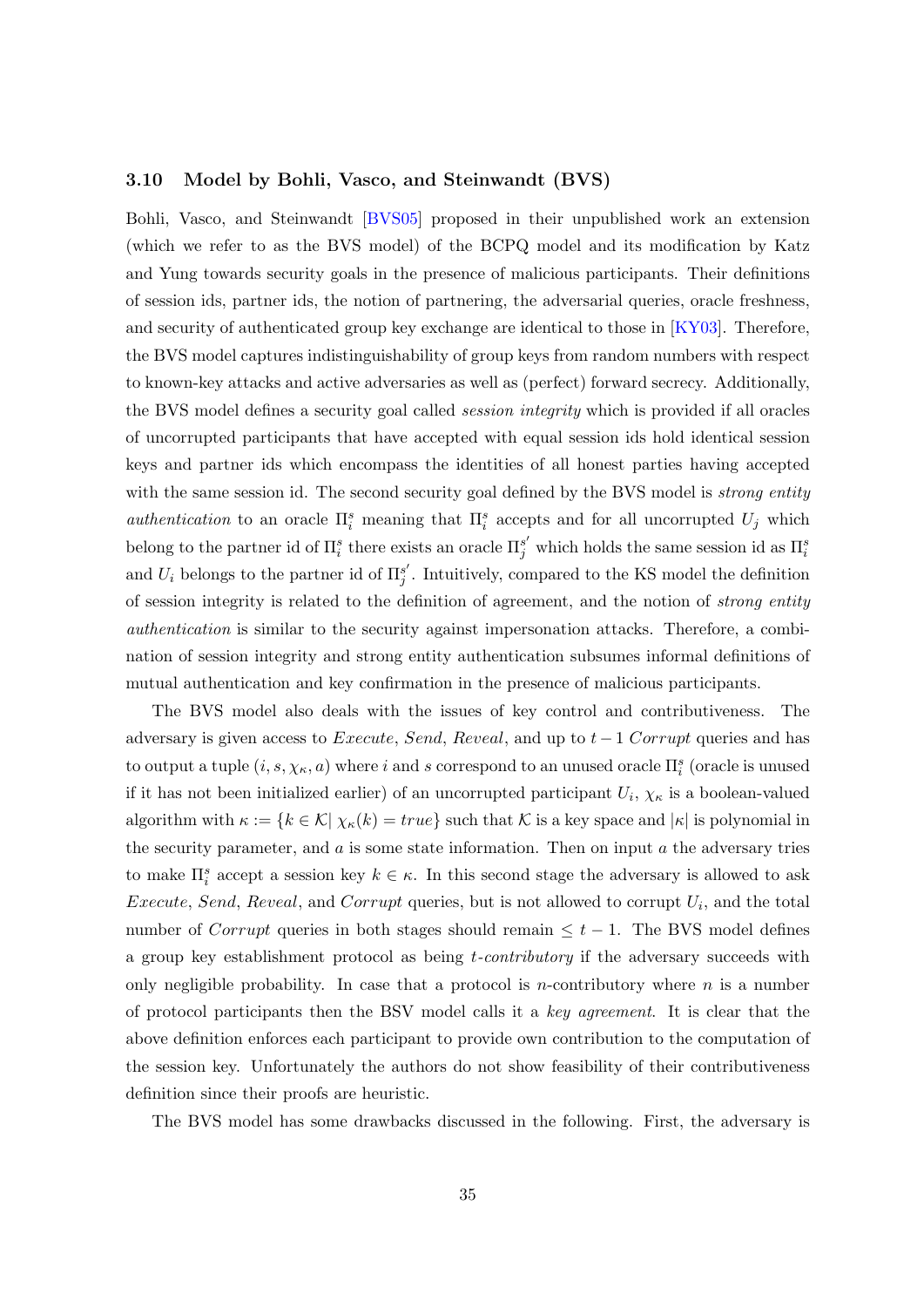<span id="page-35-1"></span>required to commit to a certain oracle  $\prod_{i=1}^{s}$  which remains uncorrupted and whose computation of the session key it tries to influence. Hence, the adversary is not adaptive in the sense that it can freely choose  $\Pi^s_i$  during the second stage of the attack. Second, the BCPQ model and consequently the BVS model disallows the adversary to reveal internal states of the oracles (strong corruptions). Therefore, the model considers neither (perfect) forward secrecy with respect to strong corruptions nor its definition of contributiveness does capture attacks aiming to influence the computation of the session key by  $\Pi_i^s$  using the knowledge of its internal state information but without corrupting  $U_i$ . Third, it is not clear how to specify the algorithm  $\chi_{\kappa}$ , i.e., according to which criteria one can distinguish whether the key computed by  $\Pi_i^s$  is influenced by the adversary or is real in the sense of the protocol.

#### <span id="page-35-0"></span>3.11 Models by Bresson, Manulis, and Schwenk (BMS, BM)

Bresson, Manulis, and Schwenk [\[BMS07\]](#page-41-7) proposed refined definitions of AKE-security and a more general definition of MA-security that captures attacks of malicious participants. We call this model BMS. The definition of partnering is kept more general, i.e., the authors do not require any specific construction for the session ids except for their uniqueness. Two oracles are said to be partnered if they have identical session ids and their identities are part of each other's partner ids, which are defined similar to Katz and Yung [\[KY03\]](#page-44-8). Note that in [\[BMS07\]](#page-41-7) oracles do not need to accept in order to be partnered.

As for the adversarial queries, the BMS model utilizes the RevealState query proposed by Canetti and Krawczyk for two-party key exchange protocols in [\[CK01\]](#page-42-5). This query reveals ephemeral secret information stored by oracles in their internal states without revealing the long-lived key. The motivation is that long-lived keys are more valuable and may experience better protection than session-related ephemeral secrets. Moreover, the same long-live key can be used in different applications where it can become leaked. The adversary is also given further classical queries, i.e., *Execute, Send, RevealKey* (which is identical to Reveal from  $[BCPQ01]$ ,  $Corrupt$ , and  $Test$ .

The definition of AKE-security is refined in the BMS model in the sense that it captures five different types of secrecy, i.e., no secrecy, or weak/strong forward/backward secrecy depending on the restrictions for *RevealState* and *Corrupt* queries. For example, forward secrecy defined by the KY model [\[KY03\]](#page-44-8) corresponds to weak forward secrecy in [\[BMS07\]](#page-41-7), whereas strong forward secrecy is similar to that in the  $BCP^+$  model  $[BCP02a]$ . Definitions of weak/strong backward secrecy are new and have been designed based on the ability of the adversary to ask RevealState queries that do not fully corrupt the participants. In this way the adversary may reveal internal states of participants prior to the protocol execution in order to obtain information which can be useful to attack secrecy in a later session (thus,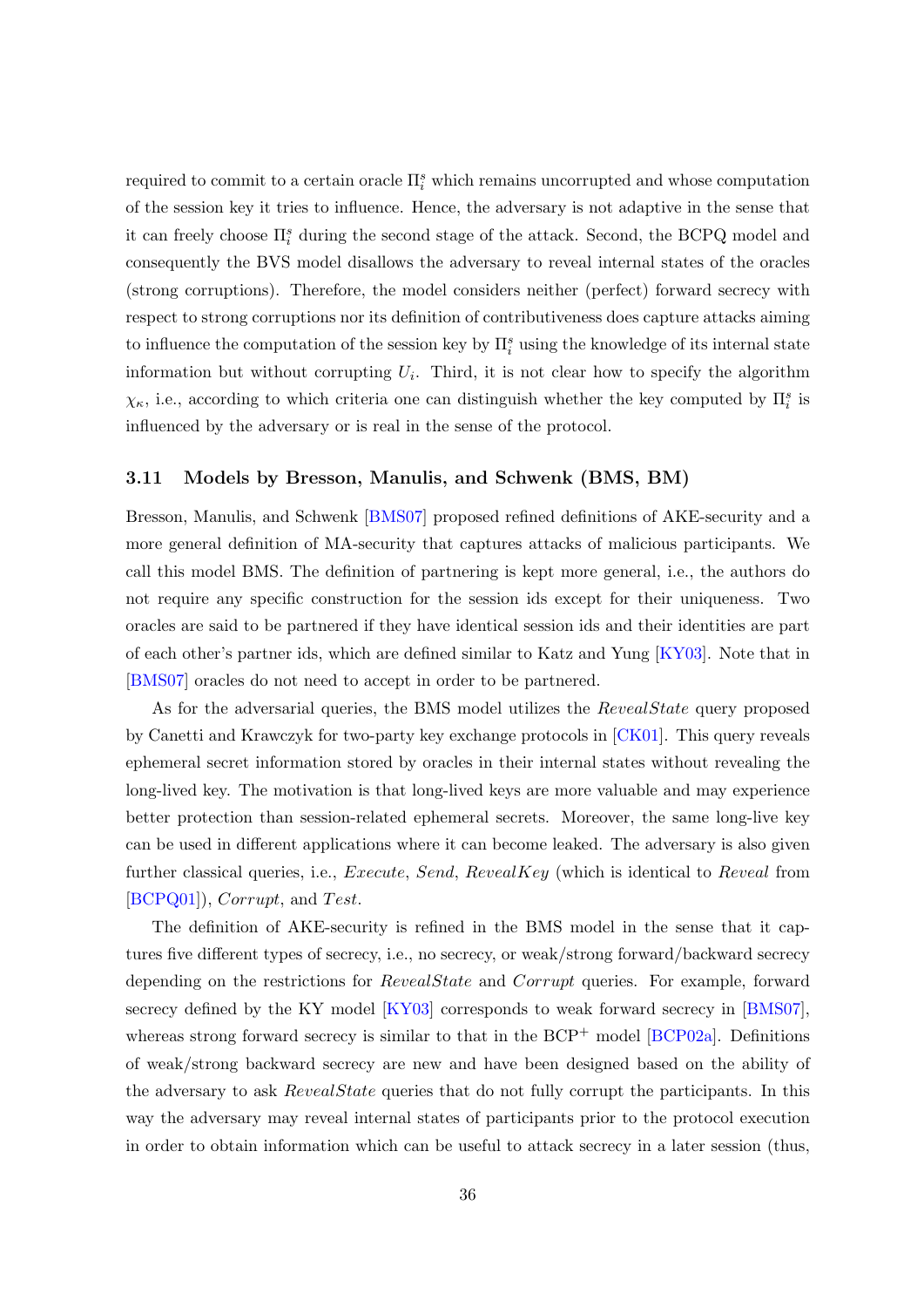<span id="page-36-0"></span>symmetrically opposed to forward secrecy). For example, protocols in which ephemeral secret information is pre-computed off-line for better performance are no longer AKE-secure in the sense of backward secrecy. Decision whether backward secrecy is weak or strong depends on the access to the Corrupt query which allows impersonation attacks. Strong backward secrecy cannot be achieved unless the long-lived key of a party is chosen anew [\[BCM06\]](#page-40-6). To the contrary weak backward secrecy can be achieved, e.g., through the erasure technique [\[CFIJ99\]](#page-42-8) by which all ephemeral secrets used to compute the session group key are erased.

The BMS model extends the MA-security of the BCPQ model [\[BCPQ01\]](#page-40-2) towards consideration of malicious participants aiming to include key confirmation, mutual authentication, and unknown key-share resilience required by [\[CBH05b,](#page-42-4) [CBH05a\]](#page-42-3). The definition requires that at least two participants remain honest, but allows to reveal internal states of these participants through the RevealState queries. Note that the MA-security as defined in the BMS model can be seen alternative to the definitions of agreement and security against insider impersonation attacks from the KS model [\[KS05\]](#page-44-5) since it captures the same informal security goals. Finally, the authors describe a compiler which adds AKE-, and MA-security to any GKE protocol which is secure against passive attacks whereby their definition of passive attacks is slightly different than the one used for the AKE-security compiler in [\[KY03\]](#page-44-8). In the BMS model the passive adversary is given additional power to drop, delay messages and deliver them out of order, but not to modify or inject new messages. The authors also show that without considering such stronger passive adversaries the compiler from [\[KY03\]](#page-44-8) is not generic by providing a corresponding counter-example. The compiler described in [\[BMS07\]](#page-41-7) can be seen as a combination of the modified AKE-security compiler from [\[KY03\]](#page-44-8) and the compiler for security against insider attacks from [\[KS05\]](#page-44-5).

In their parallel work, Bresson and Manulis [\[BM07\]](#page-41-8) extended the BMS model towards consideration of key control and contributiveness issues (cf. Section [2.5\)](#page-11-0). We call this extended model BM. The BM model contains definitions of three main security goals. The goals of AKE- and MA-security are similar to [\[BMS07\]](#page-41-7) except that the authors do not use separation into weak forward and weak backward secrecy, but combine them by allowing the adversary to reveal ephemeral secrets of participants in earlier and later sessions, but not during the attacked session. The definition of MA-security is kept similar to the BMS model [\[BMS07\]](#page-41-7) which already includes the case of malicious participants. The additional goal of the BM model is contributiveness and is defined by strengthening the definition proposed in the BVS model [\[BVS05\]](#page-42-7) towards consideration of malicious participants and attacks that reveal ephemeral secrets via the RevealState query. The BM model allows the adversary to corrupt up to  $n-1$  protocol participants and reveal the ephemeral secrets of all participants (including the uncorrupted ones) at any stage of the attack against the contributiveness of a GKE protocol.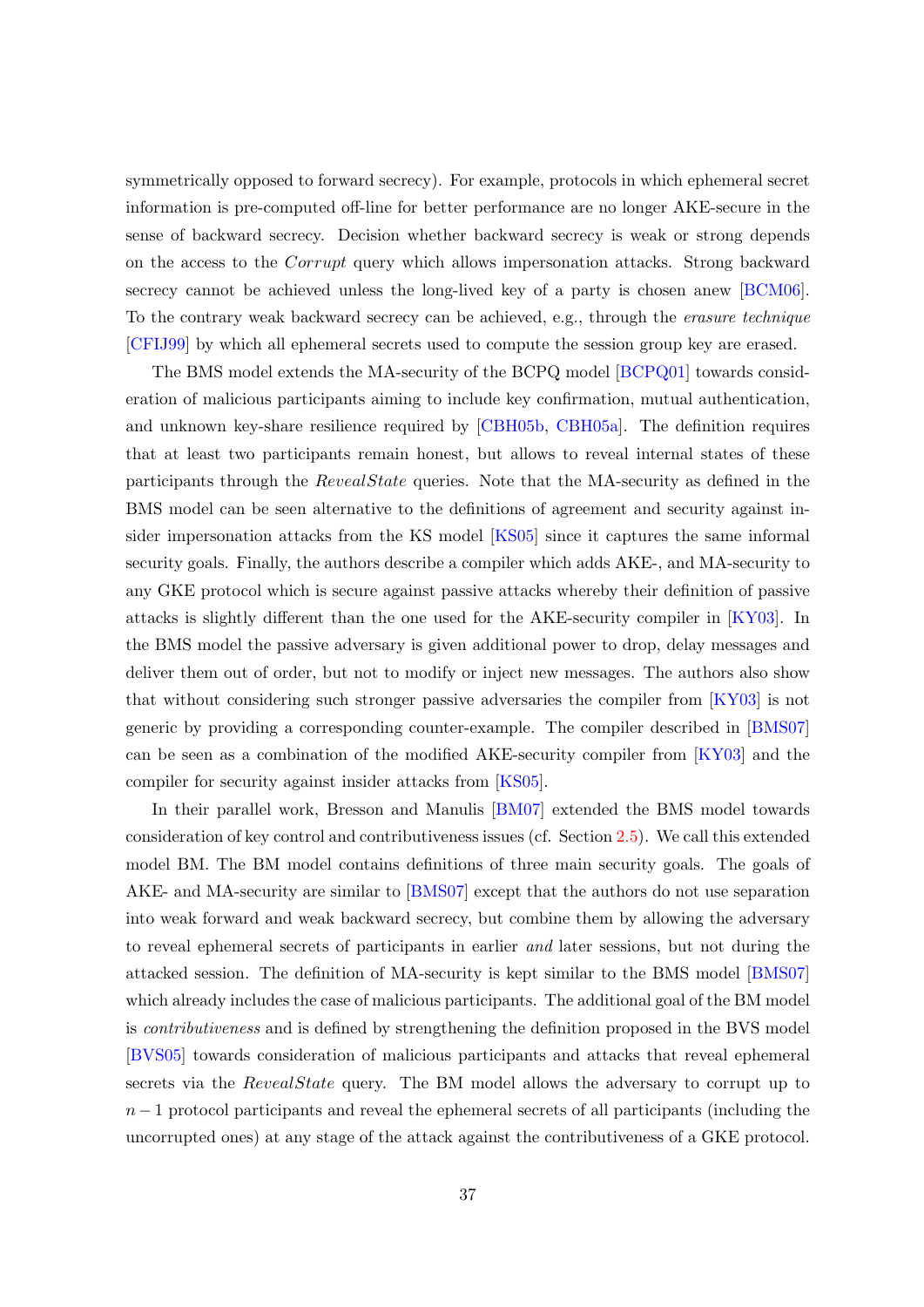<span id="page-37-1"></span>The adversarial game consists of the two stages: prepare and attack. In the prepare stage the adversary outputs a value for the group key, and then in the attack stage tries to enforce at least one uncorrupted participant to accept that value as a group key. In particular, this game captures unpredictability of the accepted group keys and security against key replication attacks.

In addition to the definitions of AKE-/MA-security and contributiveness the authors provide informal arguments that their security definitions capture several informal security goals specified in [\[AST98\]](#page-39-3), namely unpredictability of the group key, (verifiable) contributory group key agreement, and complete group key authentication. Finally, Bresson and Manulis propose a compiler which can be used to turn any AKE-secure GKE protocol into a protocol which provides MA-security and contributiveness. For the MA-security the authors use the ideas from [\[KS05,](#page-44-5) [BMS07\]](#page-41-7) whereas contributiveness is achieved through a novel iterative key derivation process which embeds public random nonces chosen by the protocol participants into the computation of the final group key in such a way that this group key remains fresh as long as at least one nonce is chosen truly at random. The initial iteration starts with the temporary group key computed by the underlying protocol, which is not supposed to be unpredictable. The public random nonces can, therefore, be seen as individual contributions to the final group key.

# <span id="page-37-0"></span>4 Summary and Discussion

In the following we summarize results of our analysis of currently known security models for group key exchange protocols. We focus on the BCPQ, BCP, BCP<sup>+</sup>, KY, KS/UC-KS, BVS, and BM models while leaving out security models specified only for two or three protocol participants. We also do not consider variations of the above models in [\[BCP02b,](#page-40-5) [KLL04,](#page-44-9) [DBS04,](#page-43-6) [DB05b,](#page-43-7) [DB05a,](#page-43-8) [DB06,](#page-43-9) [BMS07\]](#page-41-7) since these are minor modifications, mostly of technical nature, and without significant consequences for the actual security definitions. Note that almost all considered models (BCPQ, BCP, BCP<sup>+</sup>, KY, KS, BVS, and BM) provide game-based definitions of security whereas UC-KS has been designed using the simulatability/indistinguishability-based approach. Still, the security requirements stated in the UC-KS model correspond to those stated in the KS model. Table [4](#page-37-0) provides a comparison of these models. Columns two to five specify blocks of the most important informally defined security requirements from Section [2](#page-7-0) whereby

• IND is the requirement on the indistinguishability of the group key computed in one session from a random value with respect to active adversaries and known group keys of other sessions,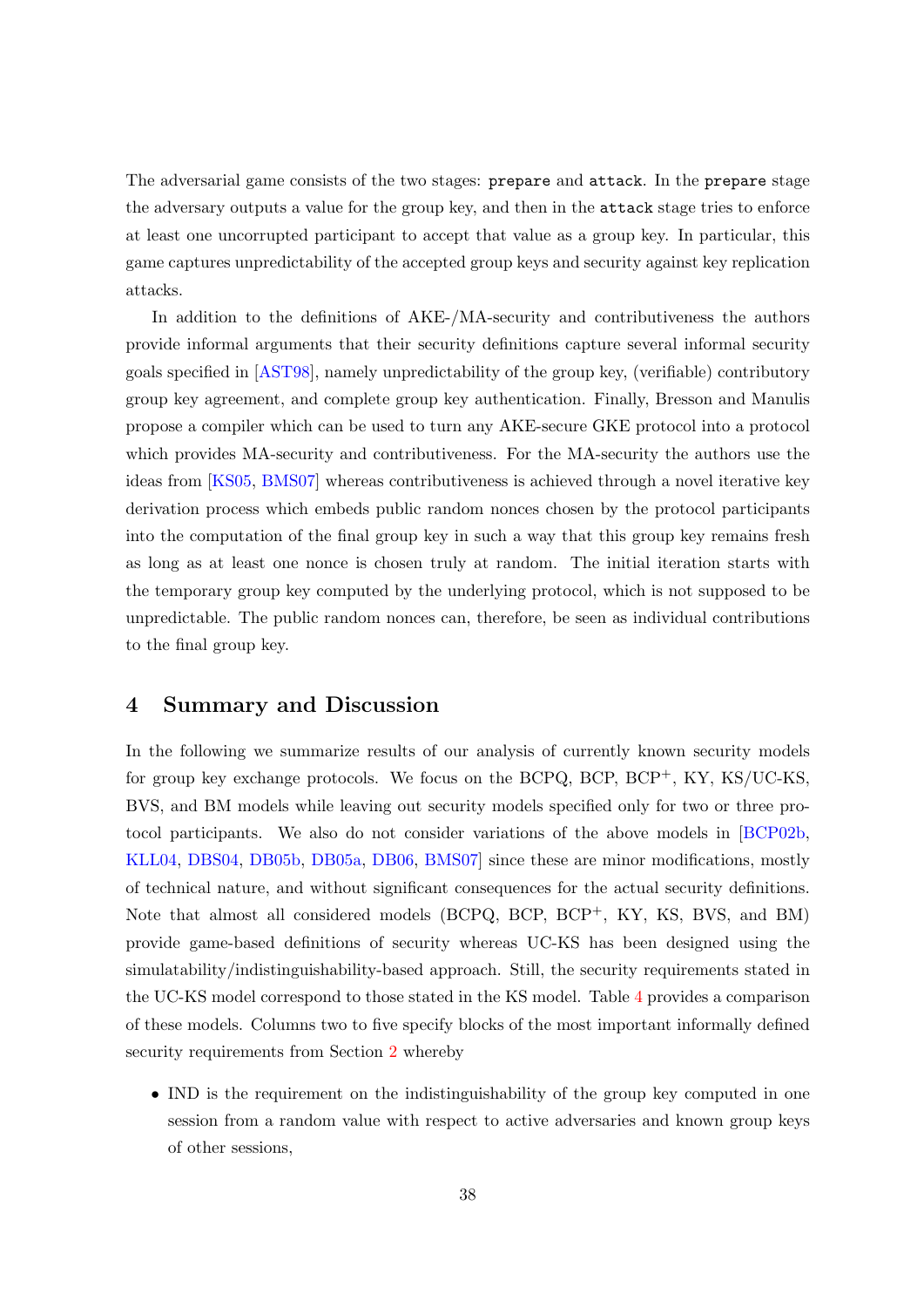<span id="page-38-1"></span>

| Model                                  |               | <b>IND</b> | MA           | ${\rm FS}$ | CON    | Strong Corr. | S/D         |
|----------------------------------------|---------------|------------|--------------|------------|--------|--------------|-------------|
| <b>BCPQ</b>                            | [BCPQ01]      | $^{+}$     | $\, {\rm H}$ | $^{+}$     |        |              | $\mathbf S$ |
| $\operatorname{BCP}$                   | [BCP01]       | $^{+}$     | $\, {\rm H}$ | $^{+}$     |        |              | $\mathbf D$ |
| $\ensuremath{\mathrm{BCP}^{+}}\xspace$ | [BCP02b]      | $^{+}$     |              | $^{+}$     |        | $^{+}$       | $\mathbf D$ |
| KY                                     | [KY03]        | $^{+}$     |              | $^{+}$     |        |              | $\mathbf S$ |
| $KS/UC$ - $KS$                         | [KS05]        | $^{+}$     | $\mathbf M$  | $^{+}$     |        | $^{+}$       | $\mathbf S$ |
| <b>BVS</b>                             | $[$ BVS05 $]$ | $^{+}$     | $\mathbf M$  | $^{+}$     | $^{+}$ |              | S           |
| ${\rm BM}$                             | [BM07]        | $^{+}$     | $\mathbf M$  | $^{+}$     | $^{+}$ | $^+$         | S           |

Table 1: Analysis of Security Models for Group Key Exchange Protocols

- MA is the requirement on mutual authentication between all participants of the group key exchange protocol that also subsumes the requirement on key confirmation and unknown key-share resilience (M points out that definitions of the model consider malicious participants; H points out that definitions of the model consider only honest participants;),
- FS is the requirement on (perfect) forward secrecy, in particular that IND still holds if the adversary is able to reveal the long-lived keys of all participants in later sessions,
- CON is the requirement on contributiveness of the group key exchange protocol, in particular that each participant equally contributes to the resulting group key and guarantees its freshness (this also subsumes the notion of key control and unpredictability).

Additionally, Table [4](#page-37-0) specifies whether the considered model provides definitions with respect to strong corruptions, i.e., the adversary should be allowed to reveal internal (private) information of protocol participants used in the protocol execution. This may have consequences on the definitions of considering FS and CON. The last column provides the type of the protocol dynamics considered by the model (S for static, D for dynamic).

#### <span id="page-38-0"></span>4.1 Informal Requirements

Obviously, all considered security models provide definitions that consider the requirements on indistinguishability of computed group keys (IND) and forward secrecy (FS). The requirement on mutual authentication and key confirmation has been found to be not general enough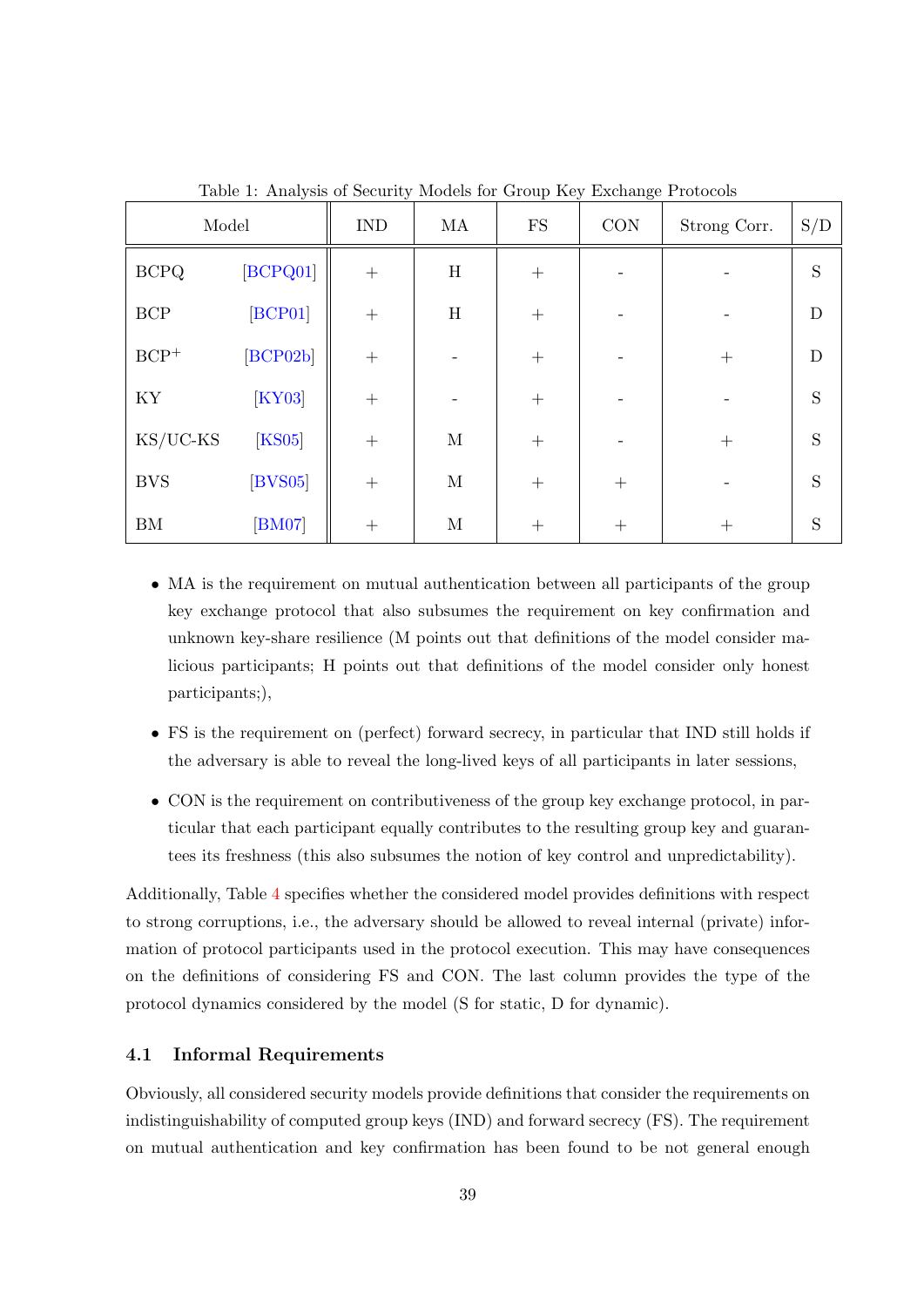in the definitions of the BCPQ and BCP models. Furthermore, these definitions do not consider attacks of malicious participants. The  $BCP^+$  and  $KY$  models do not contain any definitions concerning MA-security. Only the KS/UC-KS, BVS, and BM models provide sufficient definitions concerning mutual authentication, key confirmation and unknown keyshare resilience (MA) concerning attacks of malicious participants. Note that BVS and BM are the only models that consider issues concerning key control and contributiveness (CON).

### <span id="page-39-0"></span>4.2 Strong Corruptions

Only the BCP+, KS/UC-KS, and BM models consider strong corruptions in their definitions of security goals. However, the  $BCP^+$  and  $KS/UC$ -KS models address strong corruptions with respect to forward secrecy (FS). To the contrary the BM model extends this consideration towards mutual authentication and contributiveness, and also towards the backward secrecy (recall, there the ephemeral secrets may be leaked in earlier sessions too). The BVS model as an extension of the KY model does not deal with strong corruptions so that its definitions concerning key control and contributiveness are weaker than in the BM model.

#### <span id="page-39-1"></span>4.3 Group Dynamics

Only the BCP model and its stronger variant  $BCP<sup>+</sup>$  provide definitions concerning dynamic group key exchange protocols. All other models focus on static GKE protocols. Note that dynamic protocols provide additional operations for the efficient update of the group key upon occurring changes of the group formation. Due to the risk that efficiency is achieved at the expense of weaker security it is important to consider these operations in the stated security requirements.

# Acknowledgements

<span id="page-39-2"></span>The author wishes to thank Emmanuel Bresson for his valuable input and useful discussions concerning the identified problems in the BCPQ model in Section 3.6. The author is also thankful to the anonymous referees at Indocrypt 2006 for their comments on the early draft of Section 3.6. Finally, the author is thankful to Jonathan Katz for the comments regarding the UC-KS model and to Jörg Schwenk for the proof-reading of the earlier draft of this work.

# References

<span id="page-39-3"></span>[AST98] Giuseppe Ateniese, Michael Steiner, and Gene Tsudik. Authenticated Group Key Agreement and Friends. In Proceedings of the 5th ACM conference on Computer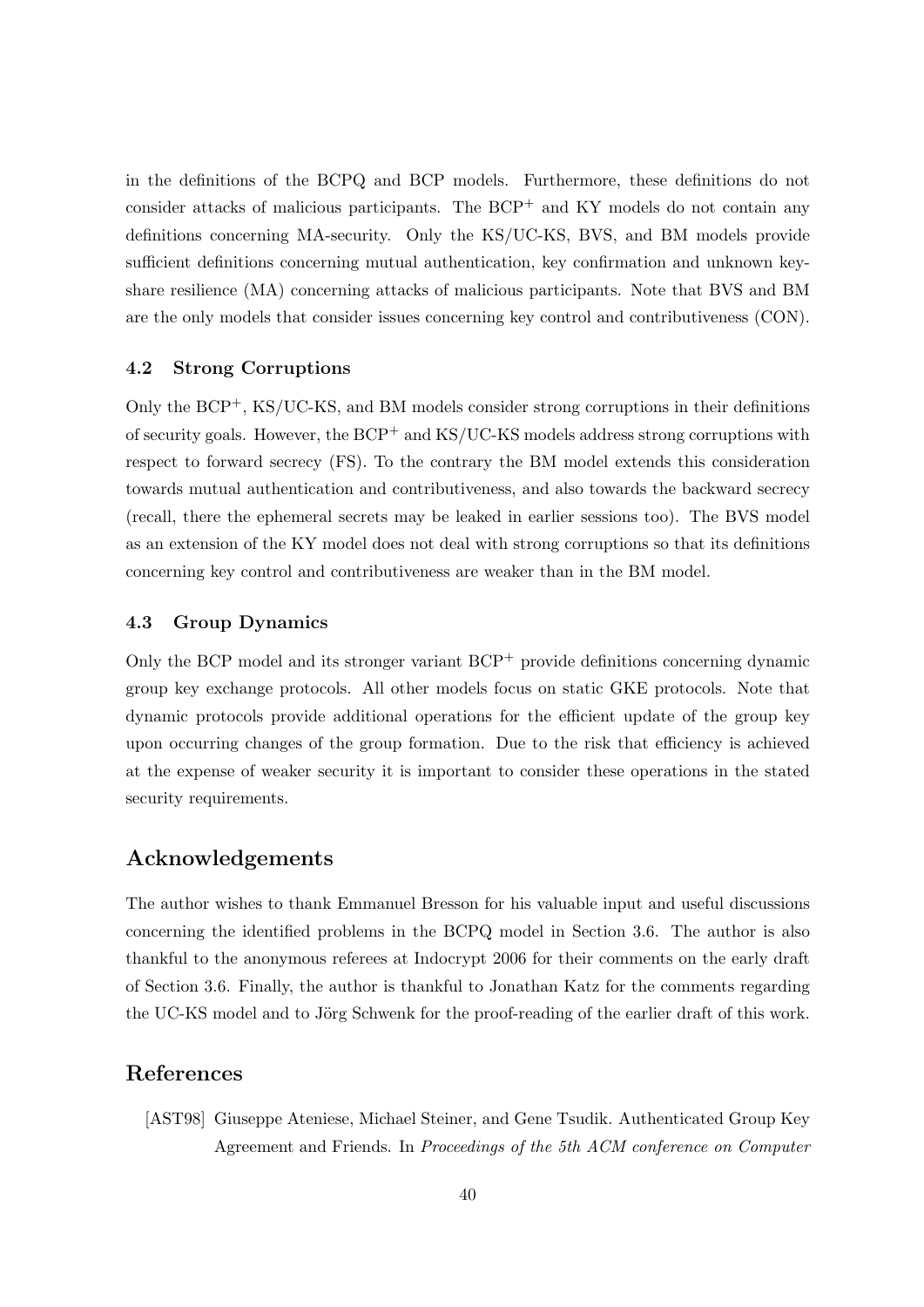and Communications Security (CCS'98), pages 17–26. ACM Press, 1998. [10,](#page-9-1) [11,](#page-10-2) [12,](#page-11-1) [38](#page-37-1)

- <span id="page-40-1"></span>[BCK98] Mihir Bellare, Ran Canetti, and Hugo Krawczyk. A Modular Approach to the Design and Analysis of Authentication and Key Exchange Protocols (Extended Abstract). In Proceedings of the Thirtieth Annual ACM Symposium on the Theory of Computing (STOC'98), pages 419–428. ACM Press, 1998. [16](#page-15-1)
- <span id="page-40-6"></span>[BCM06] Colin Boyd, Kim-Kwang Raymond Choo, and Anish Mathuria. An Extension to Bellare and Rogaway (1993) Model: Resetting Compromised Long-Term Keys. In Proceedings of the 11th Australasian Conference on Information Security and Privacy (ACISP'06), volume 4058 of Lecture Notes in Computer Science, pages 371–382. Springer, 2006. [37](#page-36-0)
- <span id="page-40-3"></span>[BCP01] Emmanuel Bresson, Olivier Chevassut, and David Pointcheval. Provably Authenticated Group Diffie-Hellman Key Exchange - The Dynamic Case. In Advances in Cryptology – ASIACRYPT'01, volume 2248 of Lecture Notes in Computer Science, pages 290–390. Springer, December 2001. [25,](#page-24-2) [28,](#page-27-2) [39](#page-38-1)
- <span id="page-40-4"></span>[BCP02a] Emmanuel Bresson, Olivier Chevassut, and David Pointcheval. Dynamic Group Diffie-Hellman Key Exchange under Standard Assumptions. In Advances in Cryptology – EUROCRYPT'02, volume 2332 of Lecture Notes in Computer Science, pages 321–336. Springer, Mai 2002. [25,](#page-24-2) [29,](#page-28-1) [36](#page-35-1)
- <span id="page-40-5"></span>[BCP02b] Emmanuel Bresson, Olivier Chevassut, and David Pointcheval. Group Diffie-Hellman Key Exchange Secure against Dictionary Attacks. In Advances in Cryp $tology - ASIACRYPT'02$ , volume 2501 of Lecture Notes in Computer Science, pages 497–514. Springer, December 2002. [25,](#page-24-2) [30,](#page-29-2) [31,](#page-30-1) [32,](#page-31-2) [38,](#page-37-1) [39](#page-38-1)
- <span id="page-40-2"></span><span id="page-40-0"></span>[BCPQ01] Emmanuel Bresson, Olivier Chevassut, David Pointcheval, and Jean-Jacques Quisquater. Provably Authenticated Group Diffie-Hellman Key Exchange. In Proceedings of the 8th ACM conference on Computer and Communications Security (CCS'01), pages 255–264. ACM Press, 2001. [23,](#page-22-1) [24,](#page-23-0) [25,](#page-24-2) [26,](#page-25-2) [27,](#page-26-1) [28,](#page-27-2) [36,](#page-35-1) [37,](#page-36-0) [39](#page-38-1)
	- [BD93] M. Burmester and Y. Desmedt. Towards Practical Proven Secure Authenticated Key Distribution. In Proceedings of the 1st ACM Conference on Computer and Communications Security (CCS'93), pages 228–231. ACM Press, 1993. [10](#page-9-1)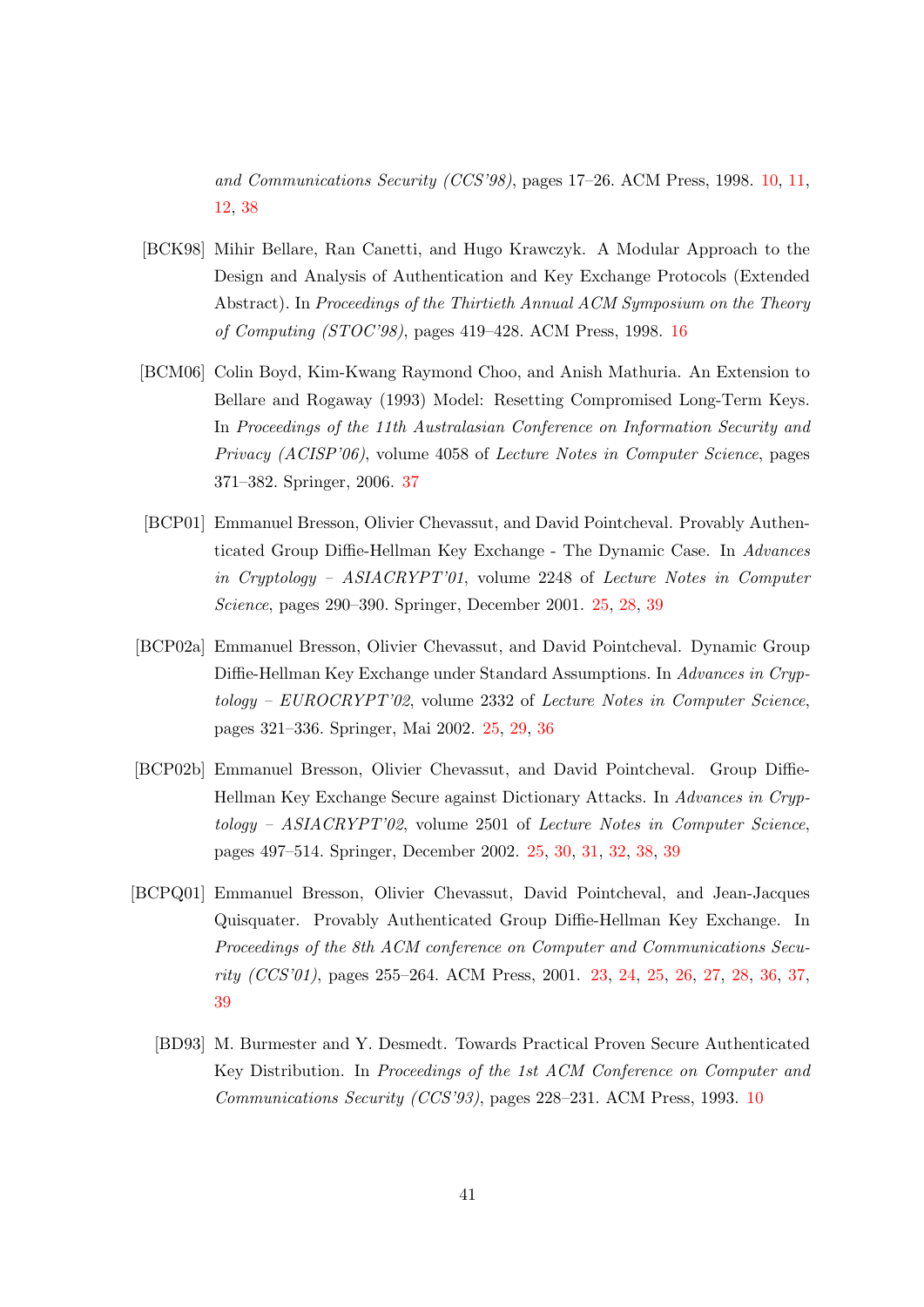- <span id="page-41-0"></span>[BD94] M. Burmester and Y. Desmedt. A Secure and Efficient Conference Key Distribution System. In Advances in Cryptology – EUROCRYPT'94, volume 950 of Lecture Notes in Computer Science, pages 275–286. Springer, May 1994. [6,](#page-5-1) [8,](#page-7-2) [10](#page-9-1)
- <span id="page-41-6"></span>[Bla05] John Black. The Ideal-Cipher Model, Revisited: An Uninstantiable Blockcipher-Based Hash Function. Cryptology ePrint Archive, Report 2005/210, 2005. [http:](http://eprint.iacr.org/2005/210.pdf) [//eprint.iacr.org/2005/210.pdf](http://eprint.iacr.org/2005/210.pdf). [18](#page-17-0)
- <span id="page-41-2"></span>[BM03] Colin Boyd and Anish Mathuria. Protocols for Authentication and Key Establish-ment. Springer, 2003. ISBN:3-540-43107-1. [10,](#page-9-1) [11](#page-10-2)
- <span id="page-41-8"></span>[BM07] Emmanuel Bresson and Mark Manulis. Malicious Participants in Group Key Exchange: Key Control and Contributiveness in the Shadow of Trust. In *Proceedings* of the 4th Autonomic and Trusted Computing Conference (ATC 2007), volume 4610 of Lecture Notes in Computer Science, pages 395–409. Springer-Verlag, July 2007. [37,](#page-36-0) [39](#page-38-1)
- <span id="page-41-7"></span>[BMS07] Emmanuel Bresson, Mark Manulis, and Jörg Schwenk. On Security Models and Compilers for Group Key Exchange Protocols. In Proceedings of the 2nd International Workshop on Security (IWSEC 2007), volume 4752 of Lecture Notes in Computer Science, pages 292–307. Springer-Verlag, October 2007. [24,](#page-23-0) [25,](#page-24-2) [36,](#page-35-1) [37,](#page-36-0) [38](#page-37-1)
- <span id="page-41-5"></span>[BPR00] Mihir Bellare, David Pointcheval, and Phillip Rogaway. Authenticated Key Exchange Secure Against Dictionary Attacks. In Advances in Cryptology– EUROCRYPT'00, volume 1807 of Lecture Notes in Computer Science, pages 139–155. Springer, May 2000. [17](#page-16-1)
- <span id="page-41-1"></span>[BR93a] Mihir Bellare and Phillip Rogaway. Entity Authentication and Key Distribution. In Advances in Cryptology–CRYPTO'93, volume 773 of Lecture Notes in Computer Science, pages 232–249. Springer, 1993. [10,](#page-9-1) [13,](#page-12-3) [25](#page-24-2)
- <span id="page-41-3"></span>[BR93b] Mihir Bellare and Phillip Rogaway. Random Oracles are Practical: A Paradigm for Designing Efficient Protocols. In Proceedings of the 1st ACM Conference on Computer and Communications Security (CCS'93), pages 62–73. ACM Press, 1993. [11,](#page-10-2) [18](#page-17-0)
- <span id="page-41-4"></span>[BR95] Mihir Bellare and Phillip Rogaway. Provably Secure Session Key Distribution: The Three Party Case. In Proceedings of the 27th Annual ACM Symposium on Theory of Computing (STOC'95), pages 57–66. ACM Press, 1995. [15](#page-14-1)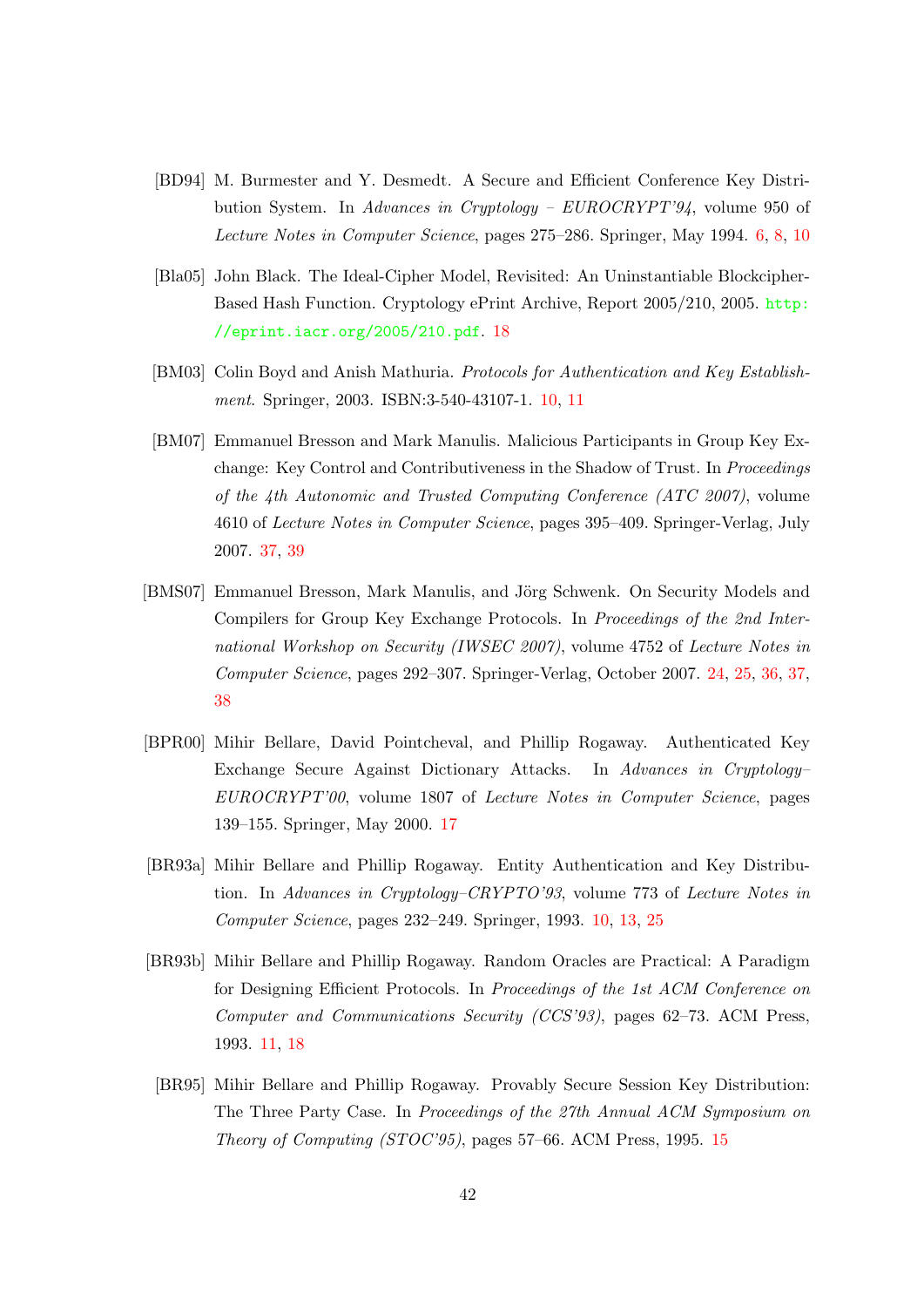- <span id="page-42-0"></span>[Bri99] Bob Briscoe. MARKS: Zero Side Effect Multicast Key Management Using Arbitrarily Revealed Key Sequences. In Proceedings of the First International Workshop on Networked Group Communication (NGC'99), volume 1736 of Lecture Notes in Computer Science, pages 301–320. Springer, 1999. [7](#page-6-2)
- <span id="page-42-1"></span>[Bur94] M. Burmester. On the Risk of Opening Distributed Keys. In Advances in Cryptology – CRYPTO'94, volume 839 of Lecture Notes in Computer Science, pages 308–317. Springer, August 1994. [9,](#page-8-0) [10](#page-9-1)
- <span id="page-42-7"></span>[BVS05] Jens-Matthias Bohli, Maria Isabel Gonzalez Vasco, and Rainer Steinwandt. Secure Group Key Establishment Revisited. Cryptology ePrint Archive, Report 2005/395, 2005. <http://eprint.iacr.org/>. [35,](#page-34-1) [37,](#page-36-0) [39](#page-38-1)
- <span id="page-42-6"></span><span id="page-42-2"></span>[BWJM97] Simon Blake-Wilson, Don Johnson, and Alfred Menezes. Key Agreement Protocols and Their Security Analysis. In Proceedings of the 6th IMA International Conference on Cryptography and Coding, volume 1355 of Lecture Notes in Computer Science, pages 30–45. Springer, December 1997. [10](#page-9-1)
	- [Can01] Ran Canetti. Universally Composable Security: A New Paradigm for Cryptographic Protocols. In Proceedings of 42nd Annual Symposium on Foundations of Computer Science (FOCS 2001), pages 136–145. IEEE CS, 2001. [33](#page-32-2)
- <span id="page-42-3"></span>[CBH05a] Kim-Kwang Raymond Choo, Colin Boyd, and Yvonne Hitchcock. Errors in Computational Complexity Proofs for Protocols. In Advances in Cryptology – ASI-ACRYPT'05, volume 3788 of Lecture Notes in Computer Science, pages 624–643. Springer, 2005. [16,](#page-15-1) [28,](#page-27-2) [37](#page-36-0)
- <span id="page-42-8"></span><span id="page-42-5"></span><span id="page-42-4"></span>[CBH05b] Kim-Kwang Raymond Choo, Colin Boyd, and Yvonne Hitchcock. Examining Indistinguishability-Based Proof Models for Key Establishment Protocols. In Advances in Cryptology – ASIACRYPT'05, volume 3788 of Lecture Notes in Computer Science, pages 585–604. Springer, 2005. [16,](#page-15-1) [20,](#page-19-0) [28,](#page-27-2) [37](#page-36-0)
	- [CFIJ99] Giovanni Di Crescenzo, Niels Ferguson, Russell Impagliazzo, and Markus Jakobsson. How to Forget a Secret. In 16th Annual Symposium on Theoretical Aspects of Computer Science (STACS'99), volume 1563 of Lecture Notes in Computer Science, pages 500–509. Springer, 1999. [37](#page-36-0)
		- [CK01] Ran Canetti and Hugo Krawczyk. Analysis of Key-Exchange Protocols and Their Use for Building Secure Channels. In Advances in Cryptology - EUROCRYPT'01, volume 2045 of Lecture Notes in Computer Science, pages 453–474. Springer, 2001. [19,](#page-18-1) [36](#page-35-1)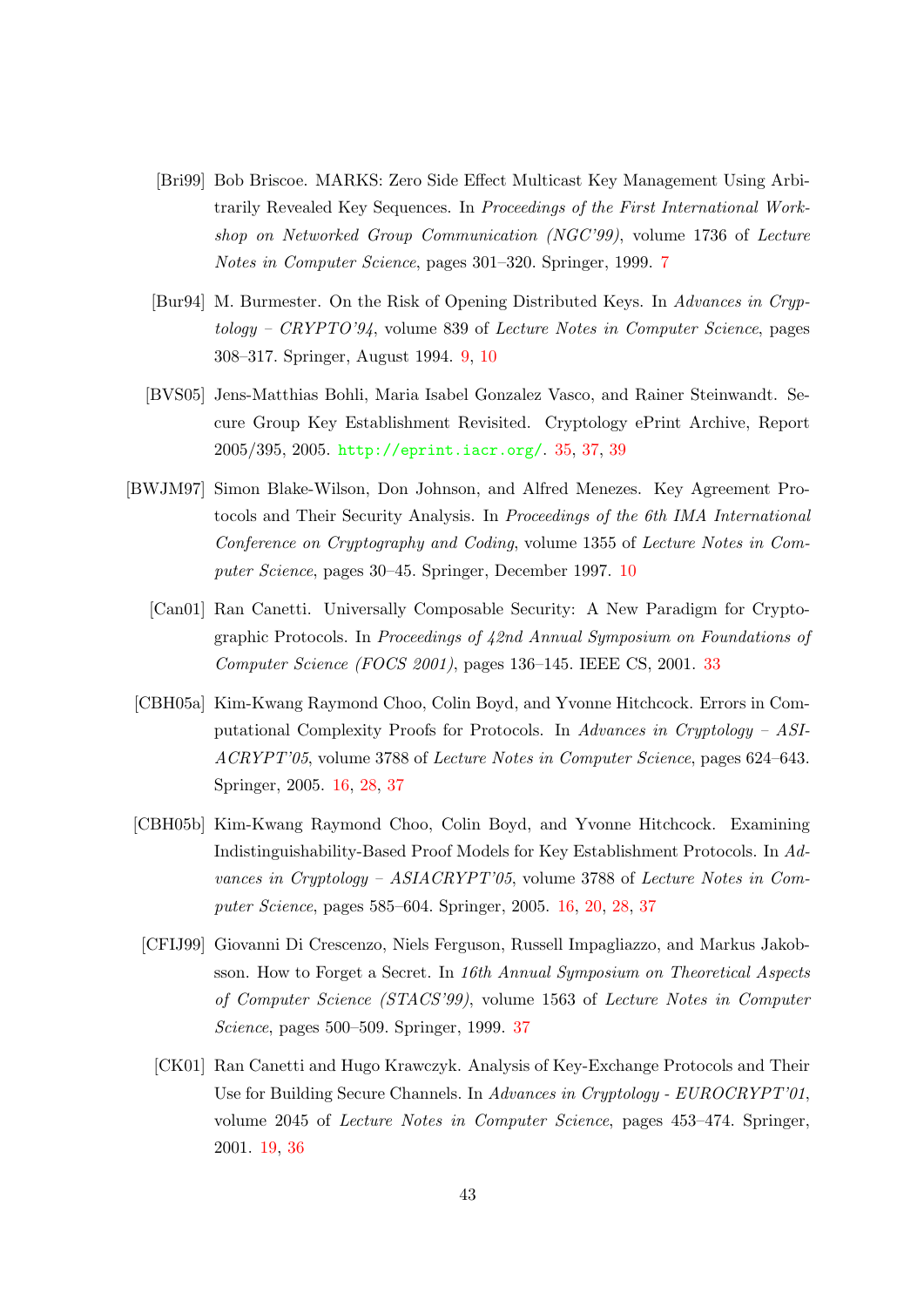- <span id="page-43-8"></span>[DB05a] Ratna Dutta and Rana Barua. Constant Round Dynamic Group Key Agreement. In Information Security: 8th International Conference (ISC'05), volume 3650 of Lecture Notes in Computer Science, pages 74–88. Springer, August 2005. [32,](#page-31-2) [38](#page-37-1)
- <span id="page-43-7"></span>[DB05b] Ratna Dutta and Rana Barua. Dynamic Group Key Agreement in Tree-Based Setting. In Proceedings of the 10th Australasian Conference on Information Security and Privacy (ACISP'05), volume 3574 of Lecture Notes in Computer Science, pages 101–112. Springer, 2005. [32,](#page-31-2) [38](#page-37-1)
- <span id="page-43-9"></span>[DB06] Ratna Dutta and Rana Barua. Password-Based Encrypted Group Key Agreement. International Journal of Network Security, 3(1):23–34, July 2006. Available at <http://isrc.nchu.edu.tw/ijns/>. [32,](#page-31-2) [38](#page-37-1)
- <span id="page-43-6"></span>[DBS04] Ratna Dutta, Rana Barua, and Palash Sarkar. Provably Secure Authenticated Tree Based Group Key Agreement. In Proceedings of the 6th International Conference on Information and Communications Security (ICICS'04), volume 3269 of Lecture Notes in Computer Science, pages 92–104. Springer, 2004. [32,](#page-31-2) [38](#page-37-1)
- <span id="page-43-1"></span>[DH76] W. Diffie and M. E. Hellman. New Directions in Cryptography. IEEE Transactions on Information Theory, IT-22(6):644–654, November 1976. [7,](#page-6-2) [8](#page-7-2)
- <span id="page-43-5"></span><span id="page-43-4"></span><span id="page-43-3"></span><span id="page-43-2"></span><span id="page-43-0"></span>[DvOW92] Whitfield Diffie, Paul C. van Oorschot, and Michael J. Wiener. Authentication and Authenticated Key Exchanges. Designs, Codes and Cryptography, 2(2):107– 125, 1992. [8,](#page-7-2) [10,](#page-9-1) [11](#page-10-2)
	- [GM84] Shafi Goldwasser and Silvio Micali. Probabilistic Encryption. Journal of Computer and System Sciences, 28(2):270–299, 1984. [9](#page-8-0)
	- [Gün90] Christoph G. Günther. An Identity-Based Key-Exchange Protocol. In Advances in Cryptology – EUROCRYPT'89, volume 434 of Lecture Notes in Computer Science, pages 29–37. Springer, 1990. [11](#page-10-2)
	- [HY98] Shouichi Hirose and Susumu Yoshida. An Authenticated Diffie-Hellman Key Agreement Protocol Secure Against Active Attacks. In Proceedings of the First International Workshop on Practice and Theory in Public Key Cryptography (PKC'98), volume 1431 of Lecture Notes in Computer Science, pages 135–148. Springer, 1998. [6](#page-5-1)
	- [JT93] Philippe Janson and Gene Tsudik. Secure and Minimal Protocols for Authenticated Key Distribution. Computer Communications, 18(9):645–653, September 1993. [12](#page-11-1)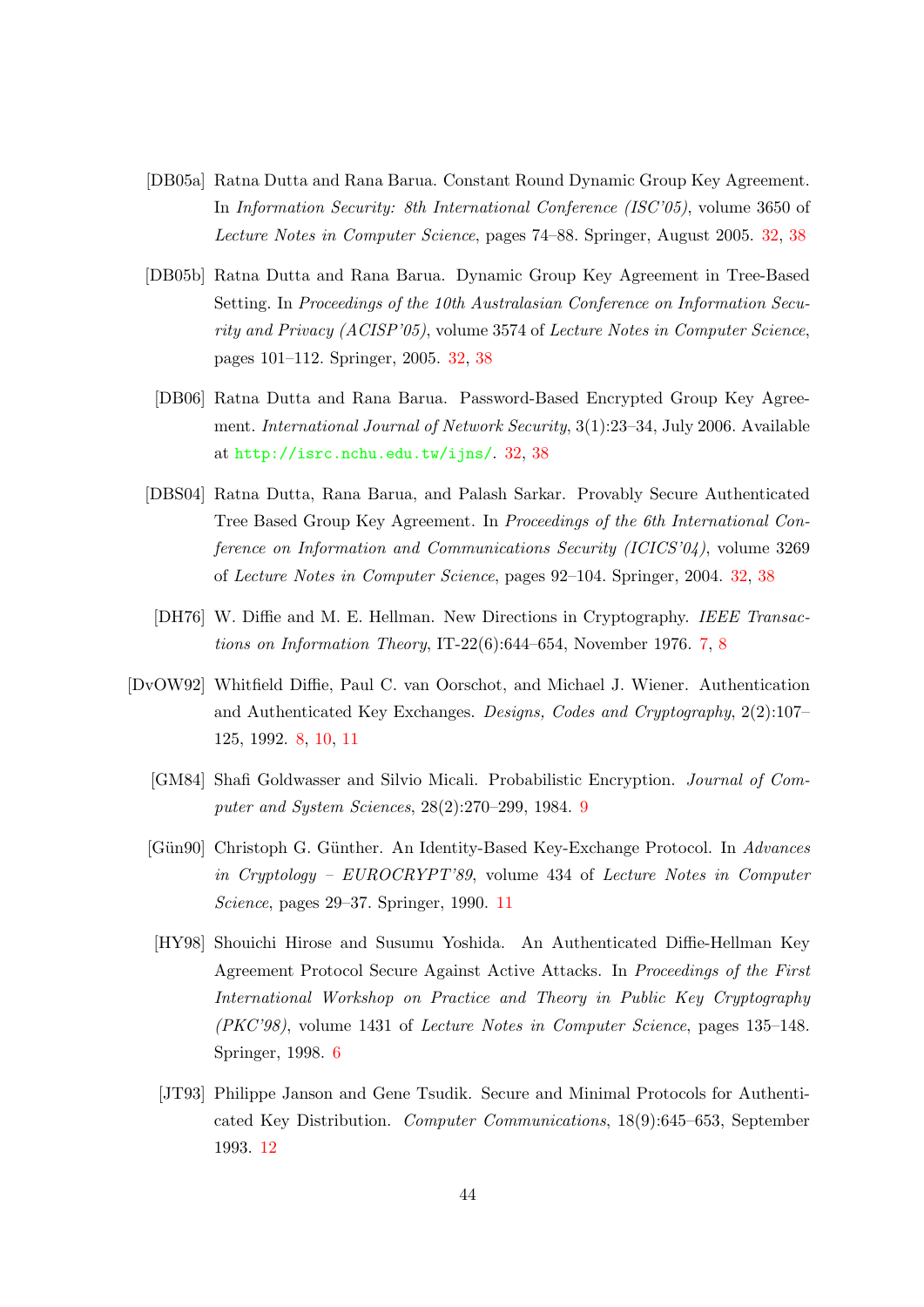- <span id="page-44-9"></span>[KLL04] Hyun-Jeong Kim, Su-Mi Lee, and Dong Hoon Lee. Constant-Round Authenticated Group Key Exchange for Dynamic Groups. In Advances in Cryptology – ASIACRYPT'04, volume 3329 of Lecture Notes in Computer Science, pages 245–259, 2004. [32,](#page-31-2) [38](#page-37-1)
- <span id="page-44-2"></span>[KPT00] Yongdae Kim, Adrian Perrig, and Gene Tsudik. Simple and Fault-Tolerant Key Agreement for Dynamic Collaborative Groups. In Proceedings of the 7th ACM Conference on Computer and Communications Security (CCS'00), pages 235– 244. ACM Press, 2000. [9](#page-8-0)
- <span id="page-44-3"></span>[KPT01] Yongdae Kim, Adrian Perrig, and Gene Tsudik. Communication-Efficient Group Key Agreement. In Proceedings of IFIP TC11 Sixteenth Annual Working Conference on Information Security (IFIP/Sec'01), volume 193 of IFIP Conference Proceedings, pages 229–244. Kluwer, 2001. [9](#page-8-0)
- <span id="page-44-4"></span>[KPT04] Yongdae Kim, Adrian Perrig, and Gene Tsudik. Tree-Based Group Key Agreement. ACM Transactions on Information and System Security, 7(1):60–96, February 2004. [9](#page-8-0)
- <span id="page-44-7"></span>[Kra05] Hugo Krawczyk. HMQV: A High-Performance Secure Diffie-Hellman Protocol. In Advances in Cryptology – CRYPTO'05, volume 3621 of Lecture Notes in Computer Science, pages 546–566. Springer, 2005. [12](#page-11-1)
- <span id="page-44-5"></span>[KS05] Jonathan Katz and Ji Sun Shin. Modeling Insider Attacks on Group Key-Exchange Protocols. In Proceedings of the 12th ACM Conference on Computer and Communications Security (CCS'05), pages 180–189. ACM Press, 2005. [11,](#page-10-2) [33,](#page-32-2) [37,](#page-36-0) [38,](#page-37-1) [39](#page-38-1)
- <span id="page-44-8"></span>[KY03] Jonathan Katz and Moti Yung. Scalable Protocols for Authenticated Group Key Exchange. In Advances in Cryptology - CRYPTO'03, volume 2729 of Lecture Notes in Computer Science, pages 110–125. Springer, 2003. [31,](#page-30-1) [33,](#page-32-2) [35,](#page-34-1) [36,](#page-35-1) [37,](#page-36-0) [39](#page-38-1)
- <span id="page-44-0"></span>[MvOV96] Alfred Menezes, P. van Oorschot, and Scott Vanstone. Handbook of Applied Cryptography. CRC Press, October 1996. ISBN:0-8493-8523-7. [5,](#page-4-1) [9,](#page-8-0) [10,](#page-9-1) [11](#page-10-2)
- <span id="page-44-6"></span><span id="page-44-1"></span>[MWW98] C. J. Mitchell, Mike Ward, and Piers Wilson. Key Control in Key Agreement Protocols. Electronic Letters, 34(10):980–981, 1998. [12](#page-11-1)
	- [MY99] Alain J. Mayer and Moti Yung. Secure Protocol Transformation via "Expansion": From Two-Party to Groups. In Proceedings of the 6th ACM Conference on Com-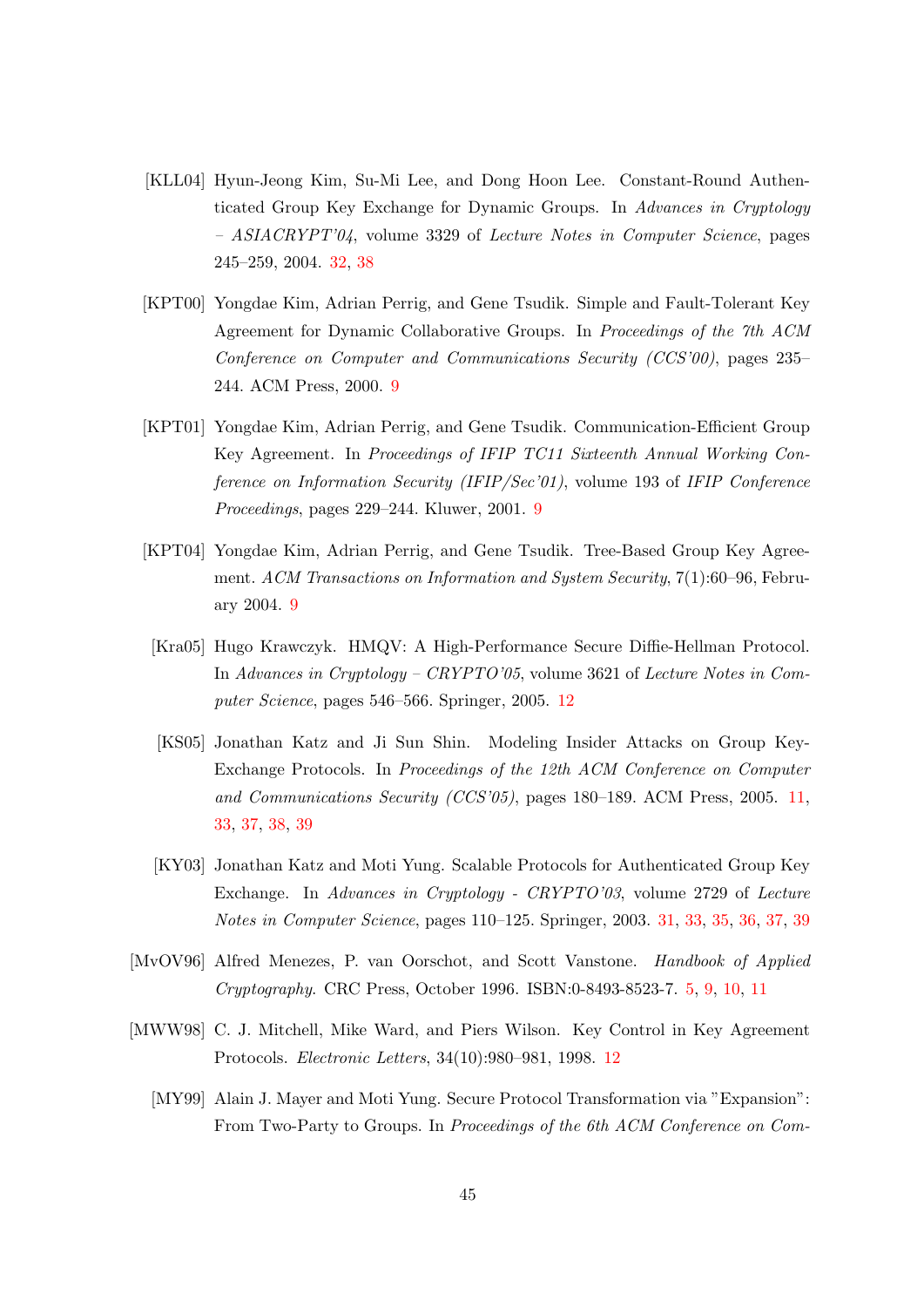puter and Communications Security (CCS'99), pages 83–92. ACM Press, 1999. [6](#page-5-1)

- <span id="page-45-3"></span>[NNL01] Dalit Naor, Moni Naor, and Jeffery Lotspiech. Revocation and Tracing Schemes for Stateless Receivers. In Advances in Cryptology – CRYPTO '01, volume 2139 of Lecture Notes in Computer Science, pages 41–62. Springer, 2001. [7](#page-6-2)
- <span id="page-45-8"></span>[Sha49] C. E. Shannon. Communication Theory of Secrecy Systems. The Bell Systems Technical Journal, 28(4):656–715, 1949. [18](#page-17-0)
- <span id="page-45-9"></span>[Sho99] Victor Shoup. On Formal Models for Secure Key Exchange (Version 4). Technical Report RZ 3120, IBM Research, November 1999. Also available at [http://](http://shoup.net/) [shoup.net/](http://shoup.net/). [21](#page-20-1)
- <span id="page-45-4"></span>[SM03] Alan T. Sherman and David A. McGrew. Key Establishment in Large Dynamic Groups Using One-Way Function Trees. IEEE Transactions on Software Engineering, 29(5):444–458, 2003. [7](#page-6-2)
- <span id="page-45-7"></span><span id="page-45-5"></span>[SSDW90] D. G. Steer, L. Strawczynski, Whitfield Diffie, and Michael J. Wiener. A Secure Audio Teleconference System. In Advances in Cryptology – CRYPTO'88, volume 403 of Lecture Notes in Computer Science, pages 520–528. Springer, 1990. [8](#page-7-2)
	- [Ste02] Michael Steiner. Secure Group Key Agreement. PhD thesis, Saarland University, March 2002. [12](#page-11-1)
- <span id="page-45-6"></span>[STW98] Michael Steiner, Gene Tsudik, and Michael Waidner. CLIQUES: A New Approach to Group Key Agreement. In Proceedings of the 18th International Conference on Distributed Computing Systems (ICDCS'98), pages 380–387. IEEE Computer Society Press, 1998. [9](#page-8-0)
- <span id="page-45-2"></span>[WCS+99] M. Waldvogel, G. Caronni, D. Sun, N. Weiler, and B. Plattner. The VersaKey Framework: Versatile Group Key Management. IEEE Journal on Selected Areas in Communications, 17(9):1614–1631, September 1999. [7](#page-6-2)
- <span id="page-45-0"></span>[WGL98] Chung Kei Wong, Mohamed Gouda, and Simon S. Lam. Secure group communications using key graphs. In Proceedings of the ACM Conference on Applications, Technologies, Architectures, and Protocols for Computer Communication (SIG-COMM'98), pages 68–79. ACM Press, 1998. [6,](#page-5-1) [7](#page-6-2)
- <span id="page-45-1"></span>[WHA99] D.M. Wallner, E.J. Harder, and R.C. Agee. Key Management for Multicast: Issues and Architectures. Internet RFC/STD/FYI/BCP Archives, June 1999. RFC 2627. Available at <http://www.faqs.org/rfcs/rfc2627.html>. [6,](#page-5-1) [7](#page-6-2)